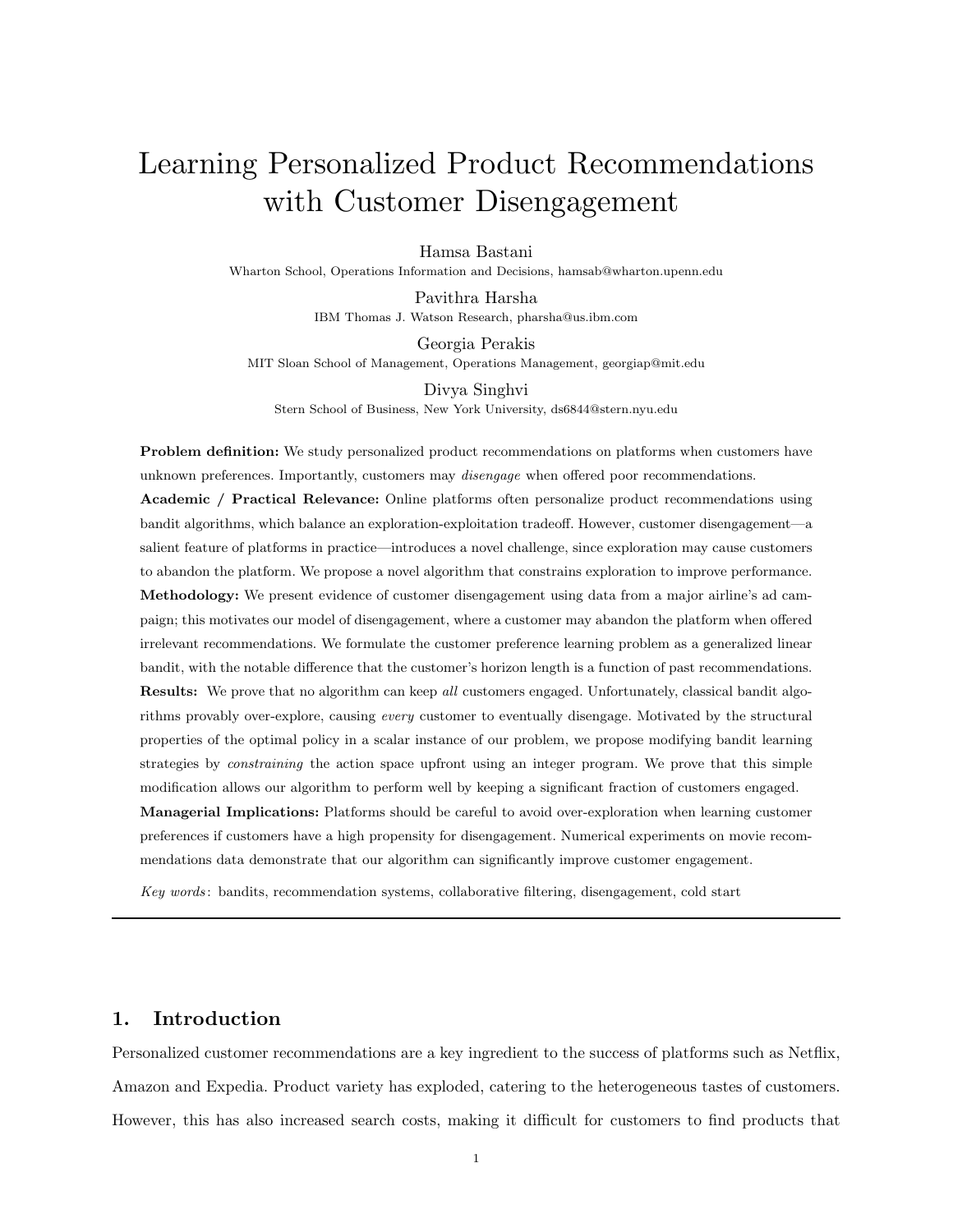interest them. Platforms add value by learning a customer's preferences over time, and leveraging this information to match her with relevant products.

The personalized recommendation problem is typically formulated as an instance of collaborative filtering (Sarwar et al. 2001, Linden et al. 2003). In this setting, the platform observes different customers' past ratings or purchase decisions for random subsets of products. Collaborative filtering techniques use the feedback across all observed customer-product pairs to infer a low-dimensional model of customer preferences over products. This model is then used to make personalized recommendations over unseen products for any specific customer. While collaborative filtering has found industry-wide success (Breese et al. 1998, Herlocker et al. 2004), it is well-known that it suffers from the "cold start" problem (Schein et al. 2002). In particular, when a new customer enters the platform, no data is available on her preferences over any products. Collaborative filtering can only make sensible personalized recommendations for the new customer after she has rated at least  $\mathcal{O}(d \log n)$  products, where d is the rank (*i.e.*, dimension of the low-dimensional model learned via collaborative filtering) and  $n$  is the total number of products. Consequently, bandit approaches have been proposed in tandem with collaborative filtering (Bresler et al. 2014, Li et al. 2016, Gopalan et al. 2016) to tackle the cold start problem using a combination of exploration and exploitation. The basic idea behind these algorithms is to sequentially offer random products to a customer during an exploration phase, learn the customer's low-dimensional preference model, and then exploit this model to make good recommendations.

A key assumption underlying this literature is that the customer is patient, and will remain on the platform for the entire (possibly unknown) time horizon  $T$  regardless of the goodness of the recommendations that have been made thus far. However, this is a tenuous assumption, particularly when customers have strong outside options (e.g., a Netflix user may abandon the platform for Hulu if they receive a series of bad entertainment recommendations). We demonstrate this effect using customer panel data on a series of ad campaigns from a major commercial airline. Specifically, we find that a customer is far more likely to click on a suggested travel product in the current ad campaign if the previous ad campaign's recommendation was relevant to her. In other words, customers may disengage from the platform and ignore new recommendations entirely if past recommendations were irrelevant. In light of this issue, we introduce a new formulation of the bandit product recommendation problem where customers may disengage from the platform depending on the rewards of past recommendations, *i.e.*, the customer's time horizon  $T$  on the platform is no longer fixed, but is a function of the platform's actions thus far.

Customer disengagement introduces a significant difficulty to the dynamic learning or bandit literature. We prove lower bounds that show that any algorithm in this setting achieves regret that scales linearly in T (the customer's time horizon on the platform if they are given good recommendations). This hardness result arises because no algorithm can satisfy *every* customer early on when we have limited knowledge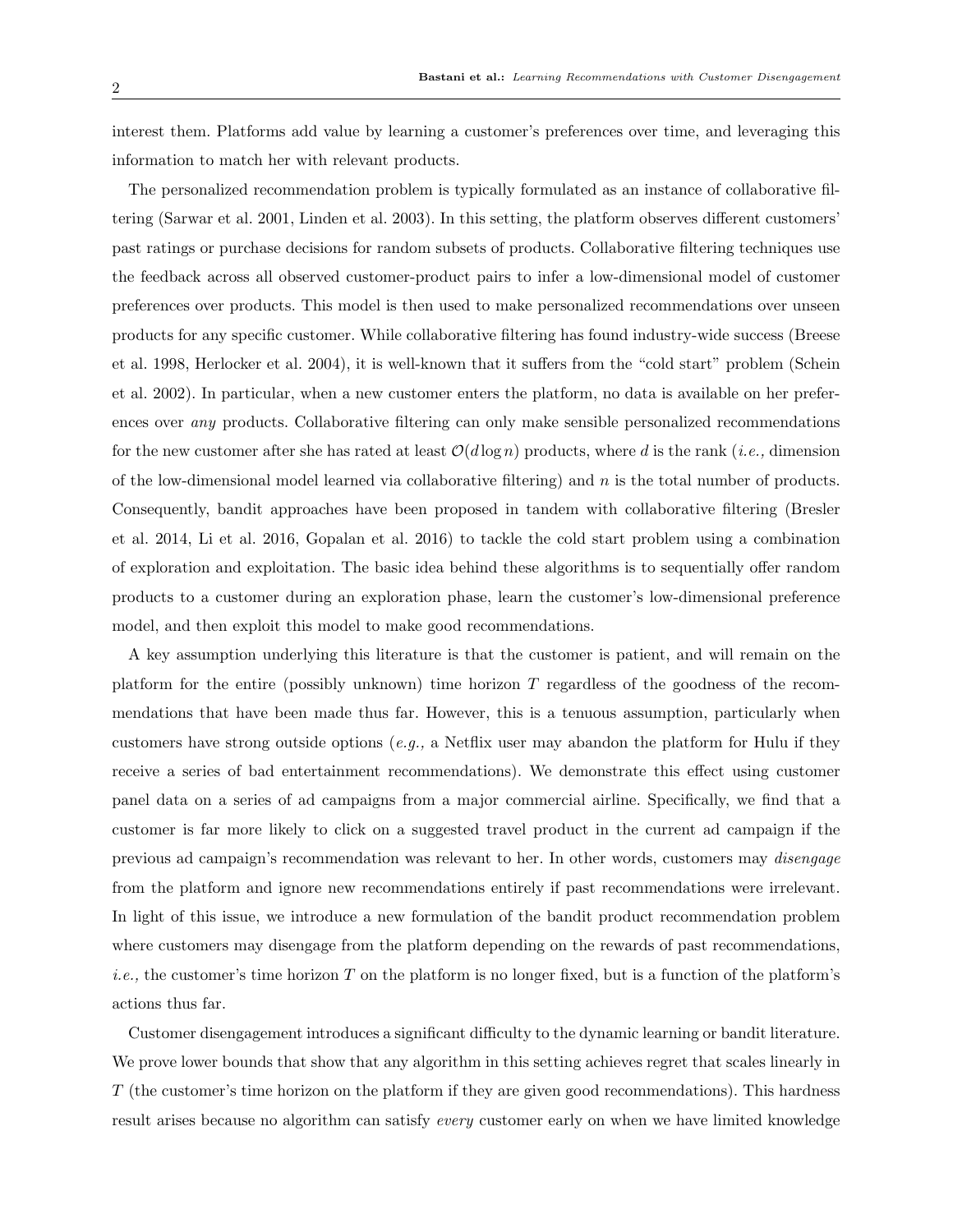of their preferences; thus, no matter what policy we use, at least some customers will disengage from the platform. The best we can hope to accomplish is to keep a large fraction of customers engaged on the platform for the entire time horizon, and to match these customers with their preferred products.

However, classical bandit algorithms perform particularly badly in this setting — we prove that every customer disengages from the platform with probability one as  $T$  grows large. This is because bandit algorithms over-explore: they rely on an early exploration phase where customers are offered random products that are likely to be irrelevant for them. Thus, it is highly probable that the customer receives several bad recommendations during exploration, and disengages from the platform entirely. This exploration is continued for the entire time horizon,  $T$ , under the principal of optimism. This is not limited to *intentional* exploration: we show that a greedy exploitation-only algorithm also underperforms due to excessive natural exploration. Consequently, the platform misses out on its key value proposition of learning customer preferences and matching them to their preferred products.

Our results demonstrate that one needs to more carefully balance the exploration-exploitation tradeoff in the presence of customer disengagement. We propose a simple modification of classical bandit algorithms by constraining the space of possible product recommendations upfront. We leverage the rich information available from existing customers on the platform to identify a diverse subset of products that are palatable to a large segment of potential customer types; all recommendations made by the platform for new customers are then constrained to be in this set. This approach guarantees that mainstream customers remain on the platform with high probability, and that they are matched to their preferred products over time; we compromise on tail customers, but these customers are unlikely to show up on the platform, and catering recommendations to them endangers the engagement of mainstream customers. We formulate the initial optimization of the product offering as an integer program. We then prove that our proposed algorithm achieves sublinear regret in  $T$  for a large fraction of customers, *i.e.*, it succeeds in keeping a large fraction of customers on the platform for the entire time horizon, and matches them with their preferred product. Numerical experiments on synthetic and real data demonstrate that our approach significantly improves both regret and the length of time that a customer is engaged with the platform compared to both classical bandit and greedy algorithms.

#### 1.1. Main Contributions

We highlight our main contributions below:

1. Evidence of disengagement: Using panel data on ad campaigns from a major airline, we show that the relevance of past recommendations affects a customer's decision to stay on the platform.

2. Disengagement model: We modify the classical generalized linear bandit formulation for making personalized product recommendations, so that the customer's horizon length is endogenously determined by past recommendations, *i.e.*, the customer may exit if given poor recommendations.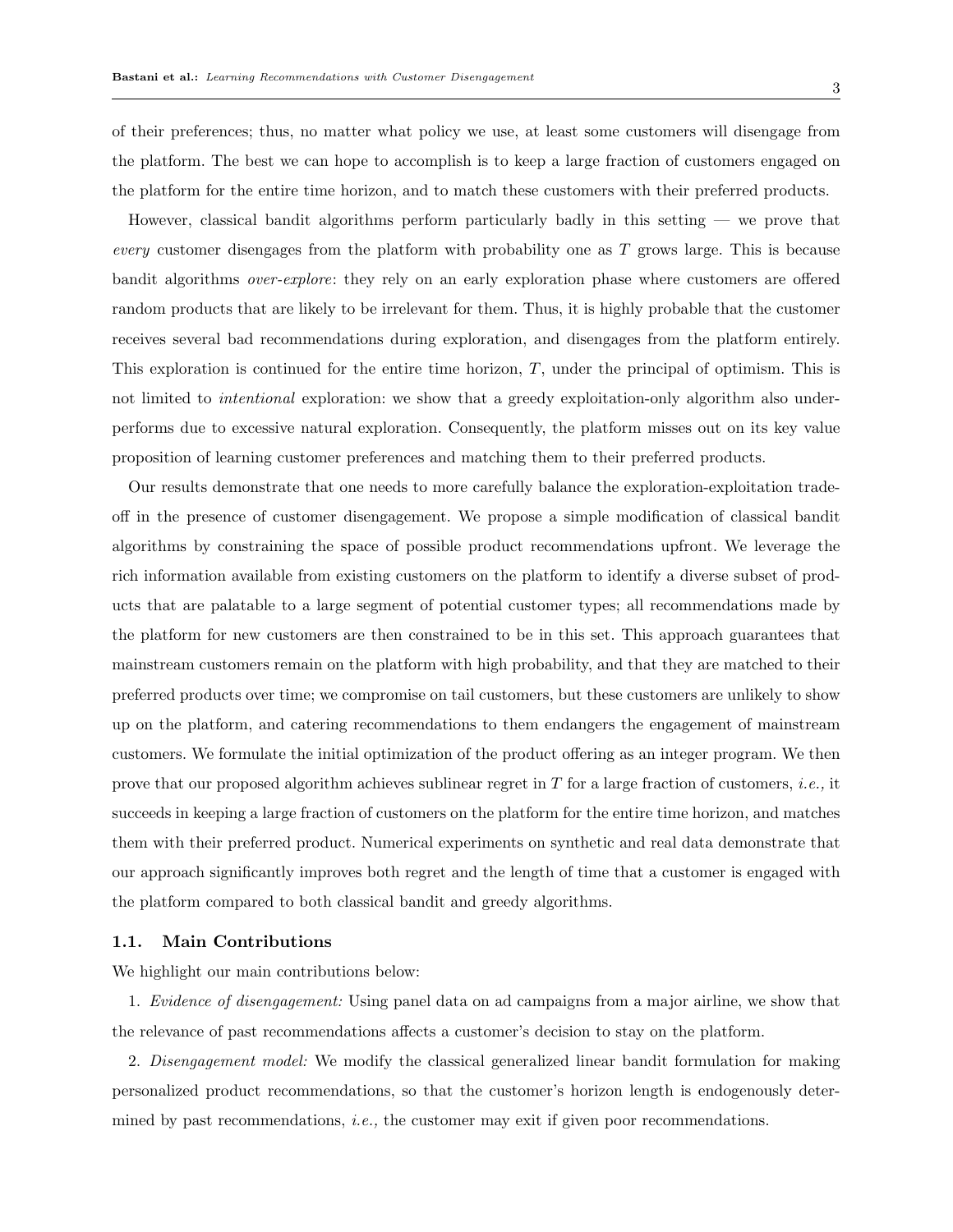3. Hardness  $\mathcal{B}$  classical approaches: We first show that no algorithm can keep every customer engaged; however, we can hope to perform well on a subset of customers. Unfortunately, classical bandit and greedy algorithms over-explore, causing every customer to eventually disengage.

4. Algorithm: We first reduce the scalar instance of our problem to a known scheduling problem, implying that it has an optimal index-based policy. We analyze the structural properties of this policy, and show that it avoids arms that are likely sub-optimal for the entire time horizon.

Motivated by this result, we propose the Constrained Bandit algorithm, which modifies standard bandit strategies by constraining the product set upfront using a novel integer programming formulation. The integer program leverages information on other customers on the platform to select a subset of products that are likely to be relevant for the incoming customer. Unlike classical approaches, the Constrained Bandit achieves sublinear regret for a significant fraction of customers.

5. Numerical experiments: Extensive numerical experiments on synthetic and real world movie recommendation data demonstrate that the Constrained Bandit significantly improves both regret and the length of time that a customer is engaged with the platform.

# 1.2. Related Literature

The value of personalizing the customer experience has been recognized for a long time (Surprenant and Solomon 1987), with recent focus on online content and product recommendations (Besbes et al. 2015, Demirezen and Kumar 2016, Farias and Li 2019). We take the widely-used collaborative filtering framework (Sarwar et al. 2001, Su and Khoshgoftaar 2009) as our point of departure. All these methods suffer from the cold start problem (Schein et al. 2002): when a new customer arrives, no data is available on her product preferences, making the problem of personalized recommendations challenging.

Bandits: Consequently, bandit approaches have been proposed in tandem with collaborative filtering (Bresler et al. 2014, Li et al. 2016, Gopalan et al. 2016) to tackle the cold start problem using a combination of exploration and exploitation. These algorithms essentially offer random products to customers during an exploration phase, learn the customer's preferences over products, and then exploit this model to make good recommendations. In this paper, we consider the additional challenge of customer disengagement, which introduces a significant difficulty to the dynamic learning or bandit literature. In fact, we show that traditional bandit approaches over-explore, and fail to keep any customer engaged on the platform in the presence of disengagement. Instead, we transfer knowledge (Bastani 2021) from other customers on the platform to make more palatable recommendations from the beginning.

At a high level, our work also relates to the broader literature employing bandits on platforms, such as assortment selection (Agrawal et al. 2016, Kallus and Udell 2016) or matching heterogeneous workers to jobs (Johari et al. 2017). Relatedly, Shah et al. (2018) study bandit learning where the platform's decisions affects the arrival process of new customers; interestingly, they find that classical bandit algorithms can perform poorly due to under-exploration. Closer to our findings, Russo and Van Roy (2018)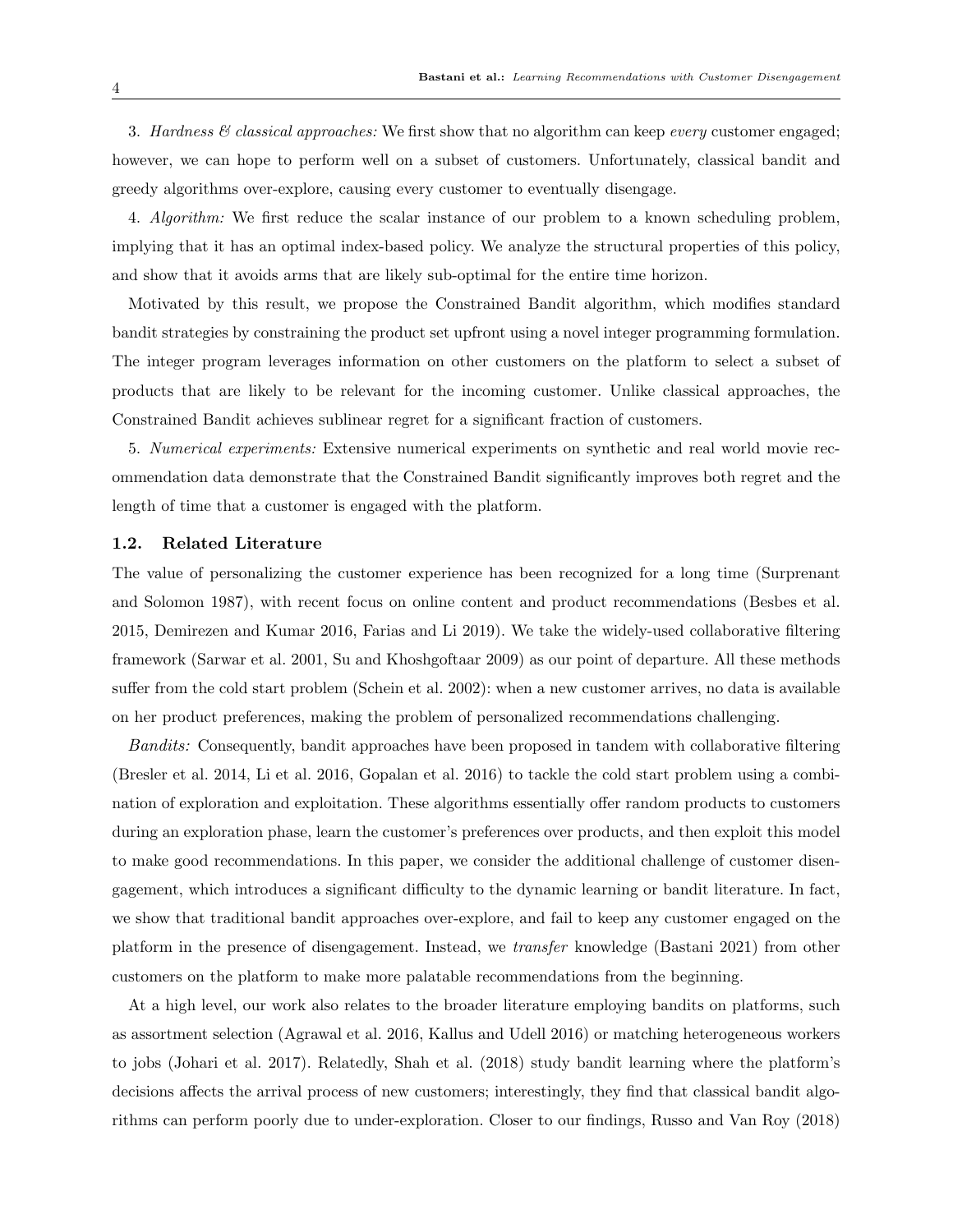5

argue that bandit algorithms can over-explore when an approximately good solution suffices, and propose constraining exploration to actions with sufficiently uncertain rewards. These studies rely on optimally balancing the exploration-exploitation tradeoff under bandit feedback. A closely related goal is best arm identification, where one seeks to maximize the probability of identifying the best arm at the end of the time horizon (Garivier and Kaufmann 2016). More generally, in product ranking and selection, one may wish to learn the top  $k$  products in order to recommend *assortments*. Suitable algorithms offer customers subsets of products to infer the underlying customer choice model (Chen et al. 2018, Feng et al. 2018).

A key assumption underlying the literature above is that the time horizon T is fixed and independent of the goodness of the decisions made by the decision-maker. We show that this is a tenuous assumption for recommender systems, since customers may disengage from the platform when offered poor recommendations. Thus, the customer's time horizon  $T$  is endogenously determined by the platform's actions, necessitating a different analysis.

Customer Disengagement: Customer disengagement and its relation to service relevance have been extensively studied. For instance, Venetis and Ghauri (2004) use a structural model to establish that service relevance contributes to long term customer relationships and retention. Bowden (2009) models the differences in engagement behavior across new and repeat customers. Sousa and Voss (2012) study the impact of e-service relevance on customer behavior in multi-channel services.

Closer to our work, Fitzsimons and Lehmann (2004) use a large-scale experiment on college students to demonstrate that poor recommendations can have a considerably negative impact on customer engagement. We find similarly that poor recommendations result in customer disengagement on airline campaign data. Relatedly, Tan et al. (2017) empirically find that increasing product variety on Netflix increases demand concentration around popular products; this is surprising since one may expect that increasing product variety would cater to the long tail of customers, enabling more nuanced customerproduct matches. However, increasing product variety also increases customer search costs, which may cause customers to cluster around popular products or disengage from the platform entirely. Our proposed algorithm, the Constrained Bandit, makes a similar tradeoff — we constrain our recommendations upfront to a set of popular products that cater to mainstream customers. This approach guarantees that mainstream customers remain engaged with high probability; we compromise on tail customers, but these customers are unlikely to show up, and catering recommendations to them endangers the engagement of mainstream customers.

There are also several papers that study service optimization to improve customer engagement. For example, Davis and Vollmann (1990) develop a framework for relating customer wait times with service relevance perception, while Lu et al. (2013) provide empirical evidence of changes in customer purchase behavior due to wait times. Kanoria et al. (2018) model customer disengagement based on the goodwill model of Nerlove and Arrow (1962). In their work, a service provider has two options: a low-cost service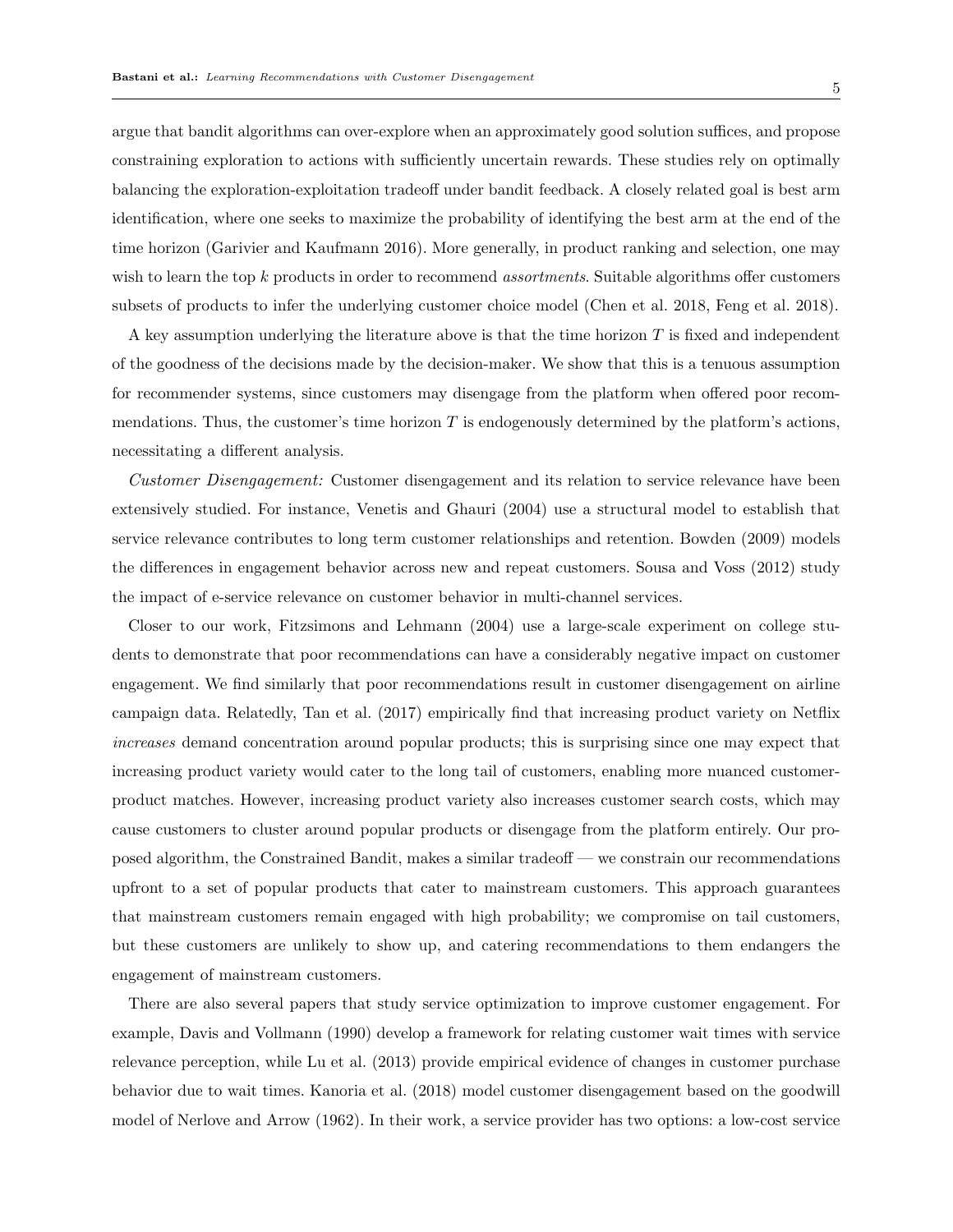level with high likelihood of customer abandonment, or a high-cost service level with low likelihood of customer abandonment. Similarly, Aflaki and Popescu (2013), model the customer disengagement decision as a deterministic known function of service relevance. None of these papers study learning in the presence of customer disengagement.

A notable exception is Johari and Schmit (2018), who learn a customer's tolerance level in order to send an appropriate number of marketing messages without creating customer disengagement. Here, the decision-maker's objective is to learn the customer's tolerance level, which is a scalar quantity. Similar to our work, the customer's disengagement decision is endogenous to the platform's actions (e.g., the number of marketing messages). However, in our work, we seek to learn a low-dimensional model of the customer's preferences, i.e., a complex mapping of unknown customer-specific latent features to rewards based on historical product ratings/choices. The added richness in our action space (product recommendations rather than a scalar quantity) necessitates a different algorithm and analysis. Our work bridges the gap between machine learning techniques (collaborative filtering and bandits) and the extensive modeling literature on customer disengagement and service relevance optimization.

# 2. Motivation

We use customer panel data from a major commercial airline, obtained as part of a client engagement at IBM, to provide evidence for customer disengagement. The airline conducted a sequence of ad campaigns over email to customers that were registered with the airline's loyalty program. Our results suggest that a customer indeed disengages with recommendations if a past recommendation was irrelevant to her. This finding motivates our problem formulation described in the next section.

The airline conducted 7 large-scale non-targeted ad campaigns over the course of a year. Each campaign emailed loyalty customers destination recommendations hand-selected by a marketing team at discounted rates; all customers received the same recommendations. Our sample consists of 130,510 customers. For each campaign, we observe whether or not the customer clicked on the link provided in the email after viewing the recommendations. We assume that a click signals a positive reaction to the recommendation, while no click could signal either (i) a negative reaction to the recommendation, or (ii) that the customer has already disengaged with the airline campaign and is no longer responding to recommendations.

Since recommendations were not personalized, we use the heterogeneity in customer preferences to understand customer engagement in the current campaign as a function of the (customer-specific) relevance of recommendations in previous campaigns. To this end, we use the first 5 campaigns in our data to build a score that assesses the relevance of a recommendation to a particular customer. We then evaluate whether the relevance of the recommendation in the  $6<sup>th</sup>$  (previous) campaign affected the customer's response in the  $7<sup>th</sup>$  (current) campaign after controlling for the relevance of the recommendation in the  $7<sup>th</sup>$  (current) campaign. Our reasoning is as follows: in the absence of customer disengagement,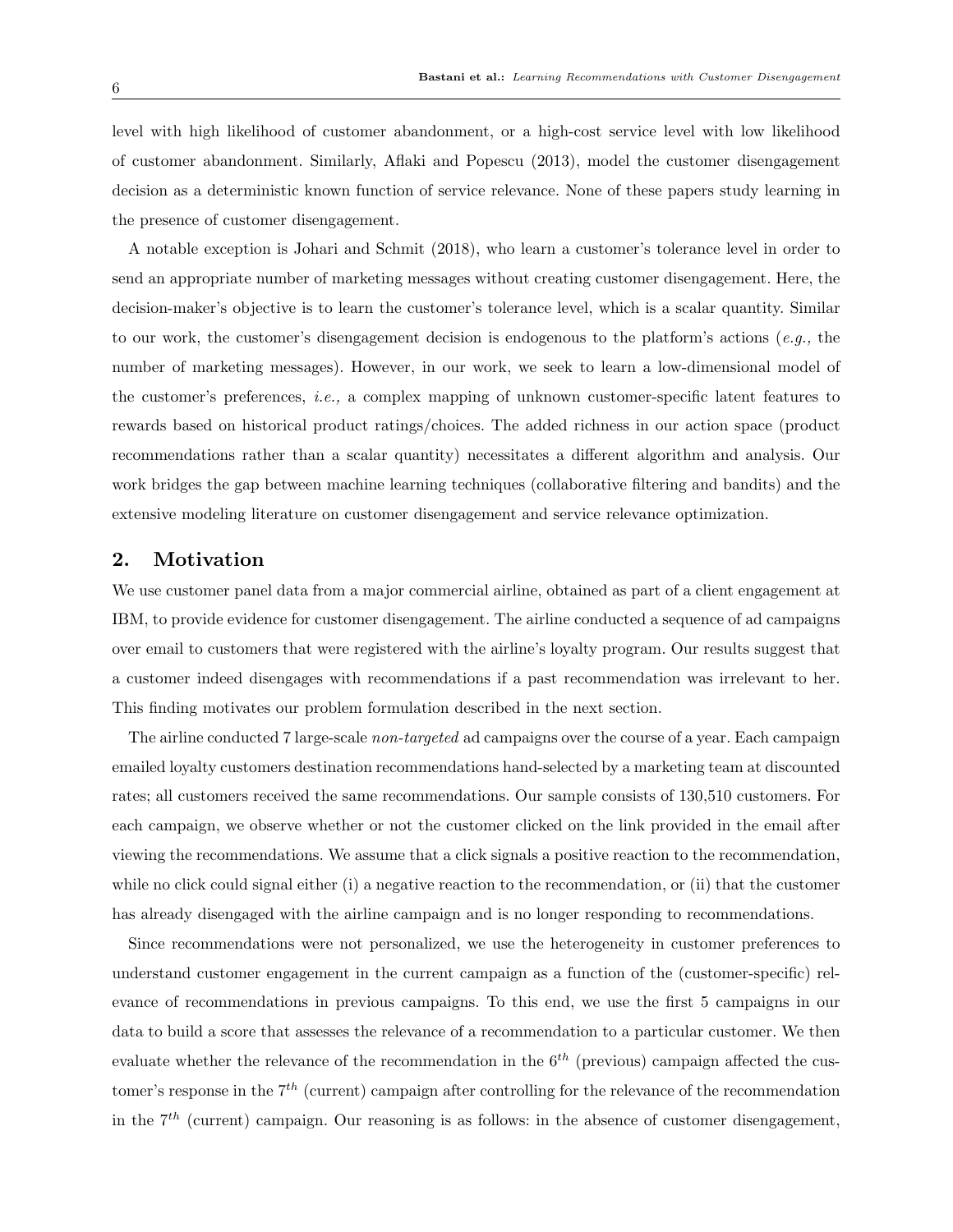the customer's response to a campaign should depend only on the relevance of the current campaign's recommendations; if we instead find that the relevance of the previous campaign's recommendations plays an additional negative role in the likelihood of a customer click in the current campaign, then this strongly suggests that customers who previously received bad recommendations have disengaged from the airline campaigns.

We estimate a personalized relevance score of recommendations for each customer by applying collaborative filtering to click data from the first 5 campaigns (see Appendix A.1 for details).<sup>1</sup> While we do not have access to other customer-specific variables (e.g., customer loyalty tier/status, unobserved travel preferences), we show in Appendix A.2 that we still obtain unbiased treatment effect estimates because the campaigns were pre-determined and non-targeted.

Regression Specification. We perform our regression over the  $7<sup>th</sup>$  (current) campaign's click data. Specifically, we examine if the relevance of the recommendation in the  $6<sup>th</sup>$  (previous) campaign affected the customer's response in the current campaign after controlling for the relevance of the current campaign's recommendation. For each customer i, we use the collaborative filtering model to evaluate the relevance score  $prev_i$  of the previous campaign's recommendations and the relevance score  $curr_i$  of the current campaign's recommendation. We then perform a logistic regression:

$$
\mathbb{P}(y_i = 1) = f(\beta_0 + \beta_1 \cdot prev_i + \beta_2 \cdot curr_i),
$$

where  $f$  is the logistic function and  $y_i$  is the click outcome for customer i in the current campaign. We fit an intercept term  $\beta_0$ , the effect of the previous campaign's recommendation relevance on the customer's click likelihood  $\beta_1$ , and the effect of the current campaign's recommendation relevance on the customer's click likelihood  $\beta_2$ . We expect  $\beta_2$  to be positive since better recommendations in the current campaign should yield higher click likelihood in the current campaign. Our null hypothesis is that  $\beta_1 = 0$ , and a finding that  $\beta_1 > 0$  would suggest that customers disengage from the campaigns if previous recommendations were of poor relevance.

Results. Our regression results are shown in Table 1. As expected, we find that customers are more likely to click if the current campaign's recommendation is relevant to the customer, *i.e.*,  $\beta_2 > 0$  (*p*-value  $= 0.02$ ). More importantly, we find evidence for customer disengagement since customers are less likely to click in the current campaign if the previous campaign's recommendation was not relevant to the customer, *i.e.*,  $\beta_1 > 0$  (*p*-value =  $7 \times 10^{-9}$ ). We caution that these results are based on observational data, and are therefore suggestive rather than definitive.

<sup>&</sup>lt;sup>1</sup> A version of this score was used by the airline in a live pilot for making personalized recommendations to customers in similar ad campaigns.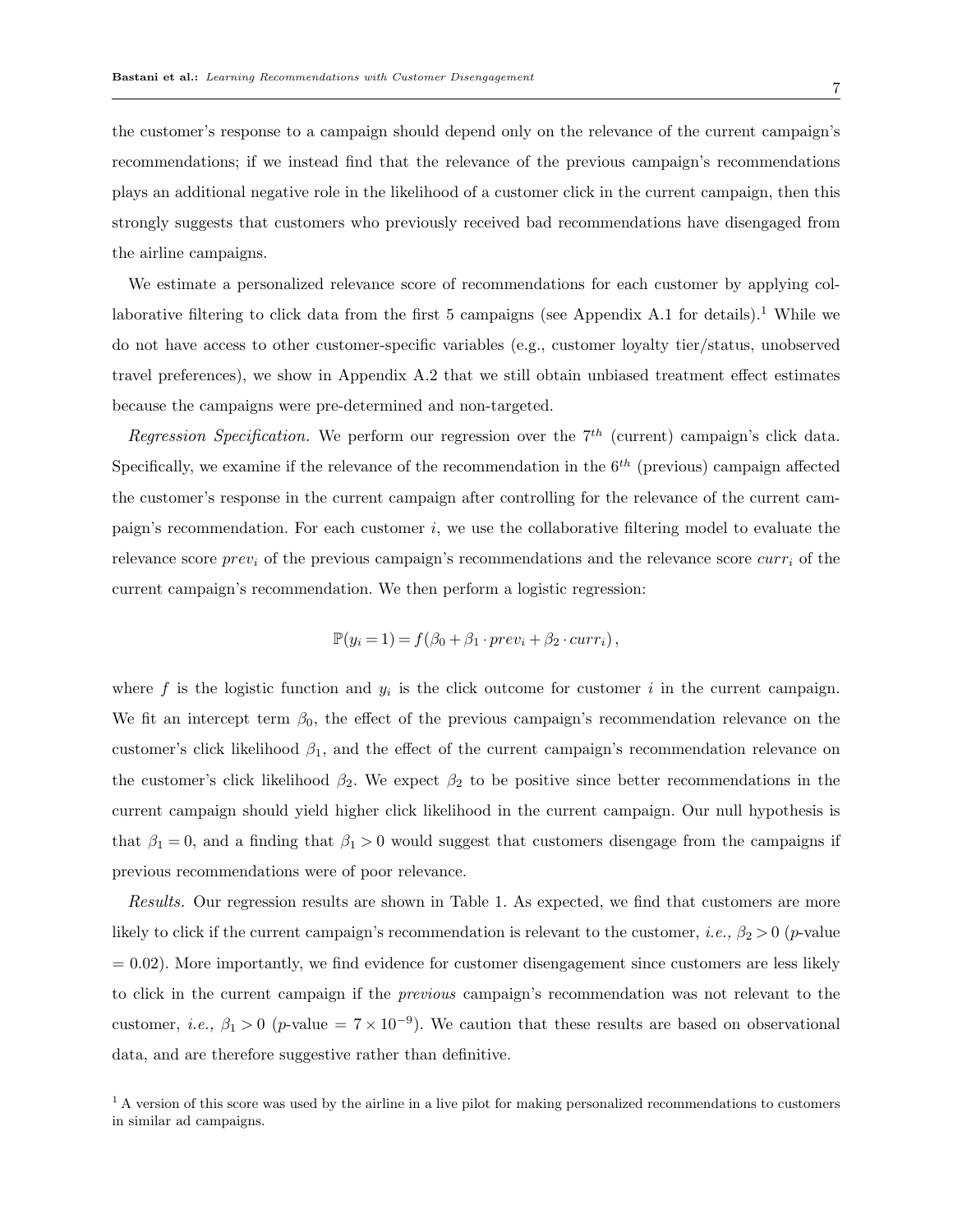| Variable                                | Point Estimate | <b>Standard Error</b> |
|-----------------------------------------|----------------|-----------------------|
| (Intercept)                             | $-3.62***$     | 0.02                  |
| Relevance Score of Previous Ad Campaign | $0.06***$      | 0.01                  |
| Relevance Score of Current Ad Campaign  | $0.02**$       | 0.01                  |

 $\gamma p < 0.10, \; \text{m} \gamma p < 0.05, \; \text{m} \text{m} \gamma p < 0.01$ 

Table 1 Regression results from airline ad campaign panel data.

# 3. Problem Formulation

We motivate our formulation by embedding it within the popular *collaborative filtering* framework (Sarwar et al. 2001, Linden et al. 2003). In this setting, the key quantity of interest is a matrix  $A \in \mathbb{R}^{m \times n}$ , whose entries  $A_{ij}$  are customer i's utility from product j. Most entries in this matrix are missing since a typical customer has only evaluated a small subset of available products. Collaborative filtering uses a low-rank decomposition,  $A = U^{\top}V$  (in the linear utility case), where  $U \in \mathbb{R}^{d \times m}$ ,  $V \in \mathbb{R}^{d \times n}$  for some small value of d. The decomposition can be interpreted as follows: each customer  $i \in \{1,...,m\}$  is associated with some low-dimensional vector  $U_i \in \mathbb{R}^d$  (column i of the matrix U) that models her preferences; similarly, each product  $j \in \{1, ..., n\}$  is associated with a low-dimensional vector  $V_j \in \mathbb{R}^d$  (given by column j of the matrix V) that models its attributes. Then, the utility of product j to customer i is  $U_i^{\top}V_j$ . We assume that the platform has a large base of existing customers from whom we have already learned good estimates of the matrices  $U$  and  $V$ . In particular, all existing customers are associated with known vectors  $\{U_i\}_{i=1}^m$ , and similarly all products are associated with known vectors  $\{V_j\}_{j=1}^n$ . All product attributes are bounded, *i.e.*, there exists  $L > 0$  such that  $||V_i||_2 \leq L$  is satisfied for all  $i \in \{1, ..., m\}$ .

New Customer: Now, consider a single new customer that arrives to the platform. She forms a new row in A, and all the entries in her row are missing since she is yet to view any products. Like the other customers, she is associated with some vector  $U_0 \in \mathbb{R}^d$  that models her preferences, *i.e.*, her expected utility for product  $j \in \{1, ..., n\}$  is  $U_0^{\top} V_j$ . However,  $U_0$  is unknown because we have no data on her product preferences yet. We model  $U_0 \sim \mathcal{P}$ , where  $\mathcal{P}$  is a known distribution over new customers' preference vectors; typically,  $P$  is taken to be the empirical distribution of known preference vectors associated with the existing customer base  $\{U_1,...,U_m\}$ . For analytical tractability, we take P to be a multivariate normal distribution  $\mathcal{N}(0, \sigma^2 I_d)$ .

At each time t, the platform makes a single product recommendation  $a_t \in \{V_1, ..., V_n\}$ , and observes a noisy signal of the customer's expected utility  $U_0^{\top} a_t$ . More generally, we can model nonlinear customer utilities using a generalized linear model, i.e.,

$$
\mu\left(U_0^\top a_t\right) + \varepsilon_t\,,
$$

where  $\varepsilon_t$  is independent, zero-mean  $\xi$ -subgaussian noise and the link function  $\mu$  is strictly increasing. For instance, in linear regression, we have continuous outcomes with  $\mu(x) = x$ ; in logistic regression, we have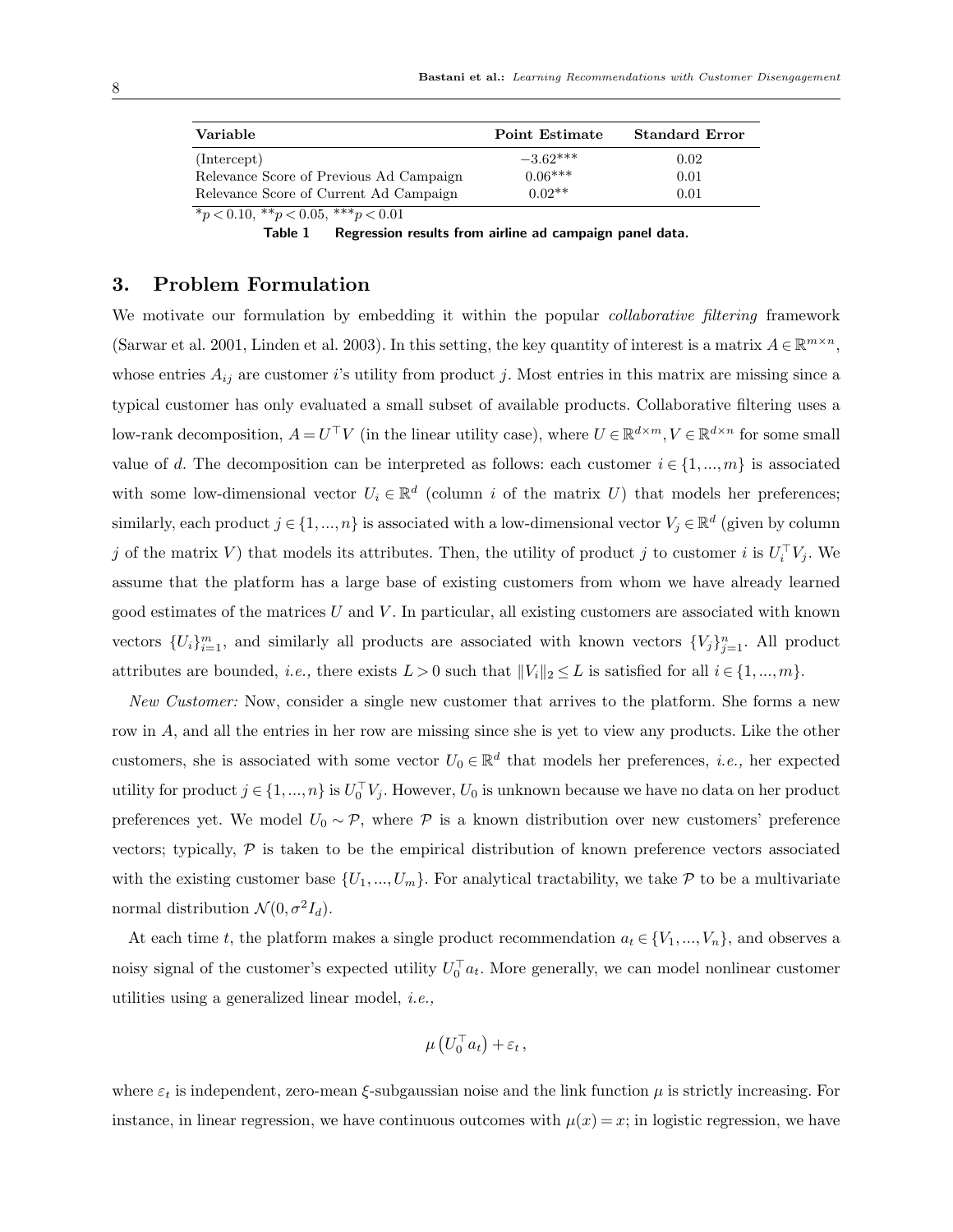binary outcomes with  $\mu(x) = \exp(x)/(1+\exp(x))$ ; in Poisson regression, we have integer-valued outcomes  $\mu(x) = \exp(x)$ . We seek to learn  $U_0$  through the customer's feedback from a series of recommendations in order to eventually offer her the best available product

$$
V_* = \underset{V_j \in \{V_1, \ldots, V_n\}}{\arg \max} \mu\left(U_0^{\top} V_j\right) = \underset{V_j \in \{V_1, \ldots, V_n\}}{\arg \max} U_0^{\top} V_j.
$$

We impose that  $\mu\left(U_0^{\top}V_*\right) > 0$ , *i.e.*, the customer receives positive expected utility from being matched to her most preferred product on the platform.

In the case of a nonlinear link function, we make some additional assumptions from the generalized linear bandit literature (Filippi et al. 2010). Specifically, we impose that our link function  $\mu$  is  $k_{\mu}$ -Lipschitz continuous and continuously differentiable with  $\mu'(\cdot) \geq c_{\mu}$  on its domain. Furthermore, the magnitude of the customer's utility is non-negative and bounded by  $Y_{max}$  almost surely.

The problem of learning  $U_0$  now reduces to a classical generalized linear bandit, where we seek to learn an unknown parameter  $U_0$  given a discrete action space  $\{V_j\}_{j=1}^n$  and stochastic linear rewards. However, as we describe next, our formulation as well as regret definition depart from the standard generalized linear bandit by modeling customer disengagement.

# 3.1. Disengagement Model

Let  $T$  be the time horizon for which the customer will stay on the platform if she remains engaged throughout her interaction with the platform. Unfortunately, poor recommendations can cause the customer to disengage from the platform. In particular, at each time  $t$ , upon viewing the platform's product recommendation  $a_t$ , the customer makes a choice  $\Upsilon_t \in \{0,1\}$ , where  $\Upsilon_t = 1$  signifies that the customer has disengaged (and receives zero utility for the remainder of the time horizon T) and  $\Upsilon_t = 0$  signifies that the customer has chosen to remain engaged for the next time step.

There are many ways to model disengagement. Our primary model is loosely inspired by the experimental results of Fitzsimons and Lehmann (2004), who find that irrelevant recommendations can lead customers to ignore future recommendations due to the activation of a reactance state. For each customer, we model a tolerance parameter  $\rho > 0$  and a disengagement propensity  $p \in (0,1]$ . Then, the probability that the customer disengages at time  $t$  (assuming she has been engaged until now) upon receiving recommendation  $a_t$  is:

$$
\Pr[\Upsilon_t = 1 \mid a_t] = \begin{cases} 0 & \text{if } u_0^\top a_t \ge \rho, \\ p & \text{otherwise.} \end{cases}
$$

In other words, each customer is satisfied with an expected utility of at least  $\mu^{-1}(\rho)$  from a recommendation. If the platform makes a recommendation that results in a utility less than this threshold, the customer will disengage with some positive probability  $p > 0$ . Here,  $\rho < u_0^{\top} V_*$ , *i.e.*, there is at least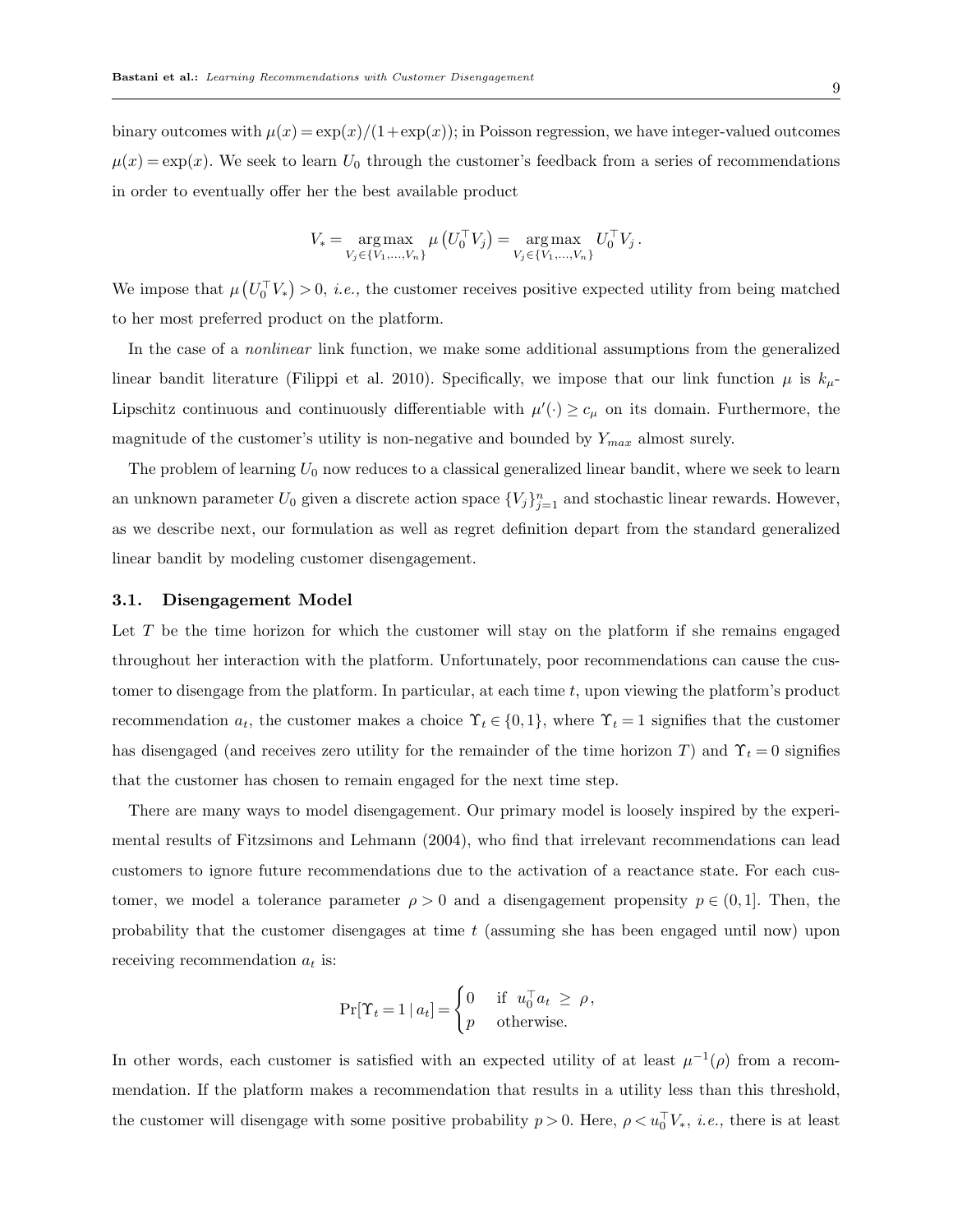one product on the platform that is acceptable to the customer. Note that we recover the classical linear bandit formulation (with no disengagement) when  $\rho \rightarrow -\infty$ . We discuss alternative disengagement models in Section 3.4, and obtain qualitatively similar results.

We seek to construct a non-anticipating sequential policy  $\pi = \{a_1, \dots, a_T\}$  that learns  $U_0$  over time to maximize the customer's utility on the platform. Non-anticipating policies  $\Pi : \pi = {\pi_t}$  form a sequence of random functions  $\pi_t$  that depend only on observations until time t.

REMARK 1. All policies assume knowledge of the tolerance parameter  $\rho$ , the disengagement propensity p, and the distribution of latent customer attributes  $P$ . In practice, these quantities may be unknown parameters that need to be estimated from historical data, or tuned during the learning process. We discuss one possible estimation procedure of these parameters from historical movie recommendation data in our numerical experiments (see §5). Furthermore, the disengagement parameters  $\rho$  and p may vary by customer; in Appendix C.3, we extend to the case where each customer's disengagement parameters are sampled from a known joint distribution.

*Notation:* For any vector  $V \in \mathbb{R}^d$  and positive semidefinite matrix  $X \in \mathbb{R}^{d \times d}$ ,  $||V||_X$  refers to the operator norm of V with respect to matrix X given by  $\sqrt{V^{\top}XV}$ . For any series of scalars (vectors),  $Y_1,...Y_t, Y_{1:t}$  refers to the column vector of the scalars (vectors)  $Y_1,...Y_t$ . Next, we define the set  $\mathcal{S}(u_0,\rho)$ of products that are tolerable to the customer, i.e., recommending any product from this (unknown) set will not cause disengagement:

DEFINITION 1. Let  $S(u_0, \rho)$  be the subset of products that satisfy the tolerance threshold for a customer with latent attribute vector  $u_0$ . More specifically,

$$
S(u_0, \rho) := \{ i : u_0^{\top} V_i \ge \rho \}.
$$
 (1)

In the classical bandit, this set contains all products,  $|S(u_0, \rho)| = n$ . When  $S(u_0, \rho)$  is large, exploration is less costly, but as the customer tolerance threshold  $\rho$  increases,  $|\mathcal{S}(u_0, \rho)|$  decreases.

#### 3.2. Performance Metric

Typically, the performance of  $\pi$  is measured by its cumulative expected regret (Lai and Robbins 1985). In particular, we would compare the performance of our policy  $\pi$  against an oracle policy  $\pi^*$  that knows  $U_0$ in advance and always offers the customer's preferred product  $V_*$ . At time t, the instantaneous expected regret of policy  $\pi$  for a new customer with realized attributes  $U_0 = u_0$  is:

$$
r_t^{\pi}(\rho, p, u_0) = \begin{cases} \mu\left(u_0^{\top} V_*\right) & \text{if } \Upsilon_{t'} = 1 \text{ for any } t' < t, \\ \mu\left(u_0^{\top} V_*\right) - \mu\left(u_0^{\top} a_t\right) & \text{otherwise.} \end{cases}
$$

This is the expected utility difference between the oracle's recommendation and our policy's recommendation, accounting for the fact that the customer receives zero utility for all future recommendations after she disengages. The cumulative expected regret for a given customer is then

$$
\mathcal{R}^{\pi}(T,\rho,p,u_0) = \sum_{t=1}^{T} r_t^{\pi}(\rho,p,u_0).
$$
 (2)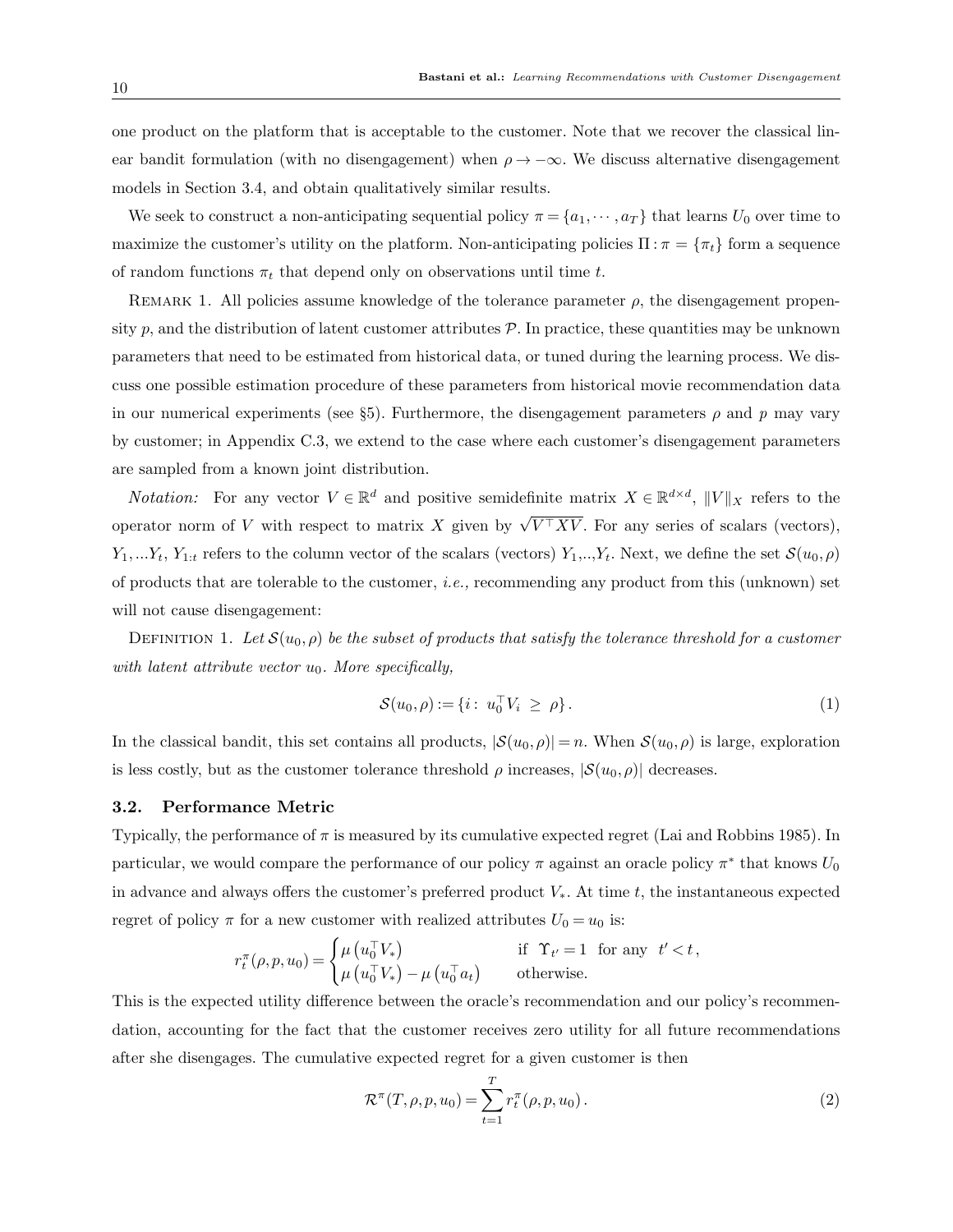The usual goal is to find a policy  $\pi$  that minimizes the cumulative expected regret for a new customer whose attributes are sampled from  $P = \mathcal{N}(0, \sigma^2 I_d)$ . However, it is easy to show that no policy can obtain sublinear regret over *all* customers when disengagement is salient.

PROPOSITION 1 (Hardness Result). When  $\rho < \infty$ , any non-anticipating policy  $\pi \in \Pi$  cannot achieve sublinear regret for all customers. That is,  $\forall T$ ,

$$
\inf_{\pi \in \Pi} \mathcal{R}^{\pi}(T,\rho,p,u_0) = \Omega(T).
$$

The proof is given in Appendix B.1. In other words, regardless of the policy chosen, there exists a subset of users (with positive measure under  $P$ ) who incur linear regret. Proposition 1 shows that product recommendation with customer disengagement requires making a trade-off over the types of customers that we seek to engage. Naturally, platforms prefer to engage a large fraction of customers (mainstream customers), while potentially sacrificing the engagement of users with niche preferences (tail customers). Thus, we introduce an alternative performance metric: for any policy  $\pi$ , let the set of *satisfied* customers (i.e., customer preference vector realizations for which the policy achieves sublinear regret) be

$$
U^{\pi}(\rho, p, T) := \{ u \in \mathbb{R}^d : \mathcal{R}(T, \rho, p, u_0) = \mathcal{O}(T^{\nu}) \text{ for some } \nu \in [0, 1) \}.
$$
 (3)

Then, we define the Fraction of Satisfied Customers (FSC) under the customer distribution  $P$  as

$$
FSC^{\pi}(\rho, p, T) = \mathbb{P}_{u_0 \sim \mathcal{P}} \left( U^{\pi}(\rho, p, T) \right). \tag{4}
$$

We will use the FSC metric to compare the performance of various policies under disengagement.

## 3.3. Classical Approaches

We may hope that widely-used approaches for product recommendations perform well in terms of the FSC metric defined in Eq. (4). Our next result considers the FSC of the class of consistent bandit learning algorithms  $\Pi^C$  (Definition EC.2 in Appendix D, based on Lattimore and Szepesvari 2016). This class includes the well-studied UCB (e.g., Auer 2002, Abbasi-Yadkori et al. 2011), Thompson Sampling (e.g., Agrawal and Goyal 2013, Russo and Van Roy 2014), and other algorithms that balance an explorationexploitation tradeoff. We also consider a simple greedy Bayesian updating policy (stated formally as Algorithm 3 in Appendix D), which greedily recommends the best estimated product and updates its posterior estimates (relative to the prior  $P$ ) based on observed customer feedback.

PROPOSITION 2 (Failure of Bandits and Greedy). Let disengagement be salient for every customer: for every  $u_0 \sim \mathcal{P}$ , there is at least one product that may cause the customer to disengage, i.e.,  $|S(u_0, \rho)| < n$ . Then, there exists a product set  $\{V_i\}_{i=1}^n$  such that consistent bandit algorithms  $\pi \in \Pi^C$ and the greedy Bayesian updating algorithm keep zero customers satisfied as  $T \rightarrow \infty$ , i.e.,

$$
\sup_{\pi \in \Pi^C} \inf_{\{V_i\}_{i=1}^n} FSC^{\pi}(\rho, p, T) = 0 \quad and \quad \inf_{\{V_i\}_{i=1}^n} FSC^{GBU}(\rho, p, T) = 0.
$$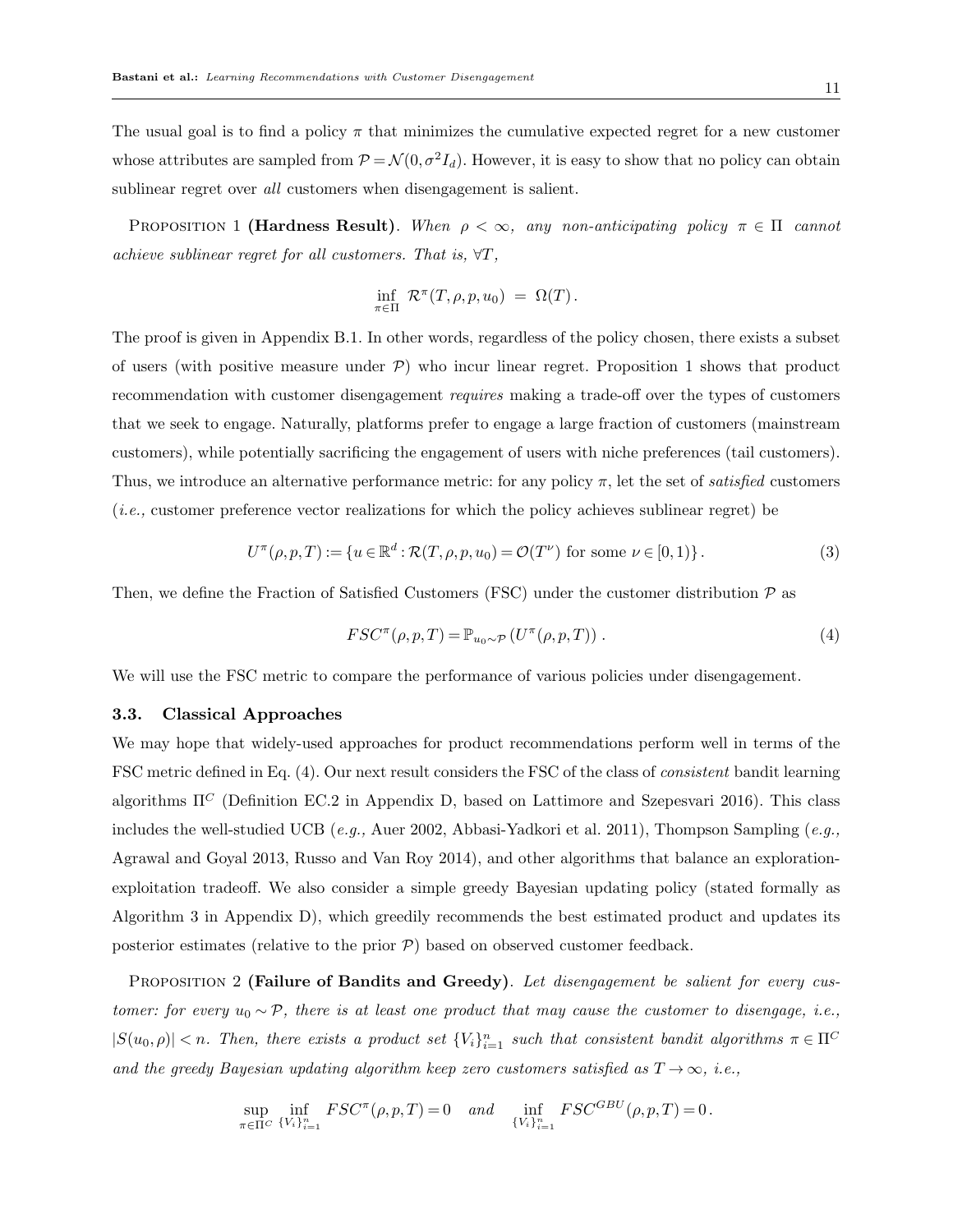The proof is given in Appendix B.1. Proposition 2 shows that consistent bandit and greedy algorithms result in linear regret for *every* customer realization. The proof is based on a construction of products such that the set of tolerable products satisfies  $|S(u_0, \rho)| < d$  for every  $u_0$ . Clearly, exploring outside this set can lead to disengagement. However, one cannot statistically estimate the true customer latent attributes  $u_0$ without sampling products outside of the set; thus, all consistent bandit algorithms will sample outside the set  $S(u_0, \rho)$  infinitely many times (as  $T \to \infty$ ), leading to customer disengagement with probability 1. This result highlights the tension between avoiding incomplete learning (which requires exploring products outside the tolerable set) and avoiding customer disengagement (which requires restricting our recommendations to the tolerable set). The design of bandit learning strategies fundamentally relies on the assumption that the time horizon  $T$  is exogenous, making exploration inexpensive. While intuition may suggest that greedy algorithms avoid over-exploration, they still involve *natural exploration* due to the noise in customer feedback (see, e.g., Bastani et al. 2021), which may again cause the algorithm to over-explore and choose irrelevant products.

These results illustrate that there is a need to constrain exploration to be within the set of tolerable products  $S(u_0, \rho)$ . The challenge is that this set is unknown since the customer's latent attributes  $u_0$ are unknown. However, our prior P gives us reasonable knowledge of which products lie in  $\mathcal{S}(u_0, \rho)$  for mainstream customers. In the next section, we will leverage this knowledge to restrict the product set upfront in the Constrained Bandit.

#### 3.4. Alternative Disengagement Models

Thus far, we presented the simplest possible disengagement model. However, our approach easily extends to alternative, more complex models of disengagement, e.g.,

1. The disengagement probability  $p$  may not be constant. It could depend on the time step  $t$  (capturing the customer's loyalty over time to the platform), or on the utilities derived from the recommendations thus far  $\{\mu(u_0^{\top}a_i)\}_{i=1}^t$  (one poor recommendation may be less likely to cause disengagement if past recommendations were relevant). Then, we can express the customer's disengagement decision as:

$$
\Pr[\Upsilon_t = 1 \mid a_t] = \begin{cases} 0 & \text{if } u_0^\top a_t \ge \rho, \\ p(t, u_0, a_1, \dots a_t) & \text{otherwise.} \end{cases}
$$

All results from our base model still hold as long as disengagement still occurs outside the set of tolerable products with some minimum positive probability, *i.e.*,  $p(t, u_0, a_1, ... a_t) \ge \tilde{c} > 0$  for all  $t, u_0, \{a_i\}_{i=1}^t$ .

2. The customer disengagement decision might be temporary, i.e., customers may decide to leave the platform for some length of time before returning to the platform again. Then, we abuse notation to let  $\Upsilon_t$  denote the *total* time that the customer is disengaged due to all recommendations made until time t:

$$
\Upsilon_t | a_t = \begin{cases} 0 & \text{if } u_0^\top a_t \ge \rho, \\ T^\delta & \text{otherwise} \end{cases}
$$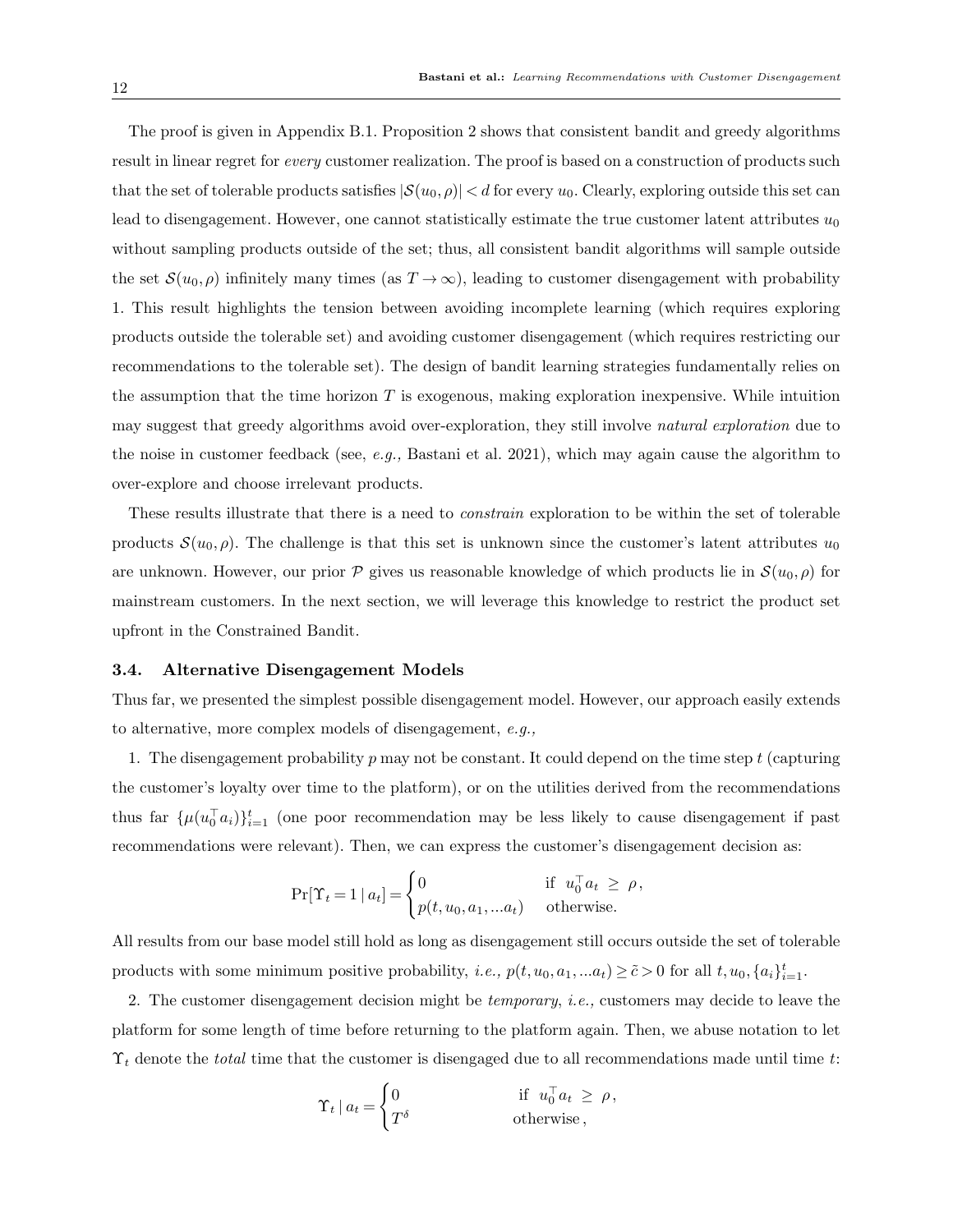for some  $\delta \leq 1$ . Our previous models imposed  $\delta = 1$  (the customer does not return for the remaining time horizon), while  $\delta = 0$  models the classical bandit setting with no disengagement. In Appendix C.4, we show that our hardness result no longer holds when disengagement is sufficiently temporary *(i.e., when*  $\delta \leq 1/2$ , but even in this setting, constraining exploration still yields significant empirical value.

# 4. Constraining Exploration

We have so far established that classical approaches fail on the product recommendation problem with customer disengagement. To gain an understanding of good policies in this setting, we first analyze a simplified scalar instance of our problem, reducing it to a known scheduling problem that has an optimal index-based policy. We analyze the structural properties of this policy, and show that it avoids arms that are likely sub-optimal for the entire time horizon. Motivated by this result, we propose the Constrained Bandit algorithm, which modifies standard bandit strategies by constraining the product set upfront using a novel integer programming formulation. The integer program leverages information on other customers on the platform to select a subset of products that are likely to be relevant for the incoming customer. Unlike classical approaches, the Constrained Bandit guarantees good performance on a significant fraction of customers.

# 4.1. Optimal policy for scalar case

First, consider a simplified version of our problem where customer response is a Bernoulli random variable, and each product's utility is independent of the utilities for other products, *i.e.*,  $V_i = e_i$ ,  $\forall i =$  $1, \ldots, n$ . We can cast this as a Markov Decision Process (MDP) with:

1. Action space. The set of products  $\mathcal{A} = \{1, ..., n\}$ .

2. Rewards. If the customer is not disengaged, the reward for product recommendation  $a_t$  is a Bernoulli random variable with success probability  $\theta_{a_t} := 1/(1 + \exp(-u_0^{\top} a_t))$ . If the customer is disengaged, the reward is 0. The prior on the mean reward for product *i* is given by  $Beta(\alpha_i, \beta_i)$ .

3. State space. The state space S consists of |A| tuples, each tuple containing sufficient statistics for the utility distribution of product i. Let  $F_t(i)$  denote the total number of times product i is recommended until time t, and  $K_t(i)$  denote the total number of successes until time t. At time t,

$$
s_t = \left[ (K_t(1), F_t(1)), \ldots, (K_t(n), F_t(n)) \right].
$$

Let  $s_t(i)$  denote the state space tuple associated with product i at time t, and let  $\bar{q}_t(i)$  be the current estimate of the success probability of product i based on  $s_t(i)$ .

4. Transition probabilities. We have stochastic transition probabilities  $\mathcal{T}: s \times A \rightarrow s$  given by

$$
\mathbb{P}(s_{t+1}(a_t) = s_t(a_t) + (1,1) | s_t, a_t) = \theta_{a_t},
$$
  

$$
\mathbb{P}(s_{t+1}(a_t) = s_t(a_t) + (0,1) | s_t, a_t) = 1 - \theta_{a_t},
$$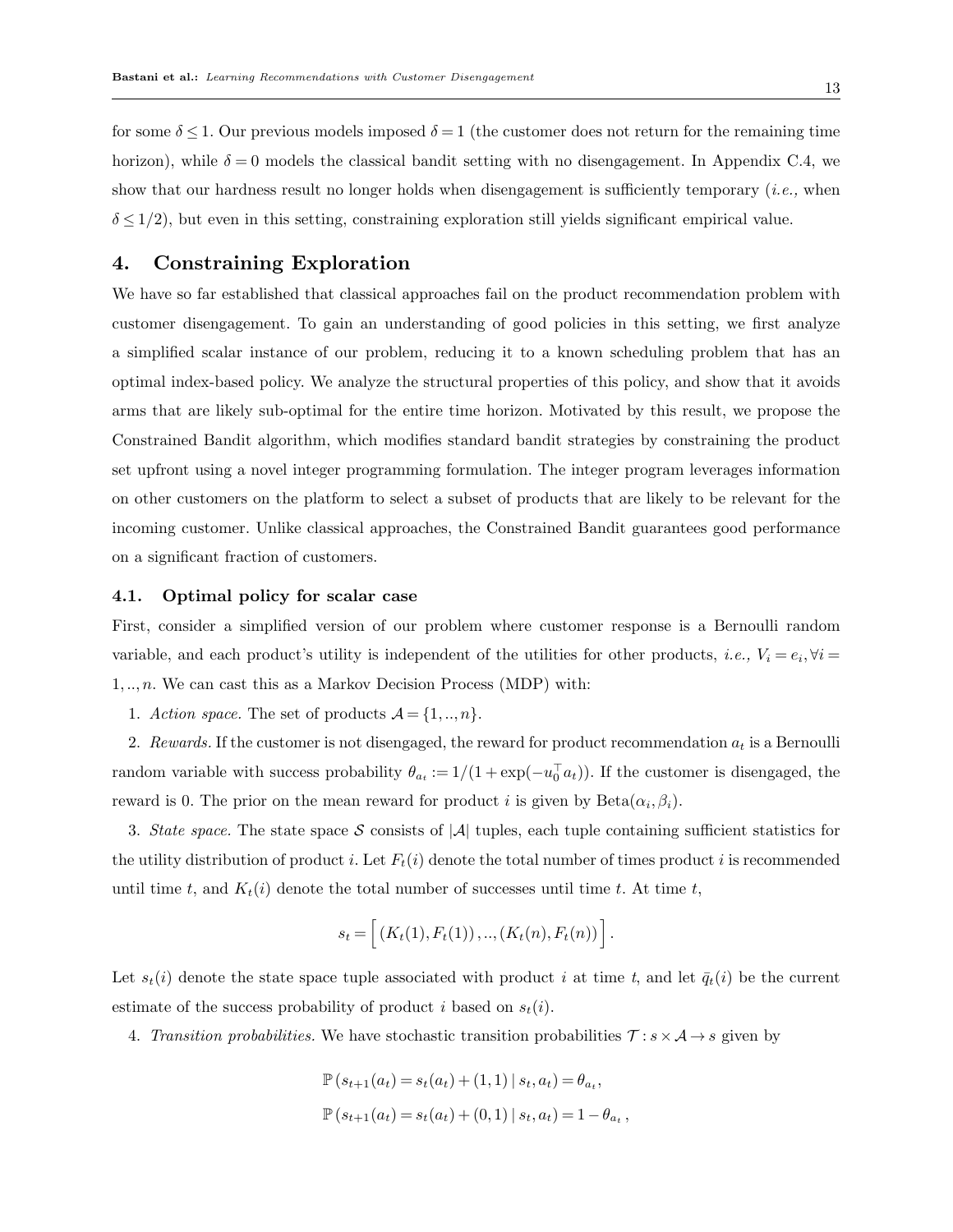where only the state of  $a_t$  changes at time t. Note that the transition probabilities are also unknown but can be estimated using the current state  $s_t$ .

The objective is to maximize time-discounted expected reward given by:

$$
\max_{a_1, a_2, \dots} \mathbb{E}\left[\sum_{t=0}^{\infty} \eta^t Y_{a_t}(S_t) \prod_{j=1}^t \Pr[\Upsilon_j = 0 \mid a_j]\right],
$$
 (CD)

where  $\eta > 0$  is the discount factor. By Bellman's principle, the optimal policy solves the following recursive equation:

$$
V^*(s) = \max_{a=\{1,..,k\}} \mathbb{E}\Big[\Pr[\Upsilon = 0 \mid a] \Big( Y_a(S) + \eta V^*(\hat{S}) | (S = s, a) \Big) \Big].
$$

We will now map this recommendation problem to the "gold miner" machine scheduling problem, and use the celebrated Gittins Index Theorem to analyze the optimal policy.

Equivalence with the gold miner scheduling problem (Gittins et al. 2011): Consider the problem of extracting gold from  $n$  mines using a single machine. On a given day  $t$ , if the machine is used at mine  $a_t$ , then a total of  $Y_{a_t}(S_t)$  units of gold can be extracted, where  $S_t$  is the state of the system at time t. However, the machine may break down forever with probability  $1 - P_{a_t}(S_t)$  if mine  $a_t$  is selected in period  $t$ . The objective of the miner is to maximize the total (time-discounted) gold extracted by optimizing where to use the machine. In particular, we wish to solve:

$$
\max_{a_1, a_2, \dots} \sum_{t=0}^{\infty} \mathbb{E}\left[\eta^t Y_{a_t}(S_t) \prod_{j=1}^t P_{a_j}(S_j)\right].
$$
\n(GM)

LEMMA 1 (§3.5 of Gittins et al. 2011). The optimal policy of the gold miner's problem  $(GM)$  is an index policy. In particular, the index of arm i is given by:

$$
\nu_i(s) = \max_{\tau \ge 1} \frac{\mathbb{E}\left[\sum_{j=0}^{\tau} Y_i(S_j) \exp\left(-\sum_{k=0}^j T_k(S_k, i)\right) \middle| S_0 = s\right]}{\mathbb{E}\left[1 - \exp\left(-\sum_{k=0}^{\tau} T_k(S_k, i)\right) \middle| S_0 = s\right]},
$$

where  $T_k(S_k, i) = -\log(\eta^{1 + \log_{\eta}(P_i(S_k))}).$ 

We now take  $Y_{a_t}$  to be a Bernoulli random variable with success probability  $\theta_i$  if  $a_t = i$ . Since  $\theta_i$  is unknown to the miner, she forms a belief of the mine's reward using the prior  $Beta(\alpha_i, \beta_i)$ . If we then take the probability of the machine not failing to be:

$$
P_{a_t}(S_t) := 1 - \Pr[\Upsilon_t = 1 \mid a_t] = \begin{cases} \tilde{p}, & \text{if } \theta_{a_t} \le \rho, \\ 1, & \text{otherwise.} \end{cases}
$$
(5)

Thus, we observe that problem (CD) and (GM) are identical, with  $\tilde{p} := 1 - p$ . Furthermore, Lemma 1 implies that the optimal policy of (GM) can be reduced to analyzing the state tuple  $s_t(i)$  separately for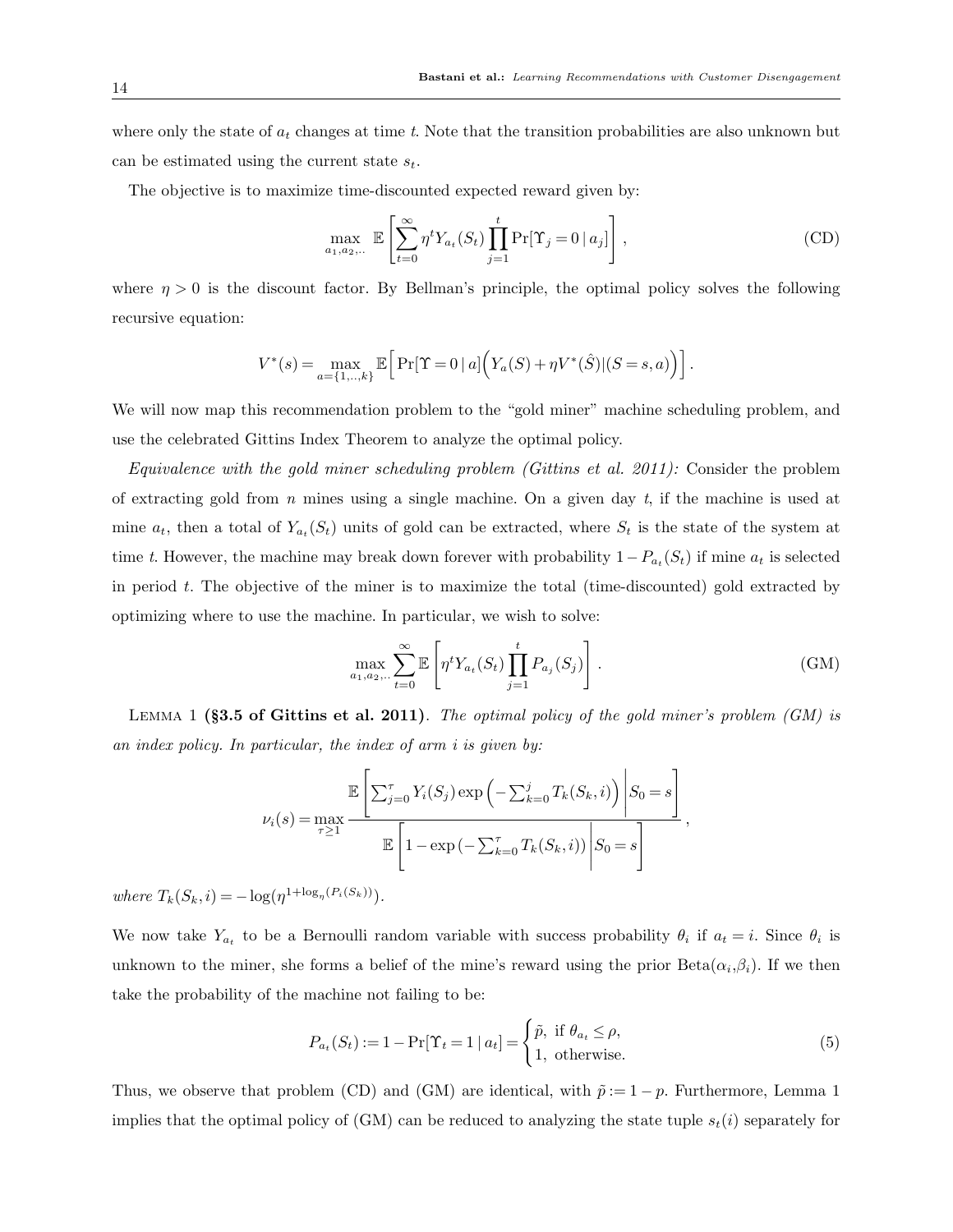each product i to compute its Gittins index. We will next prove bounds on the indices of each product in terms of the following stopping times:

$$
\tau_i^*(s) = \min\{t : \bar{q}_t(i) \le \rho | S_0(i) = s\} \quad \text{and} \quad \bar{\tau}_i^*(s) = \min\{t : \bar{q}_t(i) > \rho | S_0(i) = s\},
$$

where we recall that  $\bar{q}_t(i)$  is the current estimate of the success probability of product i. Here,  $\tau_i^*(s)$  is a stopping time for the Markov process associated with product  $i$ , and denotes the first time at which there is a nonzero chance of the machine breaking down. Conversely,  $\bar{\tau}_i^*(s)$  denotes the first time at which there is a zero chance of the machine breaking down.

Now, we define the state-dependent product sets

$$
\mathcal{K}_{opt}(s_t) = \{i : \underline{\tau}_i^*(s_t) > 0\},
$$
\n
$$
\mathcal{K}_{sub}(s_t) = \left\{i : \overline{\tau}_i^*(s_t) > 0, \ \mathbb{E}\left[\widetilde{p}^{\overline{\tau}_i^*(s_t)}\right] \le \frac{\rho(1-\eta)}{\eta} \left((1-\widetilde{p})\eta - \frac{\widetilde{p}\eta}{1-\widetilde{p}\eta}\right)\right\}.
$$

Note that  $|\mathcal{K}_{opt}(s_0)| > 0$  by our assumption that there is at least one product on the platform that is tolerable the customer according to the Bayesian prior; similarly,  $|\mathcal{K}_{sub}(s_0)| > 0$  by our assumption that at least one product is not tolerable to the customer according to the Bayesian prior. The next lemma (proof in Appendix B.2) relates the stopping times and product sets to the Gittins indices.

LEMMA 2. Consider the gold miner's problem  $(GM)$  with the probability of machine failure given by Eq. (5). and also let

$$
\nu_{opt} = \min_{i \in \mathcal{K}_{opt}(s_t)} \nu_i(s_t) \quad and \quad \nu_{sub} = \max_{i \in \mathcal{K}_{sub}(s_t)} \nu_i(s_t).
$$

Then,  $\nu_{opt} \geq \nu_{sub}$ , and the optimal policy chooses a product in  $\mathcal{K}_{opt}(s_t)$  and not in  $\mathcal{K}_{sub}(s_t)$ .

Lemma 2 shows that at time t, products in  $\mathcal{K}_{sub}$  are ignored in favor of products in  $\mathcal{K}_{opt}$ . The next theorem shows that this ordering holds for the entire time horizon  $T$  with high probability.

THEOREM 1. Consider the gold miner's problem  $(GM)$  with the probability of machine failure given by Eq. (5). Let  $\theta_{opt}^* := \min_{i \in \mathcal{K}_{opt}(s_0)} \theta_i \ge \rho + \sqrt{\log_e(2)}$ . Then, the optimal policy never selects products from  $\mathcal{K}_{sub}(s_0)$  with probability at least

$$
\frac{1-2\exp(-(\theta^*_{opt}-\rho)^2)}{1-\exp(-(\theta^*_{opt}-\rho)^2)}>0\,.
$$

Theorem 1 (proof in Appendix B.2) shows that the optimal policy constrains exploration to an *initially* determined set  $\mathcal{K}_{opt}(s_0)$  for the entire time horizon T with high probability. This result sharply departs from classical bandit policies that would explore *all* products in an early exploration phase, particularly since we are in a setting where customer feedback from one product does not inform customer feedback from another product. This motivates our proposed Constrained Bandit algorithm.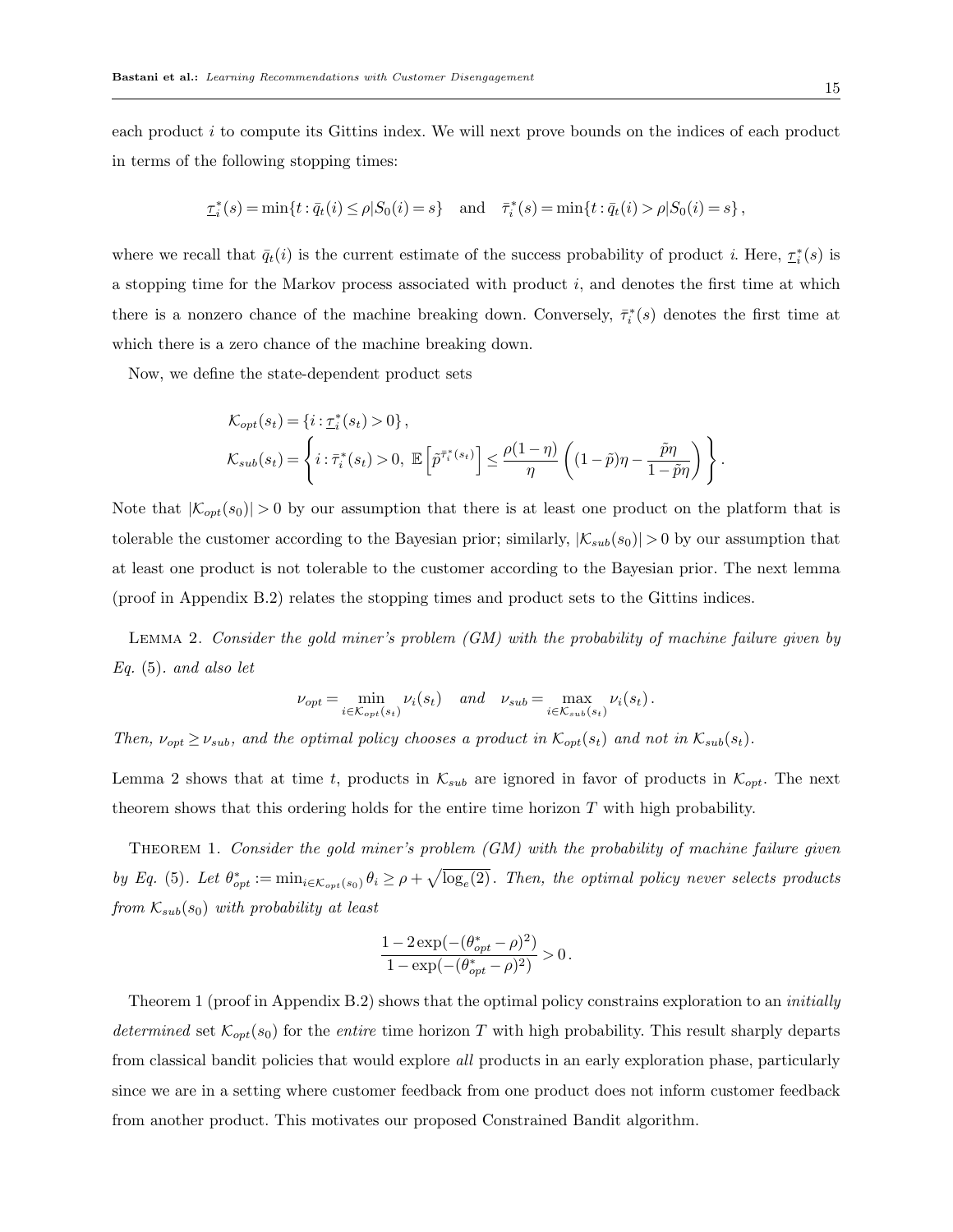# 4.2. Algorithmic Strategy

Our results thus far suggest that a platform can only succeed by avoiding poor early recommendations. Since we don't know the customer's preferences, this is impossible to do in general. However, the platform has knowledge of the distribution of customer preferences P from past customers, and can transfer this knowledge to avoid products that do not meet the tolerance threshold of most customers. We formulate this product selection problem as an integer program, which ensures that any recommendations within the optimal restricted set are acceptable to most customers. After selecting an optimal restricted set of products, we follow a classical bandit approach  $(e.g.,)$  linear UCB by Abbasi-Yadkori et al. 2011). Under this approach, if our new customer is a mainstream customer, she is unlikely to disengage from the platform even during the exploration phase, and will be matched to her preferred product. However, if the new customer is a tail customer, her preferred product may not be available in our restricted set, causing her to disengage. This result is shown formally in Theorem 2 in the next section. Thus, we compromise performance on tail customers to achieve good performance on mainstream customers.

To this end, we introduce a set diameter parameter  $\gamma$  in our integer program formulation. This parameter tunes the size of the restricted product set based on our prior P over customer preferences. Larger values of  $\gamma$  increase the risk of customer disengagement by introducing greater variability in product relevance, but also increase the likelihood that the customer's preferred product lies in the set. On the other hand, smaller values of  $\gamma$  decrease the risk of customer disengagement if the customer's preferred product is in the restricted set, but there is a higher chance that the customer's preferred product is not in the set. Thus, appropriately choosing this parameter is a key ingredient of our proposed algorithm. We discuss how to choose  $\gamma$  in §4.4 based on Theorem 2.

#### 4.3. Constrained Bandit Algorithm

We seek to find a restricted set of products that cater to a large fraction of customers (measured with respect to  $P$ ), but are not too "far" from each other (to constrain exploration). The following notation captures the likelihood that product  $i$  is relevant to a randomly sampled new customer:

DEFINITION 2.  $C_i(\rho)$  is the probability of product i satisfying the new customer's tolerance level:

$$
\mathcal{C}_i(\rho) = \mathbb{P}_{u_0 \sim \mathcal{P}}(i \in \mathcal{S}(u_0, \rho)),
$$

where  $\mathcal{S}(u_0, \rho)$  is the set of tolerable products for a customer with attributes  $u_0$  (Definition 1).

In the presence of disengagement, we seek to explore over products that are likely to satisfy the new customer's tolerance level. For example, mainstream products may be tolerable for a large probability mass of customers (with respect to  $P$ ) while niche products may only be tolerable for tail customers. Thus,  $C_i(\rho)$  translates our prior on customer latent attributes to a likelihood of tolerance over the space of products. Estimating  $C_i(\rho)$  using Monte Carlo simulation is straightforward: we generate random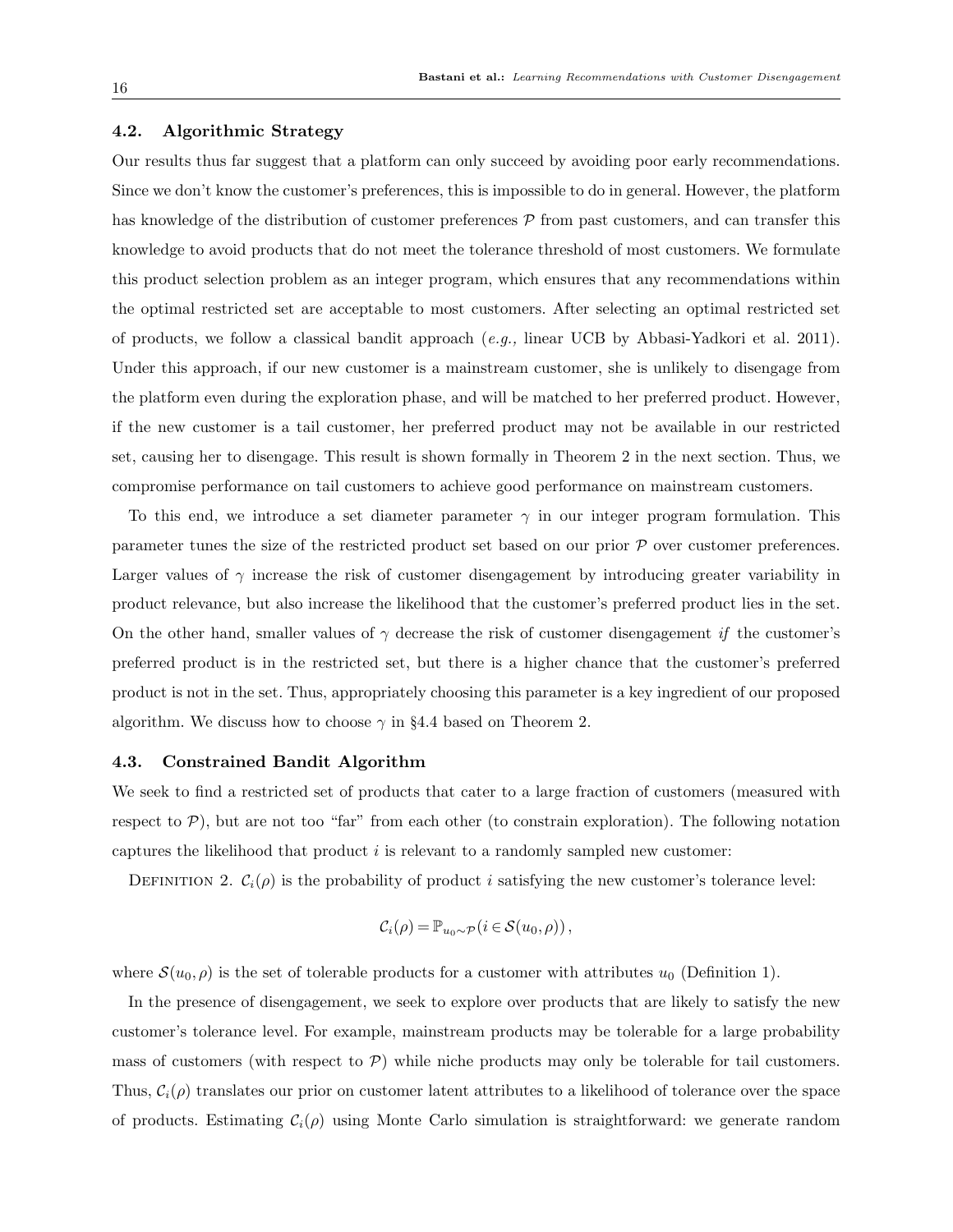customer latent attributes according to  $P$ , and count the fraction of customers for which product i was within the customer's tolerance threshold of  $\rho$ .

As discussed earlier, a larger product set increases the likelihood that the new customer's preferred product is in the set, but it also increases the likelihood of disengagement due to poor recommendations during the exploration phase. However, the key metric here is not the number of products in the set, but rather the similarity of the products in the set. In other words, we wish to restrict product diversity in the set to ensure that all products are tolerable to mainstream customers. Thus, we define

$$
D_{ij} = ||V_i - V_j||_2,
$$

the Euclidean distance between the (known) features of products  $i$  and  $j$ , *i.e.*, the similarity between two products. We seek to find a subset of products such that the distance between any pair of products is bounded by the set diameter  $\gamma$ . Let  $\phi_{ij}(\gamma)$  be the indicator function

$$
\phi_{ij}(\gamma) = \begin{cases} 1 & \text{if } D_{ij} \le \gamma, \\ 0 & \text{otherwise.} \end{cases}
$$

Note that  $\gamma$  and  $\rho$  are related. When the customer is less tolerant ( $\rho$  is large), we will choose smaller values of the set diameter  $\gamma$  and vice-versa; we specify how to choose  $\gamma$  in §4.4.

The objective is to select a subset of products, which together have a high likelihood of containing the customer's preferred match under the distribution over customer preferences  $\mathcal{P}$  (i.e., high  $\mathcal{C}_i(\rho)$ ), with the constraint that no two products are too dissimilar from each other  $(i.e.,$  pairwise distance greater than  $\gamma$ ). We propose solving the following product selection integer program:

$$
\mathbf{OP}(\gamma) = \max_{\mathbf{x}, \mathbf{z}} \sum_{i=1}^{n} C_i(\rho) x_i
$$
 (6a)

$$
\text{s.t. } z_{ij} \le x_i, \quad i = 1, \dots, n,\tag{6b}
$$

$$
z_{ij} \le x_j, \quad j = 1, \dots, n,\tag{6c}
$$

$$
z_{ij} \ge x_i + x_j - 1, \quad i = 1, \dots, n, \quad j = 1, \dots, n,
$$
 (6d)

$$
z_{ij} \le \phi_{ij}(\gamma), \quad i = 1, \dots, n, \quad j = 1, \dots, n,
$$
\n(6e)

$$
x_i \in \{0, 1\} \quad i = 1, \dots, n. \tag{6f}
$$

The decision variables in the above problem are  $\{x_i\}_{i=1}^n$  and  $\{z_{i,j}\}_{i,j=1}^n$ . In particular,  $x_i$  defines whether product i is included in the restricted set, and  $z_{i,j}$  (defined through constraints (6b)–(6d)) is an indicator variable for whether both products i and j are included in the restricted set. Constraint (6e) ensures that only products that are "close" to each other are selected.

Solving  $\mathbf{OP}(\gamma)$  results in a subset of products (products for which the corresponding  $x_i$  is 1) that maximizes the likelihood of satisfying the new customer's tolerance level, while ensuring that every pair is within  $\gamma$  distance from each other.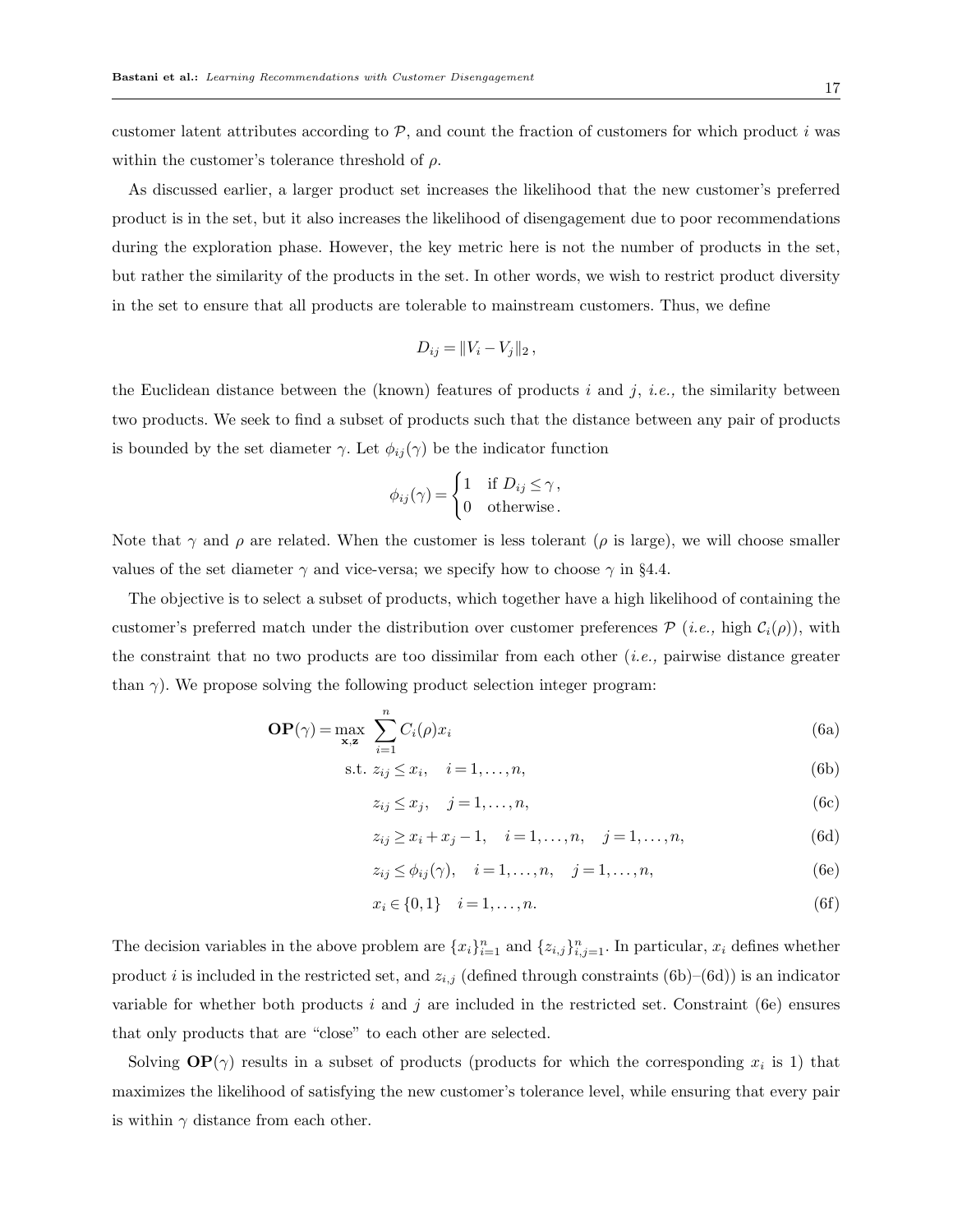We now describe the Constrained Bandit algorithm. From the UCB literature, an optimistic estimate of the customer utility from product  $V$  is:

$$
f(\hat{u}_t, V) = \begin{cases} \max_{u \in \mathcal{Q}_t(\hat{u}_t)} u^{\top} V & \text{if } \mu(x) = x, \\ \hat{u}_t^{\top} V + \left( \tilde{C} \sqrt{4d \log(t) \log(2dT)} \right) ||V||_{(\bar{X}_t + \lambda I)^{-1}} & \text{otherwise.} \end{cases}
$$
(7)

Note that we have a different expression for the case where the customer response is linear  $(\mu(x) = x);$ this is because we can take advantage of the following closed form of the uncertainty ellipsoid around our estimate of  $u_0$  at time t in the linear case:

$$
Q_t(\hat{u}_t) = \left\{ u \in \mathbb{R}^d : ||\hat{u}_t - u||_{\bar{X}_t} \le \left( \xi \sqrt{d \log \left( \frac{1 + tL^2}{\delta} \right)} + \sqrt{\lambda} \frac{\rho}{\gamma} \right) \right\}.
$$

**Algorithm 1** Constrained Bandit $(\lambda, \gamma)$ 

# Step 1: Constrained Exploration:

Solve  $\mathbf{OP}(\gamma)$  to obtain constrained product subset  $\Xi$ ; then, recommend a random product  $a_1 \in \Xi$ . Step 2: Bandit Learning: for  $t \in [T]$  do Observe customer utility,  $Y_t = \mu \left( u_0^{\top} a_t \right) + \varepsilon_t$ . Let  $\hat{u}_t$  be the unique solution to  $\sum_{k=1}^{t-1} (Y_k - \mu(a_k^\top \hat{u}_t)) a_k = 0$ . Let  $a_t = \arg \max_{\{i \in \Xi\}} f(\hat{u}_t, V_i)$ , for f defined in Eq. (7). Recommend product  $a_t$  at time t if the customer is still engaged. Stop if the customer disengages from the platform. end for

Algorithm 1 is a two-step procedure. First, the action space is restricted to the product subset given by  $\mathbf{OP}(\gamma)$ . This step ensures that subsequent exploration is unlikely to cause a significant fraction of customers to disengage. Then, a standard bandit algorithm is used to learn the customer's preferences and match her with her preferred product through repeated interactions. We use the OFUL algorithm (Abbasi-Yadkori et al. 2011) if the link function is identity, and the GLM UCB algorithm (Filippi et al. 2010) for general link functions. There are two input parameters:  $\lambda$  (a standard regularization parameter) and  $\gamma$  (the set diameter). We discuss the selection of  $\gamma$  and the corresponding tradeoffs next.

# 4.4. Theoretical Guarantees

Lemma 3 shows that the FSC (defined in Eq. (4)) of the Constrained Bandit is strictly positive, even in the worst case over product sets. In particular, we can always match some subset of customers to their preferred products by constraining the action space upfront. Again, this is in contrast with bandit and greedy algorithms (Proposition 2), which can achieve zero FSC. The proof is given in Appendix B.3.

LEMMA 3. Let disengagement be salient for every customer: for every  $u_0 \sim \mathcal{P}$ , there is at least one product offering that may cause the customer to disengage, i.e.,  $|S(u_0,\rho)| < n$ . Then, in the worst case over all allowable product sets  ${V_i}_{i=1}^n$ , there exists a set diameter threshold  $\gamma_0$  such that  $\forall \gamma < \gamma_0$ ,

$$
\inf_{\{V_i\}_{i=1}^n} FSC^{CB(\lambda,\gamma)}(\rho,p,T) > 0.
$$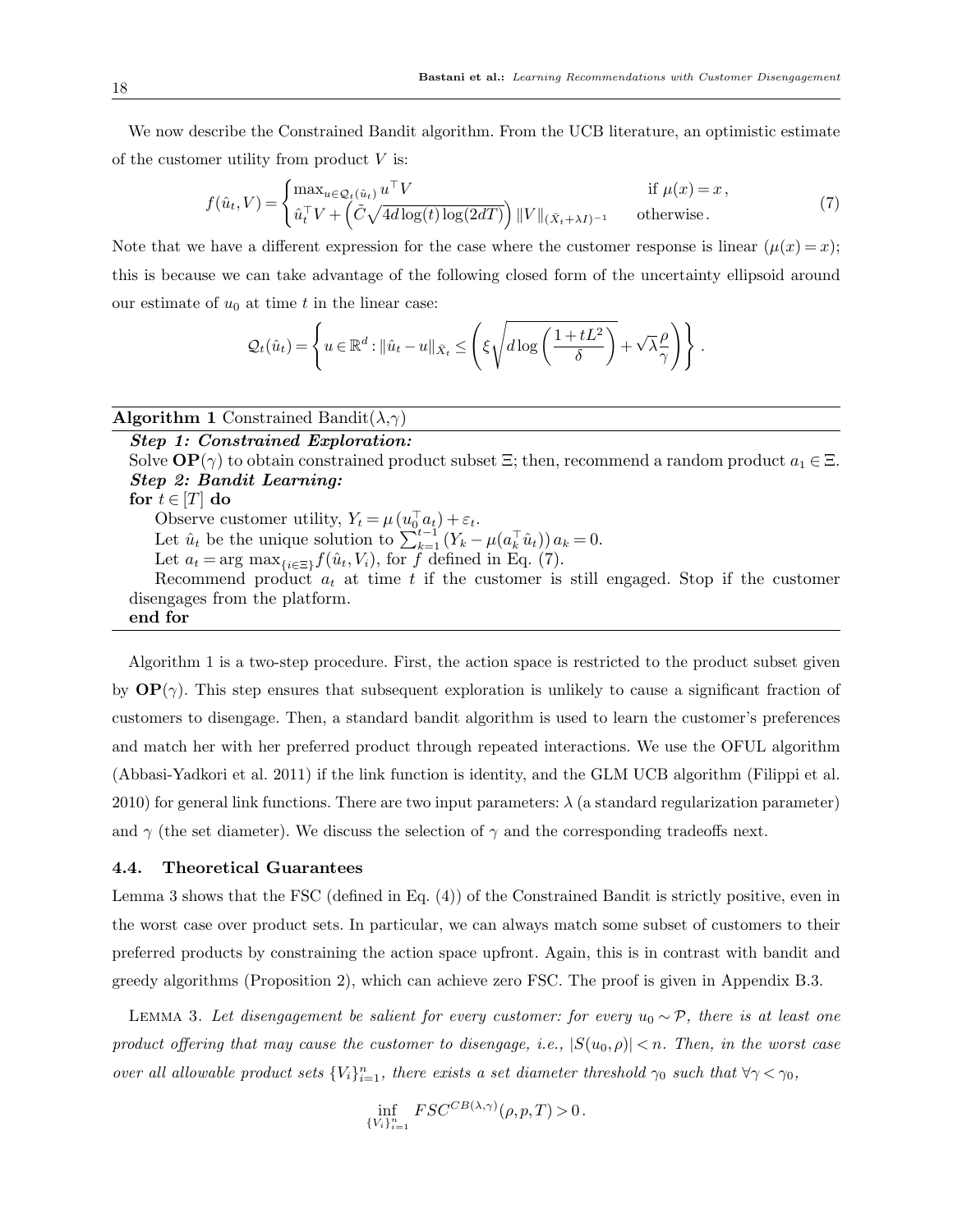19

This result holds for any value of  $\rho$ , *i.e.*, customers can be arbitrarily intolerant of products that are not their preferred product  $V_*$ . Thus, the only way to make progress is to immediately recommend their preferred product, which can trivially be done by restricting our product set  $\Xi$  to a single product. By construction of  $\mathbf{OP}(\gamma)$ , this will be the most popular preferred product, so a positive fraction of customers find this product optimal. Since these customers are immediately matched to their preferred product, we incur zero regret on this subset of customers.

Echoing the insights from Theorem 1, Lemma 3 shows that there is nontrivial value in restricting the product set upfront, which cannot be obtained through classical approaches. However, it considers the degenerate case of constraining exploration to a single product, which is clearly too restrictive in practice, especially when customers are relatively tolerant (*i.e.*,  $\rho$  is small). Ideally, we would want insight into how much the product set should be constrained as a function of the customer's tolerance parameter.

To answer this question, we consider a fluid approximation of the product space. Since  $\mathbf{OP}(\gamma)$  is complex, we consider a continuous product space  $V = [-1,1]^d$  to cleanly demonstrate the key tradeoff in constraining exploration: a larger product set has a higher probability of containing customers' preferred product, but also a higher risk of disengagement. Furthermore, we shift the mean of the prior over the customer's latent attributes, so  $\mathcal{P} = \mathcal{N}(\bar{u}, \frac{\sigma^2}{d})$  $\frac{\partial^2 I}{\partial d}I_d$ , where  $\|\bar{u}\|_2 = 1$ . This ensures that our problem is not symmetric, which again helps us analytically characterize the solution of  $OP(\gamma)$ .

Theorem 2 shows that the Constrained Bandit achieves sublinear regret for a fraction of customers under this albeit stylized setting. More importantly, it yields insights into how to choose the set diameter  $γ$  as a function of the customer's tolerance parameter  $ρ$ . We first define the following constants:

$$
C_1 := \frac{1 - \sqrt{1 - \gamma^2/4}}{\sigma}, \quad C_2 := \frac{d\rho}{\sigma(1 - \gamma)}, \quad \tilde{C} := (d+1)Y_{max} + \frac{2\sqrt{3 + 2\log(1 + 2L^2/\lambda)}\kappa_\mu Y_{max}}{c_\mu},
$$

$$
\bar{d} = \sqrt{2\left(1 - \sqrt{(1 - \gamma^2/4)}\right)}, \quad \text{and} \quad s := \max\{1, L^2/\lambda\}.
$$

THEOREM 2. Let  $\mathcal{P} = \mathcal{N}(\bar{u}, \frac{\sigma^2}{d^2} I_d)$  and  $V = [-1, 1]^d$ . Then, there exists a set W of latent customer attribute realizations (with positive probability under  $P$ ), such that for all  $u_0 \in \mathcal{W}$ , the cumulative regret of the Constrained Bandit is

$$
\mathcal{R}^{CB}(T,\rho,p,u_0) \leq \begin{cases} \tilde{C}d \log(sT)\sqrt{2T \log(2dT)} & \text{if } \mu(x) = x, \\ 5\sqrt{Td \log(\lambda + TL)} \left( \sqrt{\lambda}(\bar{d} + 1) + \xi \sqrt{\log(T) + d \log(1 + TL)} \right) & \text{otherwise.} \end{cases}
$$

$$
= \tilde{\mathcal{O}}\left(\sqrt{T}\right).
$$

Computing a lower bound on the volume of W, we obtain that for any  $\gamma < 1$ ,

$$
FSC^{CB(\lambda,\gamma)}(\rho,p,T) \geq \frac{(1-2d\exp\left(-C_1\right))\left(\sqrt{4+C_2^2}-C_2\right)\exp\left(-C_2^2/2\right)}{2\sqrt{2\pi}}.
$$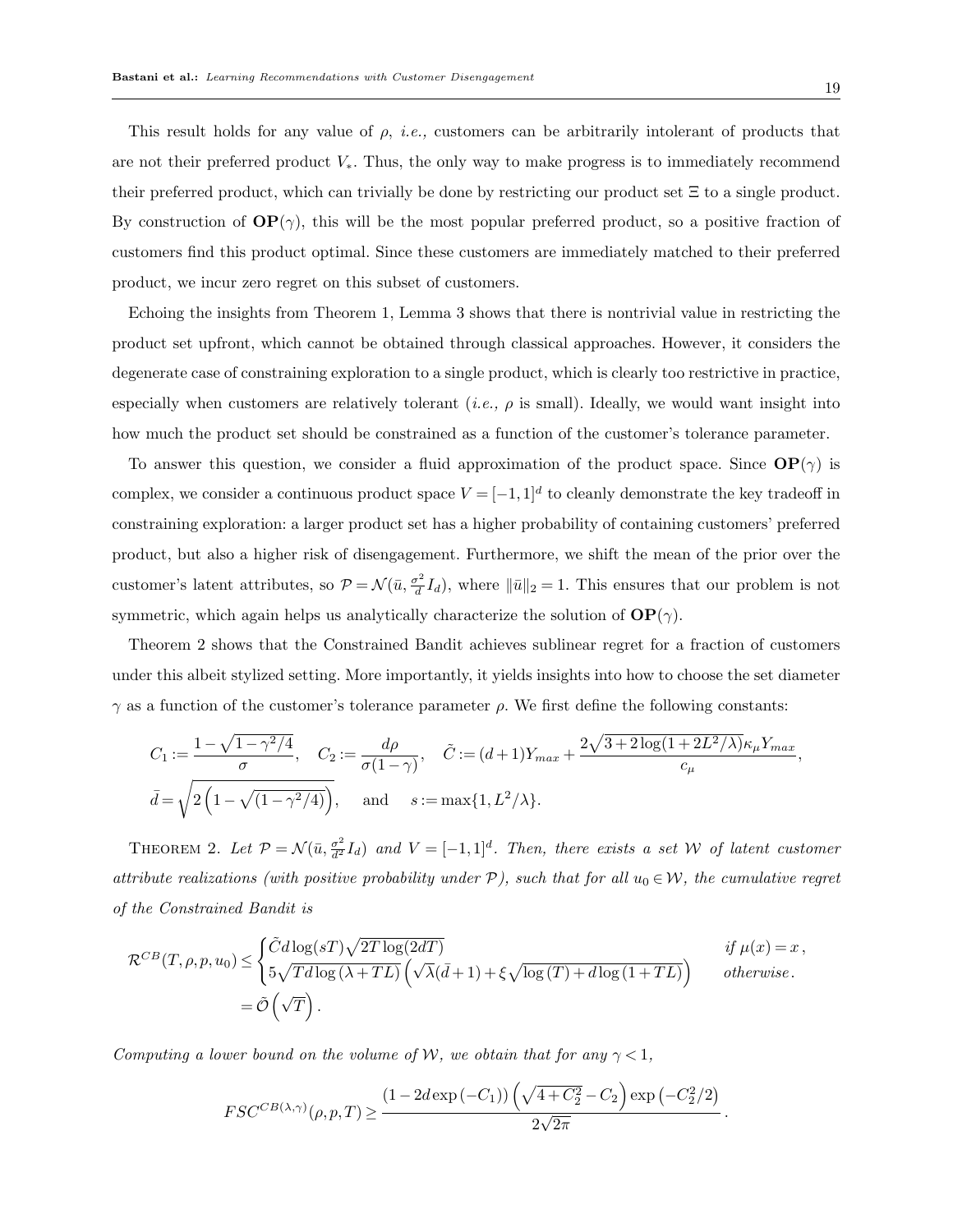The proof of Theorem 2 follows in three steps. First, we lower bound the probability that the constrained exploration set Ξ contains the preferred product for a new customer whose attributes are drawn from P. Next, conditioned on the previous event, we lower bound the probability that the customer remains engaged for the entire time horizon T when recommendations are made from the restricted product set Ξ. Lastly, conditioned on the previous event, we can apply standard self-normalized martingale techniques for generalized models (Filippi et al. 2010) to bound the regret of the Constrained Bandit algorithm for the customer subset  $W$ .

Theorem 2 provides an explicit characterization of the fraction of customers that we successfully serve as a function of the customer tolerance parameter  $\rho$  and the set diameter  $\gamma$ . Thus, given a value of  $\rho$ , we can choose the set diameter  $\gamma$  to optimize our FSC. As discussed earlier, larger values of  $\gamma$  increase the risk of customer disengagement by introducing greater variability in product relevance, but also increase the likelihood that the customer's preferred product lies in the set.

In Appendix C.1, we approximate the optimal set diameter (that maximizes our lower bound on FSC) using a single parameter optimization problem that can be solved using numerical optimization. It is instructive to consider the simpler setting where  $\bar{u}_i = 1/$ √ d for all i, and  $\rho < 1/$ √ d (more tolerant customers); in this case, we can compute the optimal set diameter exactly as

$$
\gamma^* = 1 - \rho \sqrt{d} \, .
$$

This expression yields some useful comparative statics: we should choose a smaller set diameter  $\gamma$  when customers are less tolerant ( $\rho$  is large) or when the rank d of the latent features is high. In practice, we can tune the set diameter through cross-validation.

REMARK 2 (RE-OPTIMIZING THE CONSTRAINED SET). Our algorithm uses a fixed exploration set Ξ for the entire horizon T. A natural alternative is to update this set dynamically, i.e., update our posterior on the customer's preference vector  $U_0$  using noisy customer feedback, and re-solve  $\mathbf{OP}(\gamma)$  using this posterior after every batch of observations (B time steps). Note that this departs from the structure of the optimal policy in Theorem 1. Perhaps surprisingly, we provide analytical and numerical evidence that frequent re-optimization reduces engagement time. This is because the variance of the noise in customer feedback  $\varepsilon$  is often high (e.g., when click likelihood is low). The resulting uncertainty can cause the posterior update on the customer's latent attributes (and therefore the downstream IP solution) to fluctuate significantly and recommend worse products. We formalize this argument in Proposition EC.1 of Appendix B.4, where we prove that dynamic updating of the product set does not necessarily lead to improved performance. The performance gap is exacerbated in our numerical experiments (see Figure 2 in §5.1) since the variance of the noise is also typically unknown, and must be estimated on the fly. Thus, in practice, we recommend either re-optimizing with a large batch size  $B$ , or fixing the constrained set.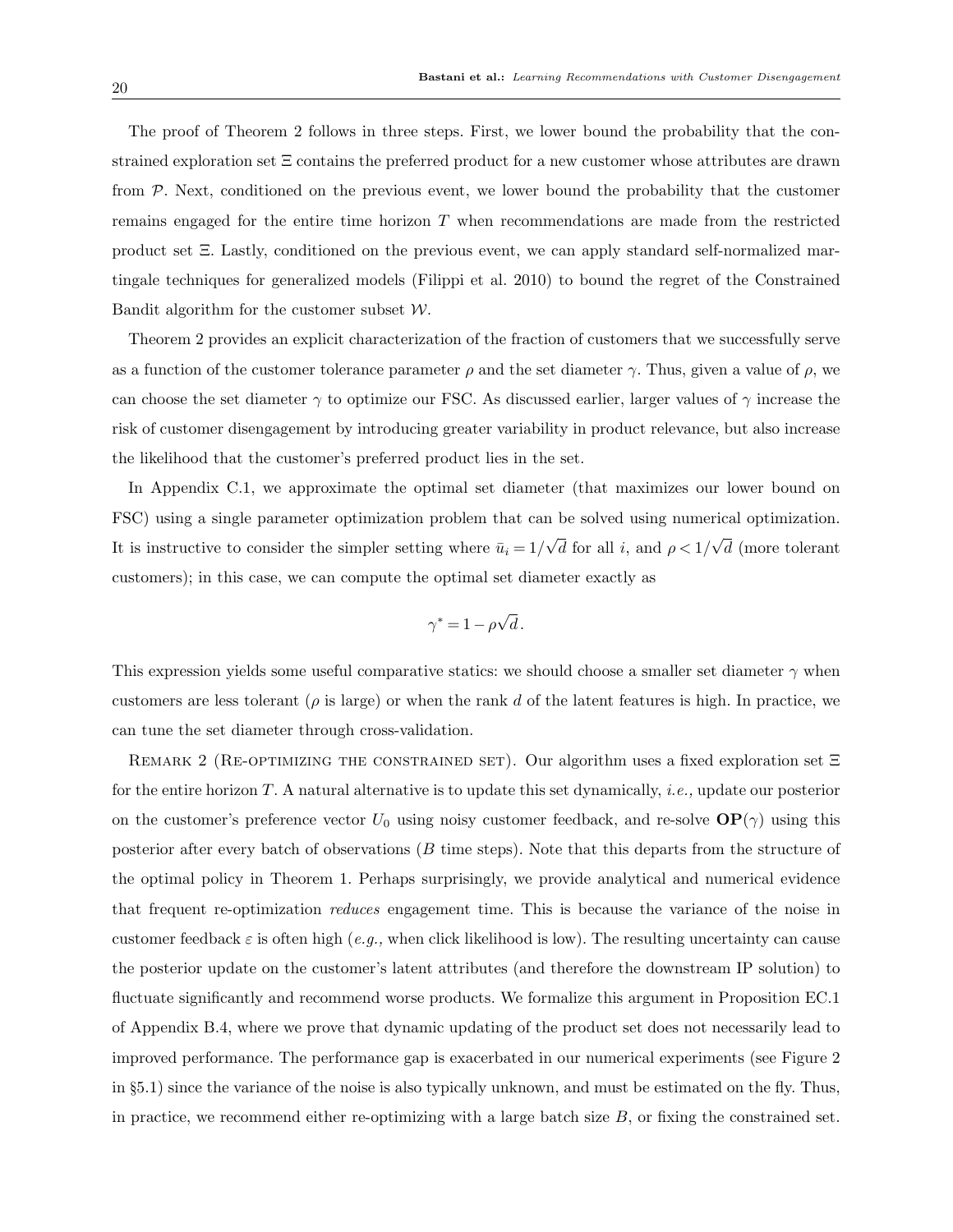# 5. Numerical Experiments

We now compare the empirical performance of the Constrained Bandit with state-of-the-art Thompson sampling (Chapelle and Li 2011, Russo and Van Roy 2014) and greedy Bayesian updating. We study both synthetic data (§5.1) and real movie recommendation data (§5.2).

Benchmarks: We compare our algorithm with (i) linear Thompson Sampling (Russo and Van Roy 2014) and (ii) greedy Bayesian updating (referred to as MLE).

Constrained Thompson Sampling (CTS): We consider a Thompson Sampling version of the Constrained Bandit algorithm (see Algorithm 2 below). Recall that our approach allows for any bandit strategy after obtaining a restricted product set based on our (algorithm-independent) integer program  $\mathbf{OP}(\gamma)$ . To ensure a fair comparison, we use the same implementation of linear Thompson sampling (Russo and Van Roy 2014) as our benchmark in the second step. Thus, any improvements in performance can be attributed to restricting the product set.

# **Algorithm 2** Constrained Thompson Sampling  $(\lambda, \gamma)$

Step 1: Constrained Exploration: Solve  $\mathbf{OP}(\gamma)$  to get the constrained set of products to explore over,  $\Xi$ . Let  $\hat{u}_1 = \bar{u}$ . Step 2: Bandit Learning: for  $t \in [T]$  do Sample  $u(t)$  from distribution  $\mathcal{N}(\hat{u}_t, \sigma^2 I_d)$ . Recommend  $a_t = \arg \max_{\{i \in \Xi\}} \mu(u(t)^\top V_i)$  if the customer is still engaged. Observe customer utility,  $Y_t = \mu(U_0^{\top} a_t) + \varepsilon_t$ , and update  $\hat{u}_t$  to be the unique solution of  $\sum_{k=1}^{t-1} (Y_k - \mu(a_k^{\top} \hat{u}_t)) a_k = 0$  $_{k=1}^{t-1} (Y_k - \mu(a_k^{\top} \hat{u}_t)) a_k = 0$ Stop if the customer disengages from the platform. end for

# 5.1. Synthetic Data

We generate synthetic data and study the performance of all three algorithms as we increase the customer's disengagement propensity  $p \in [0,1]$ . A low value of p implies that customer disengagement is not a salient concern, and thus, one would expect Thompson sampling to perform well in this regime. On the other hand, a high value of  $p$  implies that customers are extremely intolerant of poor recommendations, and thus, all algorithms may fare poorly. We find that Constrained Thompson Sampling performs comparably to vanilla Thompson Sampling when  $p$  is low, and offers sizeable gains over both benchmarks when  $p$  is medium or large.

Data generation: We consider the standard collaborative filtering problem (described earlier) with 10 products. Recall that collaborative filtering fits a low rank model of latent customer preferences and product attributes; we take this rank<sup>2</sup> to be 2. We generate product features in each dimension uniformly

<sup>2</sup> We choose a small rank based on empirical experiments showing that collaborative filtering models perform better in practice with small rank (Chen and Chi 2018). Our results remain qualitatively similar with higher rank values.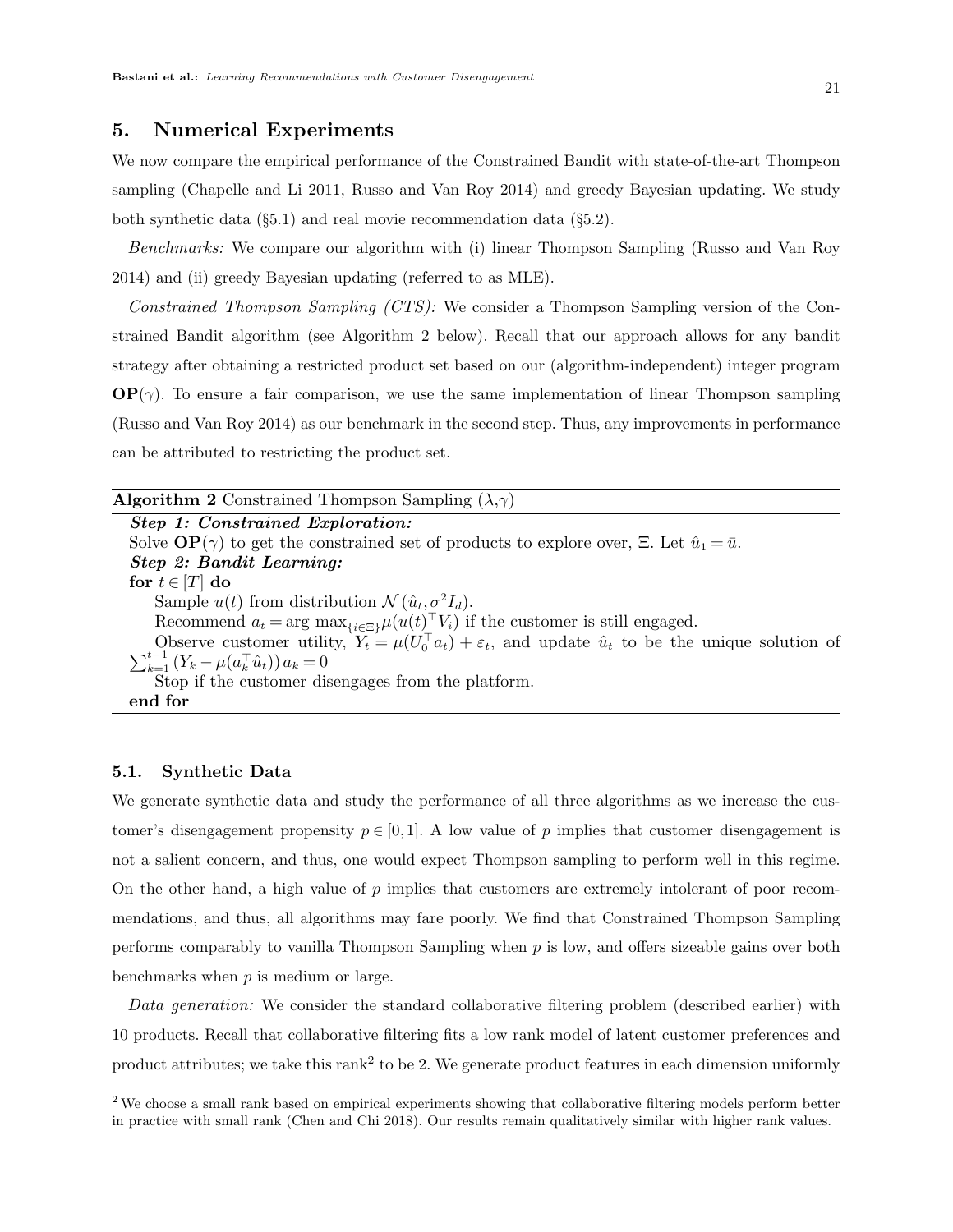between -1 and 1. Similarly, latent user attributes are generated from a multivariate normal with with mean [1/ √  $2,1/$  $\sqrt{2}$ <sup>T</sup>  $\in \mathbb{R}^2$  and variance  $I_2 \in \mathbb{R}^{2 \times 2}$ , where we recall that  $I_d$  is the *d*-dimensional identity matrix. These values ensure that, with high probability for every customer, there exists a product on the platform that generates positive utility. Note that the product features are known to the algorithms, but the latent user attributes are unknown. Finally, we take our noise  $\varepsilon \sim \mathcal{N}(0, 5)$ , the customer tolerance  $\rho$  to be generated from a truncated  $\mathcal{N}(0,1)$  distribution, and the total horizon length  $T = 100$ . All algorithms are provided with the distribution of customer latent attributes, the distribution of the customer tolerance  $\rho$ , and the horizon length T. They are not provided with the noise variance, which needs to be estimated over time. Finally, we consider several values of the disengagement propensity  $p \in \{1\%, 10\%, 50\%, 100\%\},\$ to capture the value of restricting the product set with varying levels of customer disengagement.

Engagement Time: We use average customer engagement time (*i.e.*, the average time that a customer remains engaged with the platform, up to time  $T$ ) as our metric for measuring algorithmic performance. Note that, due to its asymptotic nature, we cannot compute the FSC metric in finite sample. However, engagement time within a finite horizon is a closely related proxy, i.e., as we showed in our earlier analysis, customer engagement is necessary to achieve low cumulative regret.



Figure 1 Time of engagement and 90% confidence intervals averaged over 100 randomly generated customers for disengagement propensity  $p$  values of 1% and 10% (top row), 50%, and 100% (bottom row).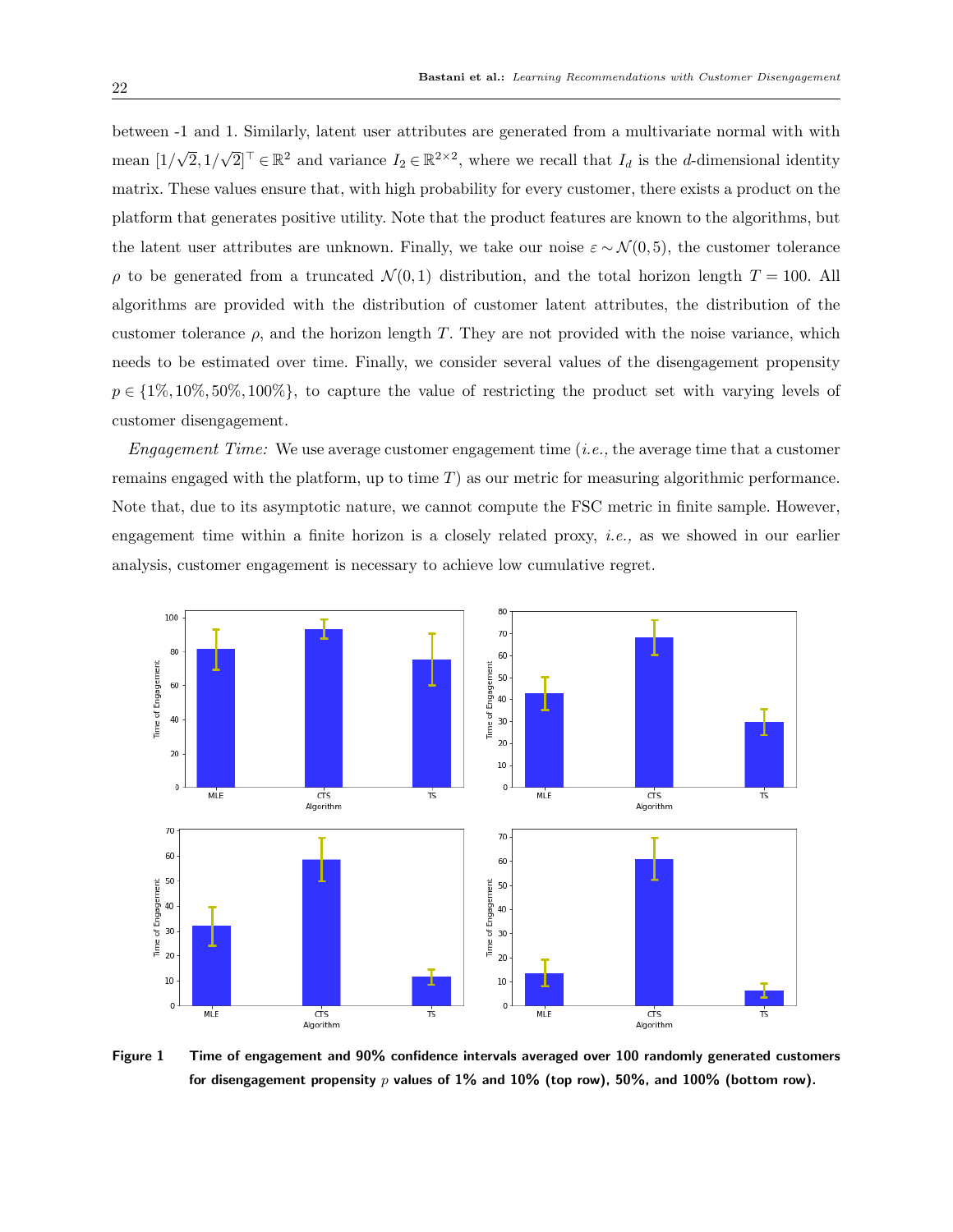Results: Figure 1 shows the customer engagement time averaged over 100 randomly generated users (along with the 95% confidence intervals) for all three algorithms as we vary the disengagement propensity p from 1% to 100%. As expected, when  $p = 1\%$  (*i.e.*, customer disengagement is insignificant), TS performs well and CTS performs comparably. However, a greedy strategy is likely to converge to a suboptimal product outside of the customer's relevance set, causing the customer to eventually disengage. As we increase p, all algorithms perform worse, since customers become more likely to leave the platform. As expected, we also see that CTS starts to significantly outperform the other two benchmark algorithms as p increases. For instance, the mean engagement time of CTS improves over the engagement time of the benchmark algorithms by a factor of 2 when  $p = 50\%$  and by a factor or 4.1 when  $p = 100\%$ . Thus, restricting the product set is critical when customer disengagement is significant.

Other Comparisons: Following Remark 2, we also compare the performance of an approach that re-optimizes the product set  $\Xi$  after every batch of observations (B time steps). In particular, after B interactions, we update our posterior mean and variance on the latent customer features, and resolve  $\mathbf{OP}(\gamma)$  with the corresponding updated objective; we also exclude the product that caused the customer to disengage from our product set. In Figure 2, we plot the total time of engagement as a function of the batch size  $B \in \{5, 10, 15\}$  (smaller B implies frequent re-optimization) and compare it with our approach and the other benchmarks. Perhaps surprisingly, we find that frequent re-optimization reduces engagement time. This is because frequent re-optimization can cause the posterior update on the customer's latent attributes (and therefore the downstream IP solution) to fluctuate significantly as a function of the idionsyncratic noise  $\varepsilon$  in the customer response, thereby recommending worse products; in contrast, selecting a static product set is robust to the (often large) noise in customer response. This intuition is formalized in Proposition EC.1 in Appendix B.4.

We also test the impact of modest misspecification of our key disengagement parameter  $\rho$  (see Appendix C.2), and find that the performance of our algorithm is robust to this uncertainty.

#### 5.2. Case Study: Movie Recommendations

We now simulate CTS and the same benchmarks on a model calibrated with MovieLens, a publicly available movie recommendations dataset collected by GroupLens Research. This dataset is widely used in the academic community as a benchmark for recommendation and collaborative filtering algorithms (see Harper and Konstan 2016, for details). Importantly, we no longer have access to the true problem parameters  $(e,q, \rho)$ ; we discuss simple heuristics for estimating these parameters.

**5.2.1.** Data Description & Parameter Estimation The MovieLens dataset contains over 20 million user ratings based on personalized recommendations of 27,000 movies to 138,000 users. We use a random sample (provided by MovieLens) of 100,000 ratings from 671 users over 9,066 movies. Ratings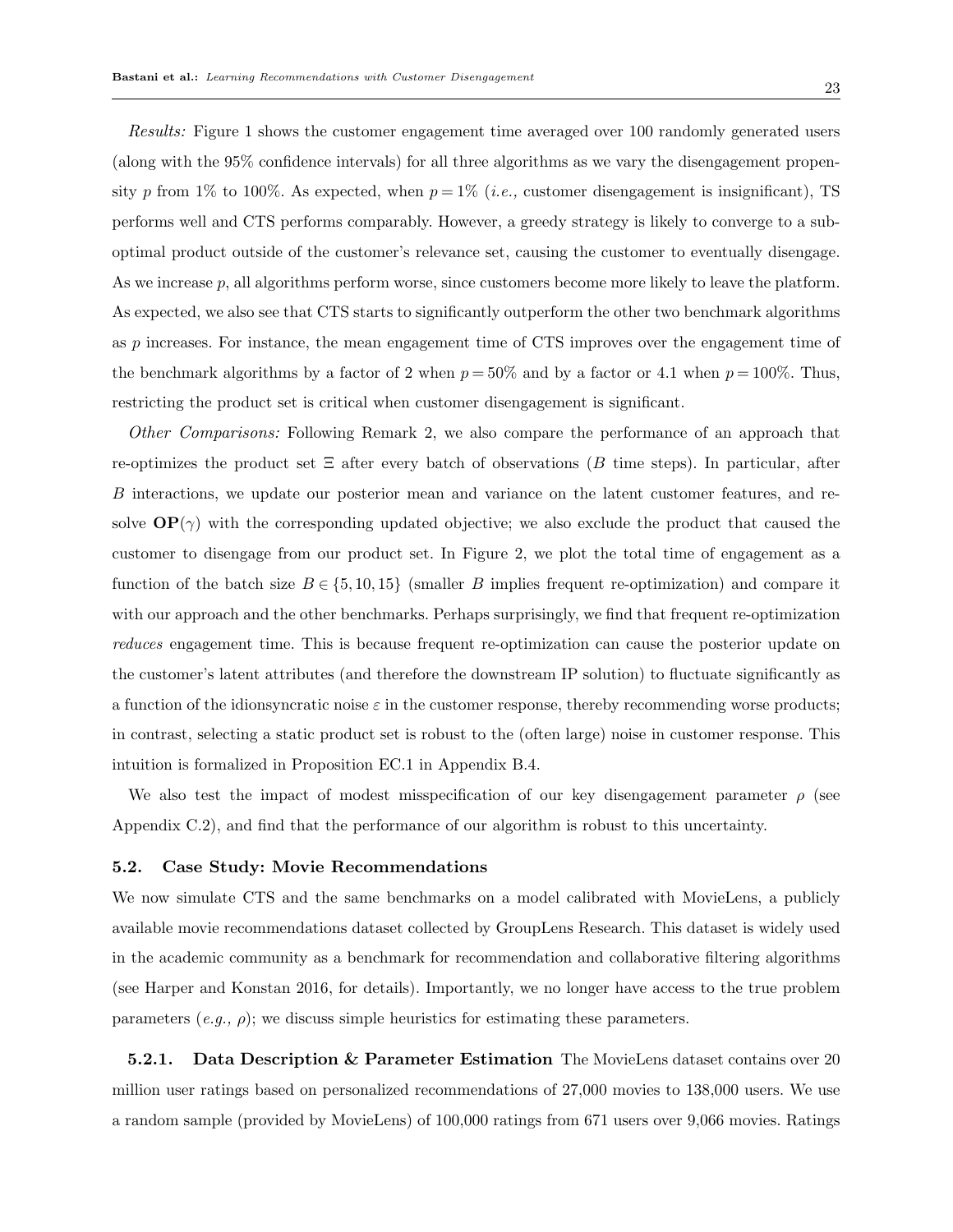

Figure 2 Time of engagement and 95% CI (over 100 randomly generated customers) for  $p = 10\%$ , when the constrained set is reoptimized after every 5 (left), 10 (second from left), 15 (third from left) time periods or selected a-priori (right). Fixing a static constrained set outperforms dynamic updating.

are made on a scale of 1 to 5, and are accompanied by a time stamp for when the user submitted the rating. The average movie rating is 3.65.

The first step in our analysis is identifying likely disengaged customers in our data. We will argue that the number of user ratings is a proxy for disengagement. In Figure 3, we plot the histogram of the number of ratings per user. Users provide an average of 149 ratings, and a median of 71 ratings. Clearly, there



Figure 3 On left, the histogram of user ratings in MovieLens data. On right, the empirical distribution of  $\rho$ , the customer-specific tolerance parameter, across all disengaged users for a fixed customer disengagement propensity  $p = .75$ . This distribution is robust to any choice of  $p \in (0, .75]$ 

is high variability and skew in the number of ratings that users provide. There are two primary reasons why a customer may stop providing ratings: (i) satiation and (ii) disengagement. Satiation occurs when the user has exhausted the platform's offerings that are relevant to her, while disengagement occurs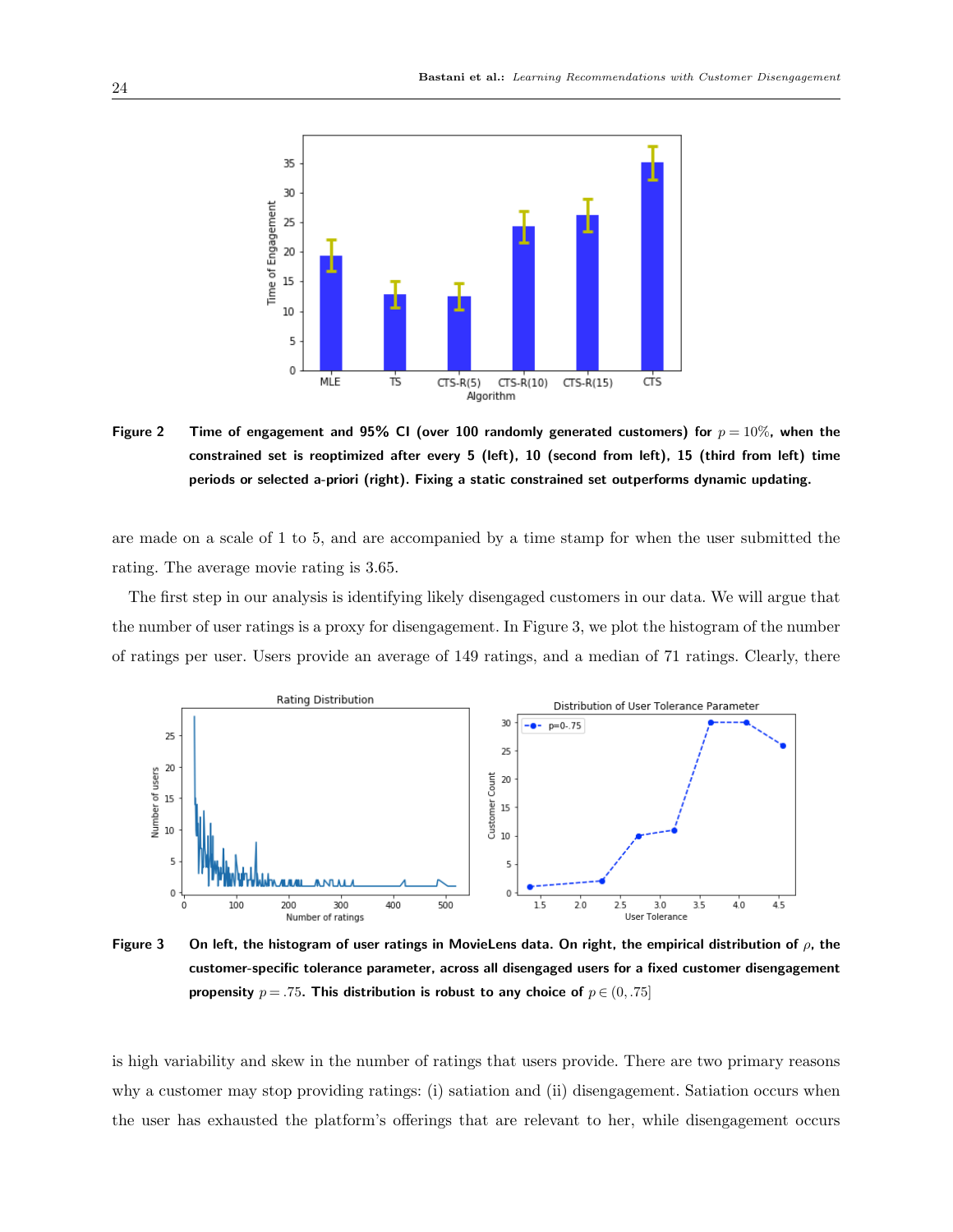when the user is relatively new to the platform and does not find sufficiently relevant recommendations to justify engaging with the platform. Thus, satiation applies primarily to users who have provided many ratings (right tail of Figure 3), while disengagement applies primarily to users who have provided very

few ratings (left tail of Figure 3).

Accordingly, we consider the subset of users who provided fewer than 27 ratings (bottom 15% of users) as disengaged users. We hypothesize that these users provided a low number of ratings because they received recommendations that did not meet their tolerance threshold. This hypothesis is supported by the ratings. In particular, the average rating of disengaged users is 3.56 (standard error of 0.10) while the average rating of the remaining (engaged) users is 3.67 (standard error of 0.04). A one-way ANOVA test (Welch 1951) yields a F-statistic of 29.23 and a p-value of  $10^{-8}$ , showing that the difference is statistically significant and that disengaged users dislike their recommendations more than engaged users. This finding relates to our results in  $\S2$ , *i.e.*, disengagement is related to the customer-specific relevance of recommendations made by the platform.

Estimating latent user and movie features: We need to estimate the latent product features  $\{V_i\}_{i=1}^n$ as well as the distribution  $P$  over latent user attributes from historical data. Thus, we use low rank matrix factorization on the ratings data (we find that a rank of 5 yields a good fit) to derive  $\{U_i\}_{i=1}^m$  and  ${V_i}_{i=1}^n$ . We fit a normal distribution  $P$  to the latent user attributes  ${U_i}_{i=1}^m$ , and use this to generate new users; we use the latent product features as-is.

Estimating the tolerance parameter  $\rho$ : Recall that  $\rho$  is the minimum utility that a customer is willing to tolerate before disengaging with probability p. In our theory, we have so far assumed that there is a single known value of  $\rho$  for all customers. However, in practice, it is likely that  $\rho$  may be a random value that is sampled from a distribution (e.g., there may be natural variability in tolerance among customers). and further, the distribution of  $\rho$  may be different for different customer types (e.g., tail customer types may be more tolerant of poor recommendations since they are used to having higher search costs for niche products). Thus, we estimate the distribution of  $\rho$  as a function of the user's latent attributes  $u_0$ using maximum likelihood estimation, and sample different realizations for different incoming customers on the platform. We detail the process of this estimation next.

In order to estimate  $\rho$  for a user, we consider the time series of ratings provided by a single user with latent attributes  $u_0$  in our historical data. Clearly, disengagement occurred when the user provided the last rating to the platform, and this decision was driven by both the user's disengagement propensity p, and tolerance parameter  $\rho$ . For a given p and  $\rho$ , let  $t_{leave}$  denote the last rating of the user, and  $a_1, \ldots, a_{t_{leave}}$  be the recommendations made to the user until time  $t_{leave}$ . Then, the likelihood function of the observation sequence is:

$$
\mathcal{L}(p,\rho) = p(1-p)^{\left(t_{leave} - \sum_{i=1}^{(t_{leave}-1)} \mathbb{1}_{\{a_i \in \mathcal{S}(u_0,\rho)\}}\right)},
$$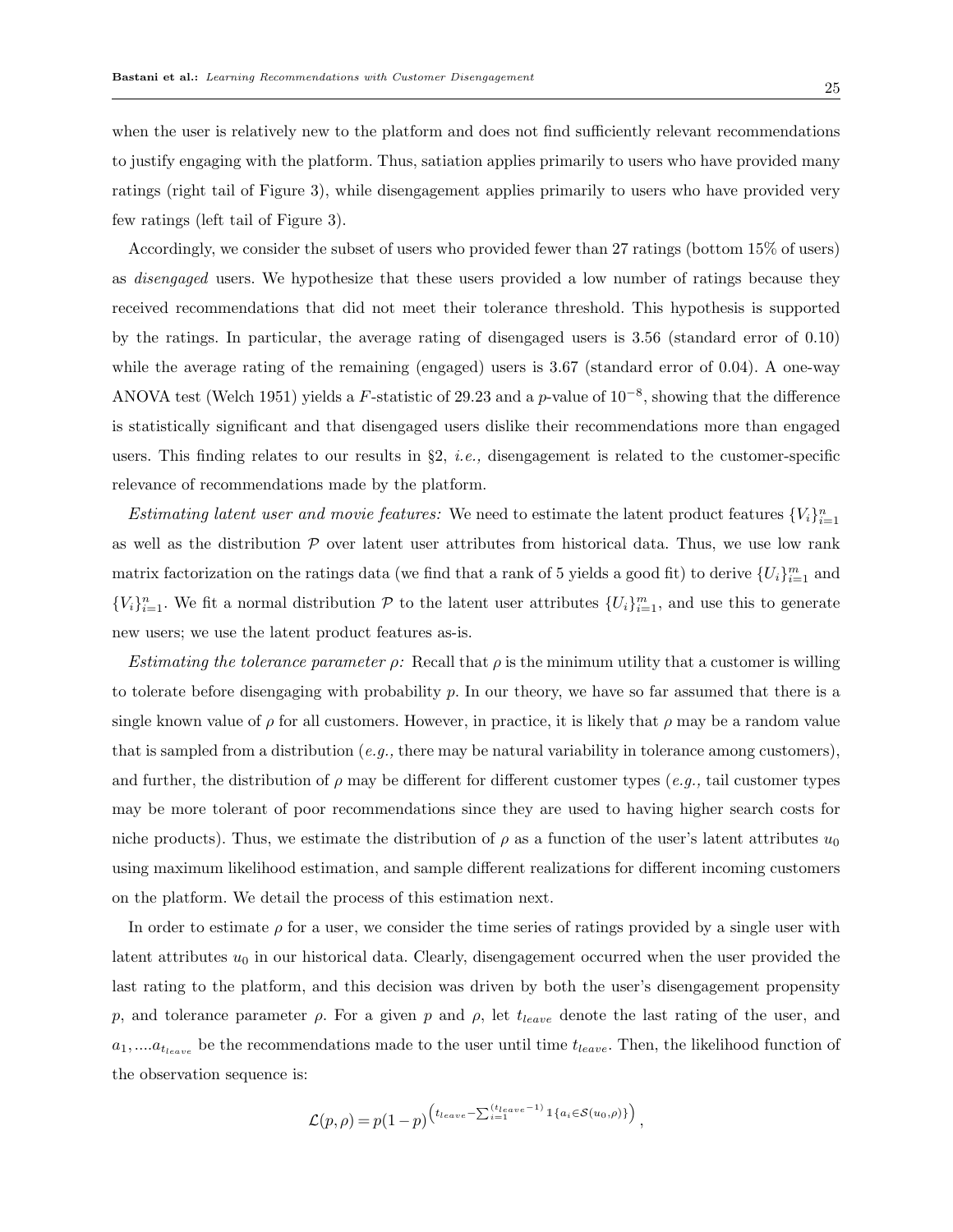where we recall that  $S(u_0, \rho)$  defines the set of products that the user considers tolerable. Since  $u_0$  and  $V_i$  are known apriori (estimated from the low rank model),  $\mathcal{S}(u_0, \rho)$  is also known for any given value of  $\rho$ . Hence, for any given value of  $p$ , we can estimate the most likely user-specific tolerance parameter  $ρ$  using the maximum likelihood estimator of  $L(p, ρ)$ . In Figure 3, we also plot the overall estimated empirical distribution of  $\rho$  for our subset of disengaged users. We see that more than 88% of disengaged users have an estimated tolerance parameter of more than 2, i.e., they consider disengagement if the recommended movie's rating is less than 2 stars. As we may expect, very few disengaged users have a low estimated value of  $\rho$ , suggesting that they have high expectations on the relevance of recommendations.

One caveat of our estimation strategy is that we are unable to identify both p and  $\rho$  simultaneously; instead, we estimate the user-specific distribution of  $\rho$  and perform our simulations for varying values of the disengagement propensity p. Empirically, we find that our estimation of  $\rho$  is robust to different values of p, *i.e.*, for any value of  $p \in (0, 75]$ , we observe that our estimated distribution of  $\rho$  does not change. Thus, we believe that this strategy is sound.

5.2.2. Results Similar to §5.1, we compare Constrained Thompson Sampling against our two benchmarks (Thompson Sampling and greedy Bayesian updating) based on average customer engagement time. We use a random sample of 200 products, and take our horizon length  $T = 100$ .

Figure 4 shows the customer engagement time averaged over 1000 randomly generated users (along with the 95% confidence intervals) for all three algorithms as we vary the disengagement propensity  $p$ from 1% to 100%. Again, we see similar trends as we saw in our numerical experiments on synthetic data  $(§5.1)$ . When  $p = 1\%$  (*i.e.*, customer disengagement is relatively insignificant), all algorithms perform well, and CTS performs comparably. As we increase  $p$ , all algorithms achieve worse engagement, since customers become considerably more likely to leave the platform. As expected, we also see that CTS starts to significantly outperform the other two benchmark algorithms as p increases. For instance, the mean engagement time of CTS improves over the engagement time of the benchmark algorithms by a factor of 1.8 when  $p = 10\%$ , by a factor of 2.14 when  $p = 50\%$  and by a factor or 2.32 when  $p = 100\%$ . Thus, our main finding remains similar on this data: restricting the product set is critical when customer disengagement is significant.

# 6. Discussion and Conclusions

We study the classic problem of sequential product recommendations when customer preferences are unknown. First, using a sequence of ad campaigns from a major airline carrier, we present empirical evidence suggesting that customer disengagement plays an important role in the success of recommender systems. In particular, customers decide to stay on the platform based on the relevance of recommendations. To the best of our knowledge, this issue has not been studied in the framework of collaborative filtering, a widely-used machine learning technique. We formulate this problem as a linear bandit, with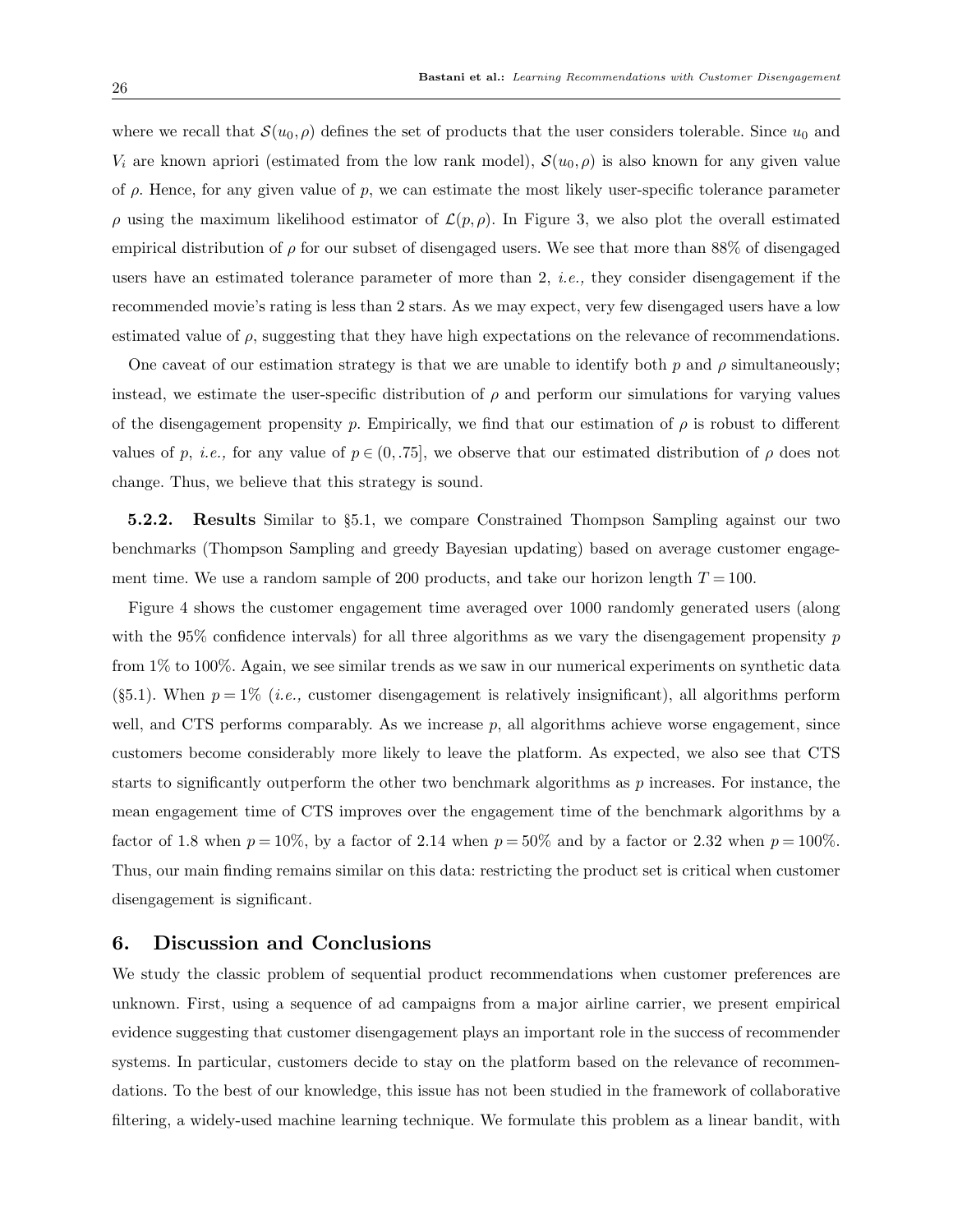

Figure 4 Time of engagement and 95% confidence intervals on MovieLens data averaged over 1000 randomly generated customers for disengagement propensity p values of 1% (top left), 10% (top right), 50% (bottom left), and 100% (bottom right) respectively.

the notable difference that the customer's horizon length is a function of past recommendations. Our formulation bridges two disparate literatures on bandit learning in recommender systems, and customer disengagement modeling.

We show that this problem is fundamentally hard, *i.e.*, no algorithm can keep all customers engaged. Thus, we shift our focus to keeping a large number of customers (i.e., mainstream customers) engaged, at the expense of tail customers with niche preferences. Unfortunately, we find that classical bandit learning algorithms as well as simple greedy Bayesian updating perform poorly, and can fail to keep any customer engaged. Motivated by a reduction to a scheduling problem, we propose modifying bandit strategies by constraining the action space upfront using an integer program. We prove that this simple modification allows strong performance (i.e., sublinear regret) for a significant fraction of customers. We also perform extensive numerical experiments on movie recommendations data that demonstrate the value of our approach towards improving customer engagement with the platform. Our results highlight a necessary tradeoff with clear managerial implications for platforms that seek to make personalized recommendations.

There are a number of practical considerations when deploying such an approach. First, our algorithm requires additional hyperparameters to calibrate the disengagement model, beyond the standard tuning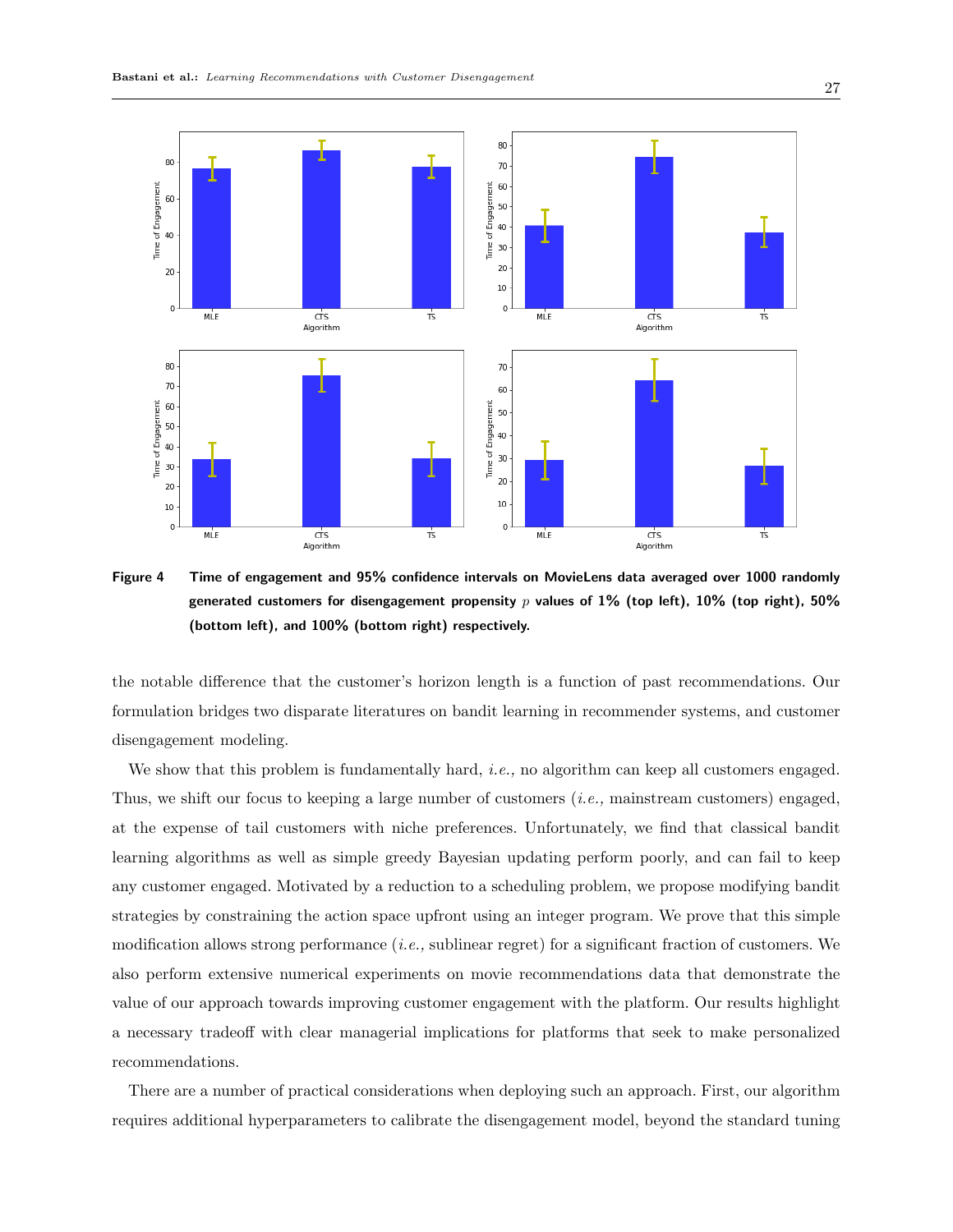parameters in bandit algorithms. We propose an approach to estimate these parameters using historical data (§5.2), and furthermore, show that modest misspecification does not significantly hurt performance (Appendix C.2). An alternative approach may be to jointly learn these parameters on the fly while making recommendations (see, for e.g., Li et al. 2017). Second, we build on the classic collaborative filtering model, which does not have any side information. However, side information can be easily accommodated into the collaborative filtering framework, e.g., through observed user/product features (Jain and Dhillon 2013), or tensors capturing multiple outcome variables (Farias and Li 2019). Such information, when available, can significantly speed up learning, thereby improving customer satisfaction and retention.

More broadly, our work leads to a number of interesting directions for future research. For instance, our disengagement model is based on customer utility thresholds. However, customer disengagement behaviour may not be homogeneous across the platform, may change over time, or may be dictated by external circumstances. Defining what constitutes customer disengagement, and developing empirical estimation techniques for identifying customer disengagement on platforms remains an important direction for future research. Moreover, we focus on the setting where the platform recommends a single product to the customer at each time step. Many platforms recommend assortments of products. This can help engage variety-seeking customers (Kahn 1995), as well as communicate more information about the platform's offerings and the customer's preferences, e.g., in some cases, the assortment drives the customer's opinion on whether to engage with the platform (Ferreira et al. 2019). Thus, an interesting direction is to design algorithms that offer customers subsets of products to infer the underlying customer choice model (Chen et al. 2018, Feng et al. 2018) while accounting for customer disengagement. Finally, while we provide a numerical study calibrated on real data, a field experiment could shed more light into the value of our approach in practice.

# References

- Abbasi-Yadkori, Yasin, Dávid Pál, Csaba Szepesvári. 2011. Improved algorithms for linear stochastic bandits. NIPS. 2312–2320.
- Aflaki, Sam, Ioana Popescu. 2013. Managing retention in service relationships. Management Science 60(2) 415–433.
- Agrawal, Shipra, Vashist Avadhanula, Vineet Goyal, Assaf Zeevi. 2016. A near-optimal explorationexploitation approach for assortment selection. Proceedings of the 2016 ACM Conference on Economics and Computation. ACM, 599–600.
- Agrawal, Shipra, Navin Goyal. 2013. Further optimal regret bounds for thompson sampling. Artificial Intelligence and Statistics. 99–107.
- Auer, Peter. 2002. Using confidence bounds for exploitation-exploration trade-offs. Journal of Machine *Learning Research*  $3(Nov)$  397–422.
- Bastani, Hamsa. 2021. Predicting with proxies: Transfer learning in high dimension. Management Science 67(5) 2964–2984.
- Bastani, Hamsa, Mohsen Bayati, Khashayar Khosravi. 2021. Mostly exploration-free algorithms for contextual bandits. Management Science  $67(3)$  1329–1349.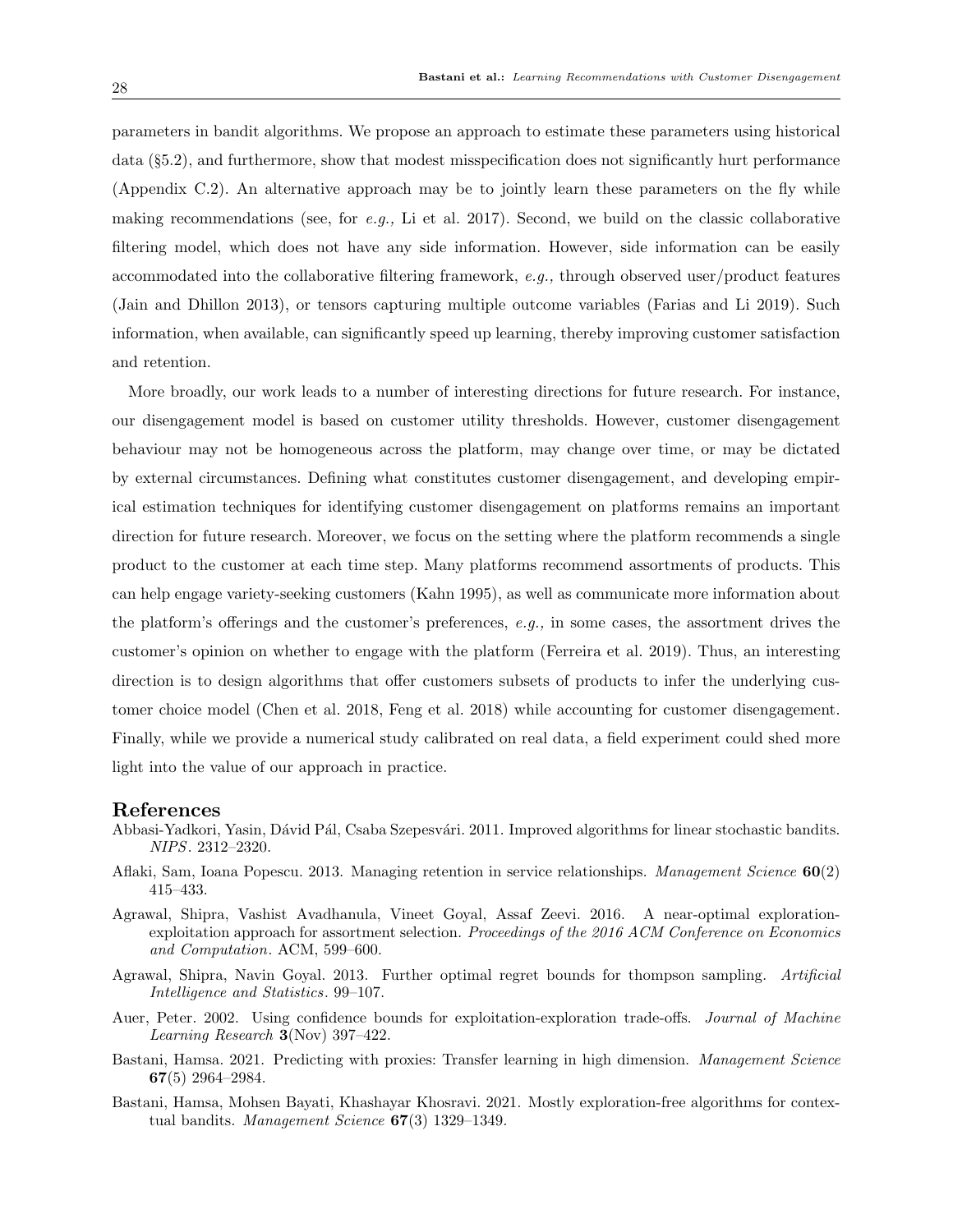- Besbes, Omar, Yonatan Gur, Assaf Zeevi. 2015. Optimization in online content recommendation services: Beyond click-through rates. Manufacturing  $\mathcal C$  Service Operations Management 18(1) 15–33.
- Bowden, Jana Lay-Hwa. 2009. The process of customer engagement: A conceptual framework. Journal of Marketing Theory and Practice 17(1) 63–74.
- Breese, John S, David Heckerman, Carl Kadie. 1998. Empirical analysis of predictive algorithms for collaborative filtering. UAI. Morgan Kaufmann Publishers Inc., 43–52.
- Bresler, Guy, George H Chen, Devavrat Shah. 2014. A latent source model for online collaborative filtering. NIPS. 3347–3355.
- Chapelle, Olivier, Lihong Li. 2011. An empirical evaluation of thompson sampling. Advances in neural information processing systems. 2249–2257.
- Chen, Xi, Yuanzhi Li, Jieming Mao. 2018. A nearly instance optimal algorithm for top-k ranking under the multinomial logit model. Proceedings of the Twenty-Ninth Annual ACM-SIAM Symposium on Discrete Algorithms. SIAM, 2504–2522.
- Chen, Yudong, Yuejie Chi. 2018. Harnessing structures in big data via guaranteed low-rank matrix estimation. arXiv preprint arXiv:1802.08397 .
- Davis, Mark M, Thomas E Vollmann. 1990. A framework for relating waiting time and customer satisfaction in a service operation. Journal of Services Marketing 4(1) 61–69.
- Demirezen, Emre M, Subodha Kumar. 2016. Optimization of recommender systems based on inventory. Production and Operations Management 25(4) 593-608.
- Duembgen, L. 2010. Bounding standard gaussian tail probabilities. arXiv preprint arXiv:1012.2063.
- Farias, Vivek F, Andrew A Li. 2019. Learning preferences with side information. Management Science 65(7) 3131–3149.
- Feng, Yifan, Rene Caldentey, T. Christopher Ryan. 2018. Robust learning of consumer preferences. Available at SSRN 3215614 .
- Ferreira, Kris, Sunanda Parthasarathy, Shreyas Sekar. 2019. Learning to rank an assortment of products. Available at SSRN 3395992 .
- Filippi, Sarah, Olivier Cappe, Aurélien Garivier, Csaba Szepesvári. 2010. Parametric bandits: The generalized linear case. Advances in Neural Information Processing Systems. 586–594.
- Fitzsimons, Gavan J, Donald R Lehmann. 2004. Reactance to recommendations: When unsolicited advice yields contrary responses. Marketing Science 23(1) 82–94.
- Garivier, Aurélien, Emilie Kaufmann. 2016. Optimal best arm identification with fixed confidence. Conference on Learning Theory. PMLR, 998–1027.
- Gittins, J, K Glazebrook, R Weber. 2011. *Multi-armed bandit allocation indices*. John Wiley & Sons.
- Gopalan, Aditya, Odalric-Ambrym Maillard, Mohammadi Zaki. 2016. Low-rank bandits with latent mixtures. arXiv preprint arXiv:1609.01508 .
- Harper, F Maxwell, Joseph A Konstan. 2016. The movielens datasets: History and context. Acm transactions on interactive intelligent systems (tiis) 5(4) 19.
- Herlocker, Jonathan L, Joseph A Konstan, Loren G Terveen, John T Riedl. 2004. Evaluating collaborative filtering recommender systems. TOIS  $22(1)$  5–53.
- Jain, Prateek, Inderjit S Dhillon. 2013. Provable inductive matrix completion. arXiv preprint arXiv:1306.0626 .
- Jain, Prateek, Praneeth Netrapalli, Sujay Sanghavi. 2013. Low-rank matrix completion using alternating minimization. Proceedings of the forty-fifth annual ACM symposium on Theory of computing. 665–674.
- Johari, Ramesh, Vijay Kamble, Yash Kanoria. 2017. Matching while learning. Proceedings of the 2017 ACM Conference on Economics and Computation. ACM, 119–119.
- Johari, Ramesh, Sven Schmit. 2018. Learning with abandonment.  $arXiv$  preprint  $arXiv:1802.08718$ .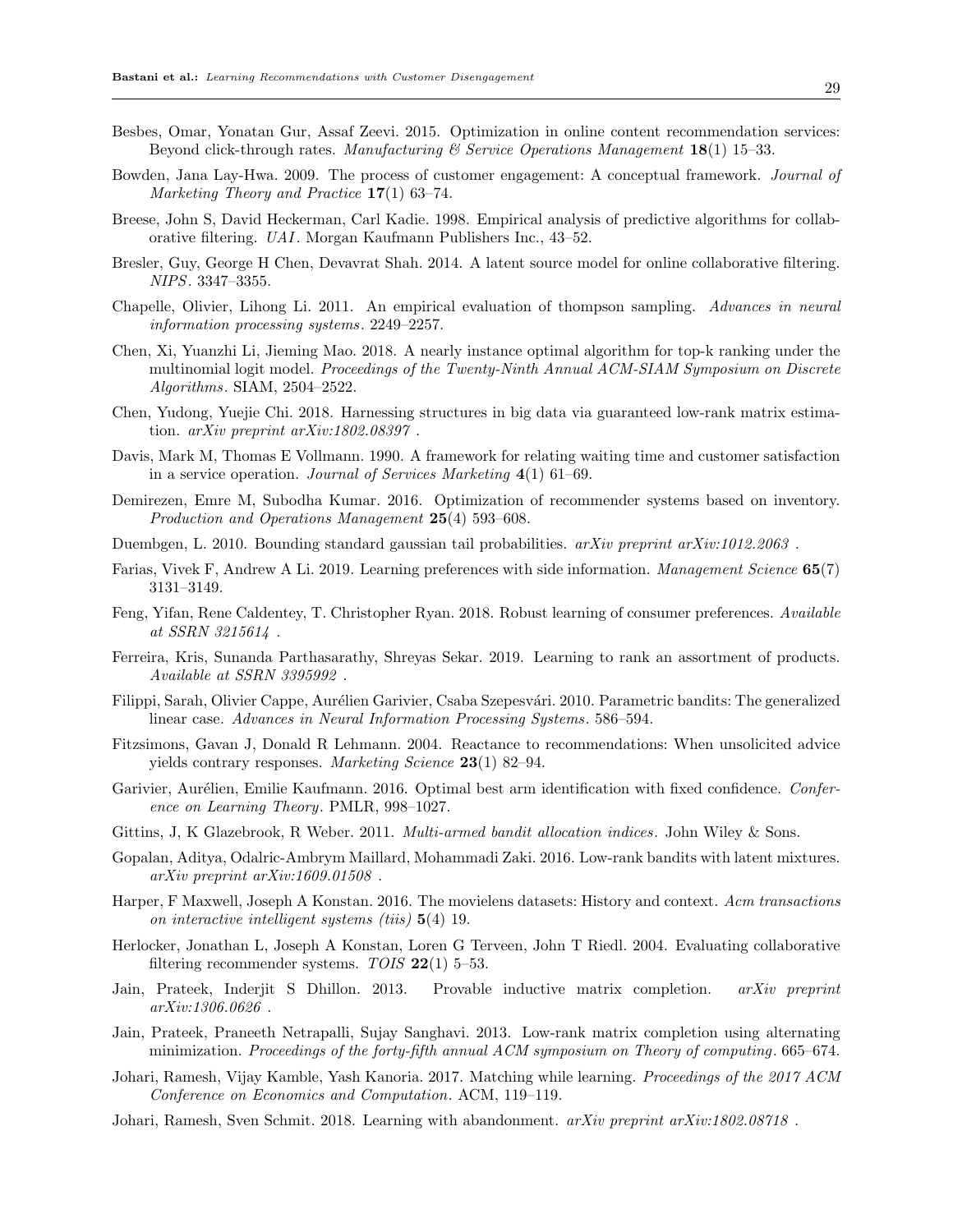- Kahn, Barbara E. 1995. Consumer variety-seeking among goods and services: An integrative review. Journal of retailing and consumer services 2(3) 139–148.
- Kallus, Nathan, Madeleine Udell. 2016. Dynamic assortment personalization in high dimensions. arXiv preprint arXiv:1610.05604 .
- Kanoria, Yash, Ilan Lobel, Jiaqi Lu. 2018. Managing customer churn via service mode control. Columbia Business School Research Paper (18-52).
- Lai, Tze Leung, Herbert Robbins. 1985. Asymptotically efficient adaptive allocation rules. Advances in applied mathematics  $6(1)$  4–22.
- Lattimore, Tor, Csaba Szepesvari. 2016. The end of optimism? an asymptotic analysis of finite-armed linear bandits. arXiv preprint arXiv:1610.04491 .
- Li, Lisha, Kevin Jamieson, Giulia DeSalvo, Afshin Rostamizadeh, Ameet Talwalkar. 2017. Hyperband: A novel bandit-based approach to hyperparameter optimization. The Journal of Machine Learning Research 18(1) 6765–6816.
- Li, Shuai, Alexandros Karatzoglou, Claudio Gentile. 2016. Collaborative filtering bandits. SIGIR. ACM, 539–548.
- Linden, Greg, Brent Smith, Jeremy York. 2003. Amazon. com recommendations: Item-to-item collaborative filtering. IEEE Internet computing (1) 76–80.
- Lu, Yina, Andrés Musalem, Marcelo Olivares, Ariel Schilkrut. 2013. Measuring the effect of queues on customer purchases. Management Science 59(8) 1743–1763.
- Nerlove, Marc, Kenneth J Arrow. 1962. Optimal advertising policy under dynamic conditions. Economica 129–142.
- Russo, Daniel, Benjamin Van Roy. 2014. Learning to optimize via posterior sampling. Mathematics of Operations Research 39(4) 1221–1243.
- Russo, Daniel, Benjamin Van Roy. 2018. Satisficing in time-sensitive bandit learning. arXiv preprint arXiv:1803.02855 .
- Sarwar, Badrul, George Karypis, Joseph Konstan, John Riedl. 2001. Item-based collaborative filtering recommendation algorithms. WWW . ACM, 285–295.
- Schein, Andrew I, Alexandrin Popescul, Lyle H Ungar, David M Pennock. 2002. Methods and metrics for cold-start recommendations. SIGIR. ACM, 253–260.
- Shah, Virag, Jose Blanchet, Ramesh Johari. 2018. Bandit learning with positive externalities. arXiv preprint arXiv:1802.05693 .
- Sousa, Rui, Chris Voss. 2012. The impacts of e-service quality on customer behaviour in multi-channel e-services. Total Quality Management  $\mathscr B$  Business Excellence 23(7-8) 789–806.
- Su, Xiaoyuan, Taghi M Khoshgoftaar. 2009. A survey of collaborative filtering techniques. Advances in artificial intelligence 2009.
- Surprenant, Carol F, Michael R Solomon. 1987. Predictability and personalization in the service encounter. the Journal of Marketing 86–96.
- Tan, Tom Fangyun, Serguei Netessine, Lorin Hitt. 2017. Is tom cruise threatened? an empirical study of the impact of product variety on demand concentration. Information Systems Research 28(3) 643–660.
- Venetis, Karin A, Pervez N Ghauri. 2004. Service quality and customer retention: building long-term relationships. European Journal of marketing  $38(11/12)$  1577–1598.
- Welch, Bernard Lewis. 1951. On the comparison of several mean values: an alternative approach. Biometrika 38(3/4) 330–336.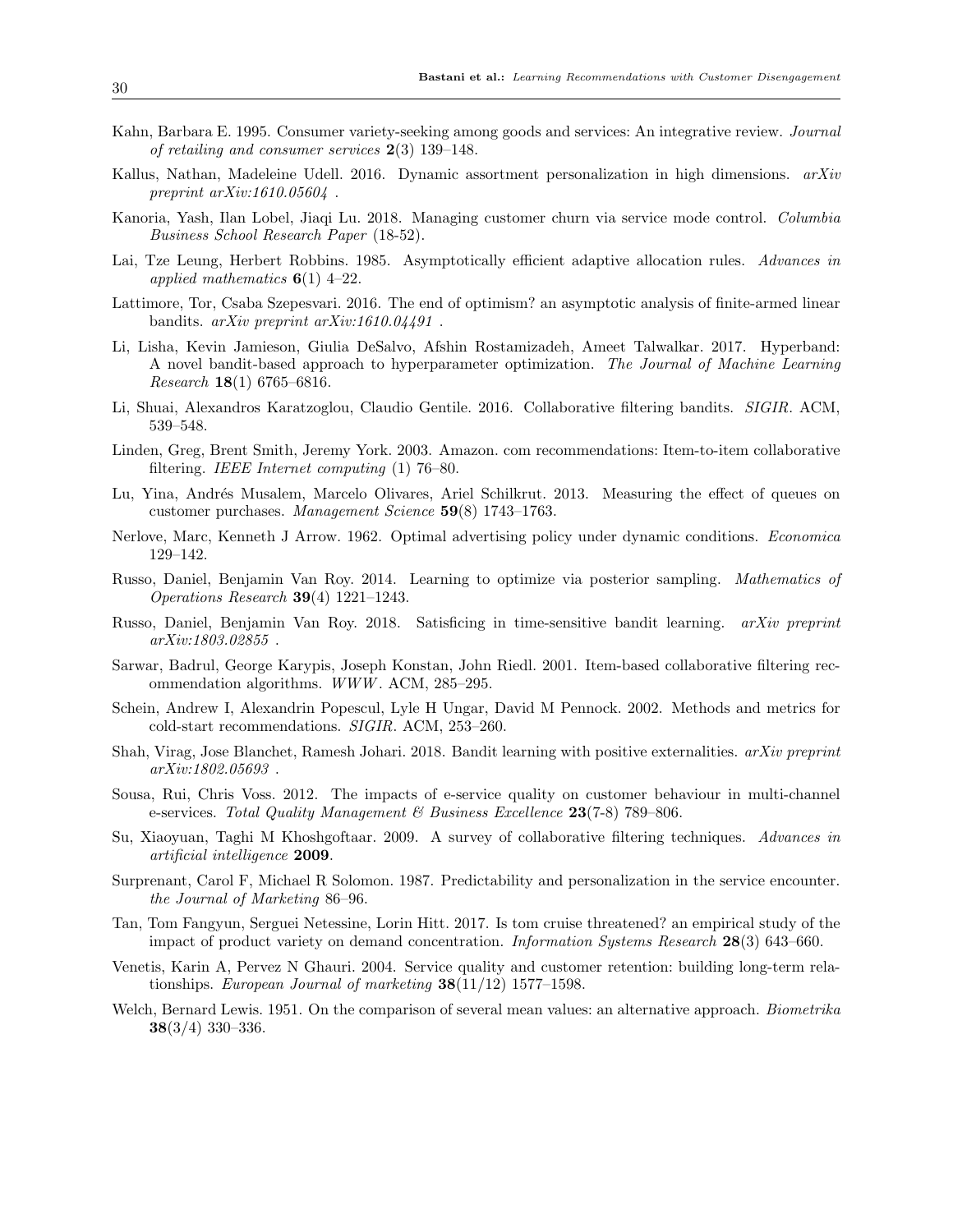# Online Appendix Learning Personalized Product Recommendations with Customer Disengagement

# Appendix A: Airline Campaign Details

Appendix A.1 overviews how we trained the personalized relevance score in §2, and Appendix A.2 argues why omitted variables do not bias our estimated treatment effects.

# A.1. Collaborative filtering

Recall from our preliminaries in §3 that we wish to recover matrix  $A = U^{\top}V$ . Here, we interpret  $U_i^{\top}V_j$  as the utility of customer  $i \in [m]$  for product  $j \in [n]$ . Given a set  $\mathcal I$  of observed utilities (noisy entries of A), the objective is to recover estimates of  $U \in \mathbb{R}^{d \times m}$  and  $V \in \mathbb{R}^{d \times n}$  so that we can infer unobserved entries of A (to make new recommendations). This can be written as the following error minimization problem

$$
\min_{U,V} \sum_{(i,j)\in\mathcal{I}} (A_{ij} - U_i^{\top} V_j)^2.
$$
 (EC.1)

Problem (EC.1) is typically non-convex due the bilinearity of the objective function. Alternating minimization — where we iteratively fix either U or V and optimize over the other quantity — is a popular approach because of its ease of implementation, strong performance, and theoretical guarantees. In particular, when the observed entries of  $A$  are distributed uniformly at random, alternating minimization recovers  $A$  with  $\mathcal{O}(nd^{4.5}\log(n))$  observations (Jain et al. 2013).

We use a Python implementation<sup>3</sup> of alternating minimization for our collaborative filtering estimation throughout the paper. Following standard practice, we tune the rank of the underlying model on a heldout validation set. Although we do not have access to additional information on customers (beyond their previous clicks, that we take to be the noisy entries of A), such information can be easily accommodated in collaborative filtering. For instance, one can incorporate user/product features (see, for e.g., Jain and Dhillon 2013), or multiple outcome variables via tensors (see, for e.g. Farias and Li 2019).

# A.2. Omitted variable bias

We do not control for a number of customer-specific attributes (e.g., customer loyalty tier/status, unobserved travel preferences) due to data limitations. To assuage concerns about omitted variable bias, we now provide an econometric argument that customer-specific omitted variables will not bias our treatment effect estimate.

For simplicity, consider a linear model given by

$$
y_i = \beta_1 t_i + \beta_2 x_i + \epsilon_i ,
$$

where  $y_i$  is the dependent variable,  $t_i$  is the treatment,  $x_i$  is an omitted explanatory variable,  $\epsilon_i$  is idiosyncratic noise, and the scalar  $\beta_1$  is the treatment effect of interest. When  $x_i$  is missing from the regression specification, the OLS estimator of  $\beta_1$  is given by

$$
\frac{\partial}{\partial t}E[y|t] = \frac{\partial}{\partial t}E[\beta_1 t + \beta_2 x + \epsilon_i|t] = \frac{\partial}{\partial t}[\beta_1 t + E[\beta_2 x|t]] = \beta_1 + \beta_2 \frac{\partial}{\partial t}E[x|t].
$$

 $^3$ https://spark.apache.org/docs/latest/ml-collaborative-filtering.html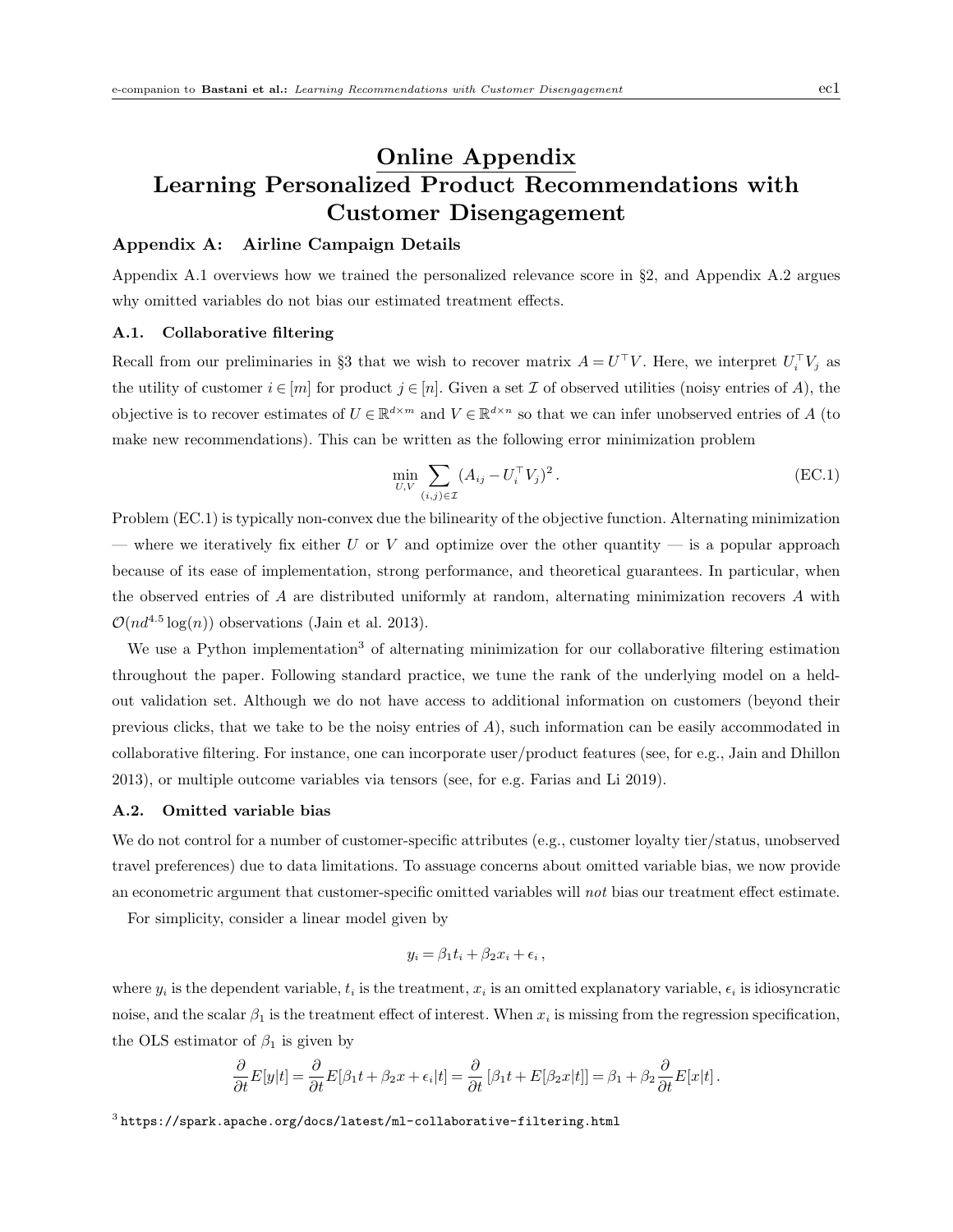As expected, if the omitted variable x is uncorrelated with the outcome y, then  $\beta_2 = 0$  and we obtain an unbiased estimate of the treatment effect  $\beta_1$ . But, in practice,  $\beta_2$  is unlikely to be 0 since customer-specific preferences likely affect the probability of a click outcome. Instead, we argue that the omitted variable  $x$  is uncorrelated with the treatment t, in which case  $\frac{\partial}{\partial t}E[x|t] = 0$  so we still obtain an unbiased estimate of the treatment effect  $\beta_1$  even if  $\beta_2 \neq 0$ .

The airline decided the destinations that they will promote *before* the start of the first campaign. Thus, there is no correlation between customer-specific preferences (such as loyalty tier/status or travel history) with the recommended destinations, *i.e.*, the relevance score of the  $6<sup>th</sup>$  campaign for a customer is uncorrelated with unobserved customer-specific preferences. Hence, while these omitted variables are likely predictive of the customer response, they do not bias the estimated treatment effect.

#### Appendix B: Proofs of Main Results

This section provides the proofs for all results in the paper.

# B.1. Lower bounds

First, we prove hardness by constructing a simple instance where linear regret is unavoidable.

*Proof of Proposition 1:* Consider WLOG the case when  $d = 2$ . Then,  $u_0 \sim \mathcal{N}(0, \sigma^2 I_2)$ . Furthermore,  $V_1 = [1,0]$  and  $V_2 = [0,1]$ . Clearly, Product 1 is optimal when  $u_{0_1} > u_{0_2}$  and vice versa. For any  $\rho$ , consider the following events:  $\mathcal{E}_1 = \{u_{0_1} < \rho < u_{0_2}\}\$ , and  $\mathcal{E}_2 = \{u_{0_2} < \rho < u_{0_1}\}\$ . Then on  $\mathcal{E}_1$ , recommending product 1 leads to customer disengagement with probability p and on  $\mathcal{E}_2$ , recommending product 2 leads to customer disengagement with probability p. But,  $C := \mathbb{P}(\mathcal{E}_1) = \mathbb{P}(\mathcal{E}_2) = \mathbb{P}(Z < \rho/\sigma)(1 - \mathbb{P}(Z < \rho/\sigma)) > 0$ , where Z denotes the standard normal random variable and the last inequality follows since  $\rho$  is finite by assumption. Any policy  $\pi$  has two options at time 1: either to recommend product 1 or to recommend product 2. First consider the case when  $a_1 = 1$  and notice that

$$
\mathbb{E}_{u_0 \sim \mathcal{P}} \left[ \mathcal{R}^\pi(T, \rho, p, u_0) \right] \geq \sum_{t=1}^T r_t(\rho, p, u_0 \in \mathcal{E}_1). \mathbb{P}(\mathcal{E}_1) \geq T \cdot \mathbb{P}(\mathcal{E}_1) \cdot p = CpT = \Omega(T).
$$

Similarly, when  $a_1 = 2$ ,  $\mathbb{E}_{u_0 \sim \mathcal{P}} [\mathcal{R}^\pi(T, \rho, p, u_0)] \geq CpT$ . Hence,

$$
\inf_{\pi \in \Pi} \sup_{\rho > 0} \mathbb{E}_{U_0 \sim \mathcal{P}} \left[ \mathcal{R}^\pi(T,\rho,p,U_0) \right] = C \cdot p \cdot T = \Omega(T) \,.
$$

The proof follows similarly for any  $d > 2$  since the probability of disengagement continues to be strictly positive in the initial round.  $\square$ 

Before we prove Proposition 2, we prove a lemma that relates the confidence width of the mean reward of product  $V(\|V\|_{X_{\tau}}^2)$  and shows that this width shrinks at a rate faster than the confidence width of the t estimation of the gap between reward from V and the optimal product  $(\Delta_V)$ .

LEMMA EC.1. Let  $\pi$  be a consistent policy and let  $a_1, ..., a_t$  be actions taken under policy  $\pi$ . Let  $u_0 \in R^d$ be a realization of the random user vector,  $U_0 \sim \mathcal{P}$ , such that there is a unique optimal product,  $V_*$  amongst the set of feasible products. Then  $\forall V \in \{V_1, ..., V_n\} / V_*$ ,

$$
\limsup_{t \to \infty} \log(t) \|V\|_{X_t^{-1}}^2 \le \frac{\Delta_V^2}{2(1-\nu)},
$$

where  $\Delta_V = u_0^{\top} V_* - u_0^{\top} V$  and  $X_t = \mathbb{E} \left[ \sum_{l=1}^T a_l a_l' \right]$ .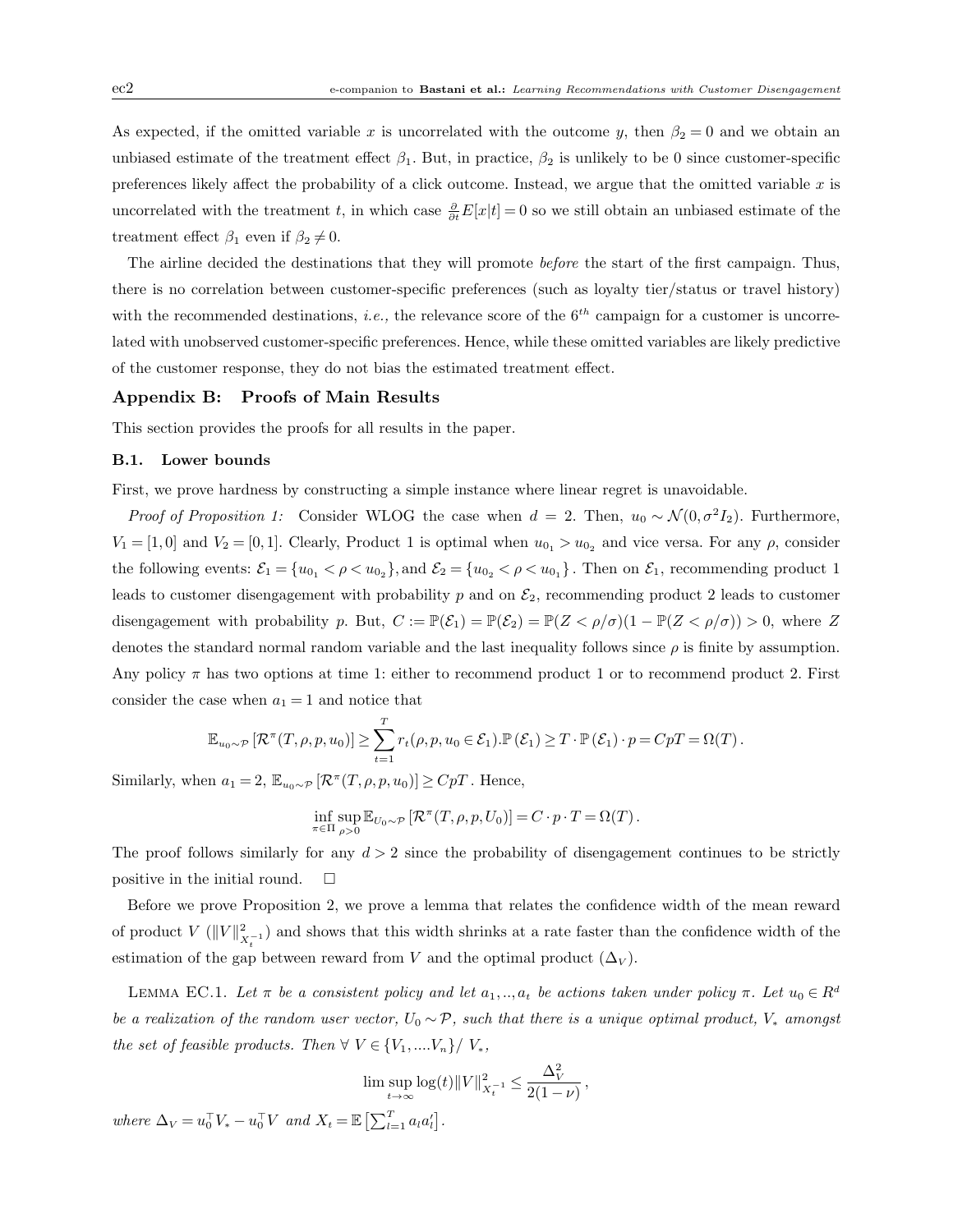Proof of Lemma EC.1: The proof strategy is similar to that of Theorem 1 in Lattimore and Szepesvari (2016) with two main steps. In Step 1, we show that  $\limsup_{t\to\infty} \log(t) ||V - V_*||^2_{X_t^{-1}} \leq \frac{\Delta_V^2}{2(1-\nu)}$ . Then, in Step 2, we connect this result to the matrix norm on the features of V which leads to the final result. We skip the details for the sake of brevity and refer the interested readers to Lattimore and Szepesvari (2016).  $\Box$ 

Proof of Proposition 2: Part 1 (Bandit Failure): Since, this result is over all possible product feature settings, we consider the following setting: Let  $\mu$  be the identity function (linear case), and there be d total products in  $\mathbb{R}^d$ , with latent product features  $V_i = e_i$ , the i<sup>th</sup> basis vector. By assumption  $|S(u_0, \rho)| < d$ . We will show that any consistent policy,  $\pi$ , recommends products outside of the customer's feasibility set infinitely often. Note that for any realization of  $u_0$ , one can increase  $\rho$  and make it sufficiently large so that  $|S(u_0, \rho)| < d$ . Customer disengagement thus follows directly since there is a positive probability, p, of customer leaving the platform whenever a product outside the customer's feasibility set is offered.

Let us assume, by contradiction, that there exists a policy  $\pi$  that is consistent and offers products inside the feasible set infinitely often. This implies that there exists t such that  $\forall t > t$ ,  $a_t \in \mathcal{S}(u_0, \rho)$ . Now under the stated assumptions of the simplified setting, there are d products in total  $(n = d)$  and the feature vector of the  $i^{th}$  product is the  $i^{th}$  basis vector. Further let  $u_o$ , the unknown consumer feature vector, and  $\rho$ , the tolerance threshold parameter be such that WLOG,  $\mathcal{S}(u_0, \rho) = \{2, 3...d\}$  (follows by Definition (1)). That is, only the first product is outside of the feasible set. Also let,

$$
R_t^{\pi} = \begin{bmatrix} T_1^{\pi}(t) & 0 & \dots \\ \vdots & \ddots & \\ 0 & T_d^{\pi}(t) \end{bmatrix},
$$

where  $T_j(t) = \mathbb{E}\left[\sum_{f=1}^t \mathbb{1}\{a_f^{\pi} = j\}\right]$ .  $T_j(t)$  is the total number of times the  $j^{th}$  product is offered until time t under policy  $\pi$ . Next consider the following:

$$
\limsup_{t \to \infty} \log(t) ||e_1||_{X_t^{-1}}^2 = \limsup_{t \to \infty} \log(t) e_1^\top X_t^{-1} e_1 = \limsup_{t \to \infty} \log(t) e_1^\top \mathbb{E} \left[ \sum_{f=1}^t a_f a_f^\top \right]^{-1} e_1
$$
\n
$$
= \limsup_{t \to \infty} \log(t) e_1^\top [R_t]^{-1} e_1 = \limsup_{t \to \infty} \log(t) \left( \frac{1}{T_1(t)} \right)
$$
\n
$$
\geq \limsup_{t \to \infty} \log(t) \left( \frac{1}{T_1(t)} \right) = \infty.
$$
\n(EC.2)

Where the second to last inequality follows from the fact that  $\forall t > \overline{t}$ ,  $\pi$  recommends products inside the feasible set,  $\mathcal{S}(u_0, \rho)$ , which does not contain product 1. Furthermore,  $T_1(\bar{t}) = T_1(\bar{t}+1) = T_1(\bar{t}+2) = ... =$  $\lim_{n\to\infty} T_1(\bar{t}+n)$ . For any finite  $\Delta_{V_1}$ , and  $0 < \nu < 1$ , we have that,

$$
\limsup_{t \to \infty} \log(t) \|e_1\|_{X_t^{-1}}^2 \ge \frac{\Delta_1^2}{2(1-\nu)}.
$$

which implies that  $\exists a_i$  in the action space such that the condition of Lemma EC.1 is not satisfied. Hence, we have show that there exists no consistent policy that recommends products inside of the feasible set of products infinitely often. Now since  $\rho$  is large and p is positive, customers are guaranteed to disengage from the platform eventually. This leads to a linear rate of regret for all customers. Hence,

$$
\sup_{\pi \in \Pi^C} \inf_{\{V_i\}_{i=1}^n} FSC^{\pi}(\rho, p, T) = 0.
$$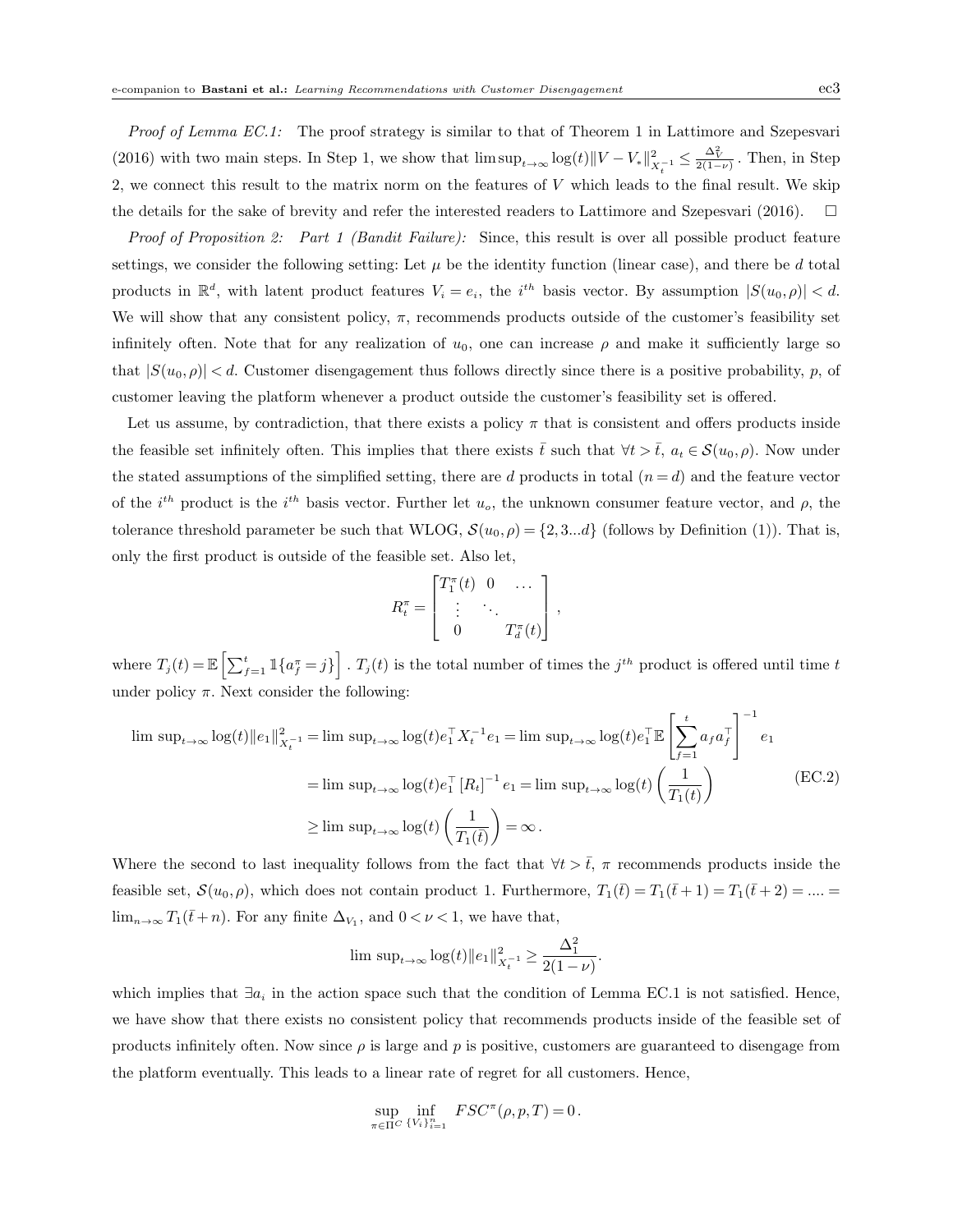Part 2 (Greedy Failure): Recall, that there are d total products and attribute of the  $i^{th}$  product is the  $i^{th}$ basis vector. Furthermore, the prior is uninformative. That is, the first recommended product is selected at random. Let us assume, WLOG, that the GBU policy picks product 1 to recommend. We have two cases to analyze: (i) product 1 is sub optimal for the realized latent attribute vector,  $u_0$ , (ii) product 1 is optimal for the realized latent attribute vector,  $u_0$ . Let us consider case (i) when product 1 is suboptimal. In this case, if we let  $\rho$  to be large enough  $(\rho > u_0^{\top} V_1)$ , so that the customer leaves with probability  $p$  in the current round. Hence, for all such customers

$$
\mathcal{R}^{\pi}(T,\rho,p,u_0) \geq T \cdot p = pT.
$$

Next, we consider the customers for which product 1 is optimal. In this case, the customer leaves with probability  $p$  when the greedy policy switches from the initial recommendation to some other product outside of the relevance threshold. This would again lead to a linear rate of regret. Let

$$
E_i^t = \{V_1^\top \hat{u}_t - V_i^\top \hat{u}_t > 0\}.
$$

 $E_i^t$  denotes the event that the initially picked product is indeed better than the  $i^{th}$  product in the product assortment at time t. Similarly, let  $G<sup>t</sup>$  to be the event that the GBU policy switches to some other product from product 1 by time  $t$ . Then,

$$
\mathbb{P}(G^t) = \mathbb{P}\left(\cup_{i=2..n} \cup_{j=1..t} (E_i^j)^c\right) \ge \mathbb{P}\left((E_i^j)^c\right), \ \forall i = 2,..,n, \forall j = 1,..,t.
$$

We will lower bound the probability of product 1 not being the optimal product for some time  $t$  under the GBU policy. Since we are dynamically updating the estimated latent customer feature vector, the probability of switching depends on the realization of  $\varepsilon_t$ , the idiosyncratic noise term that governs the customer response. We will first consider the case of two products  $(d = 2)$ . Furthermore, we will analyze the probability of switching from product 1 to product 2 after round 1  $((E_2^1)^c)$ . First note that,  $E_i^t = \{V_1^t \hat{u}_t - V_i^{\top} \hat{u}_t \ge 0\}$ , which implies

$$
(E_i^t)^c = \{V_i^t \hat{u}_t - V_1^\top \hat{u}_t > 0\} = \{ (V_i - V_1)^\top (\hat{u}_t - u_0) > \Delta_i \},
$$

where  $\Delta_i = V_1^{\top} u_0 - V_i^{\top} u_0$ . Now, note that  $\hat{u}_t = \left[ \sum_{f=1}^t a_f a_f^{\top} + \frac{\xi^2}{\sigma^2} I_d \right]^{-1} [a_{1:t}]^{\top} Y_{f=1:t}$ . Hence,

$$
\hat{u}_1 = \begin{bmatrix} 1 + \frac{\xi^2}{\sigma^2} & 0 \\ 0 & \frac{\xi^2}{\sigma^2} \end{bmatrix}^{-1} \begin{bmatrix} Y_1 & 0 \\ 0 & 0 \end{bmatrix} = \begin{bmatrix} \frac{\sigma^2 Y_1}{\sigma^2 + \xi^2}, 0 \end{bmatrix}.
$$

Therefore, we are interested in the event

$$
\left\{\frac{\sigma^2 Y_1}{\sigma^2 + \xi^2} < 0\right\} = \left\{Y_1 < 0\right\} = \left\{u_{0_1} + \varepsilon_1 < 0\right\} = \left\{u_{0_1} + \varepsilon_1 < 0\right\}.
$$

Now note that for any realization of  $u_0$ , there is a positive probability of the event above happening. Hence, let  $\mathbb{P}(\varepsilon_1 < -u_{0_1}) = C_4 > 0$ . This implies that  $\mathbb{P}(G^t) \geq C_4$ . Following the same regret argument as before, we have that for all such customers,  $\mathcal{R}^{\text{GBU}}(T,\rho,p,u_0) = C_4 \cdot T$ . The argument for  $d > 2$  follows similarly since with positive probability, the GBU policy would either get stuck at a sub-optimal arm or would switch to a sub-optimal arm. Hence,

$$
\sup_{\pi \in \Pi^C} \inf_{\{V_i\}_{i=1}^n} FSC^{\pi}(\rho, p, T) = 0.
$$

 $\Box$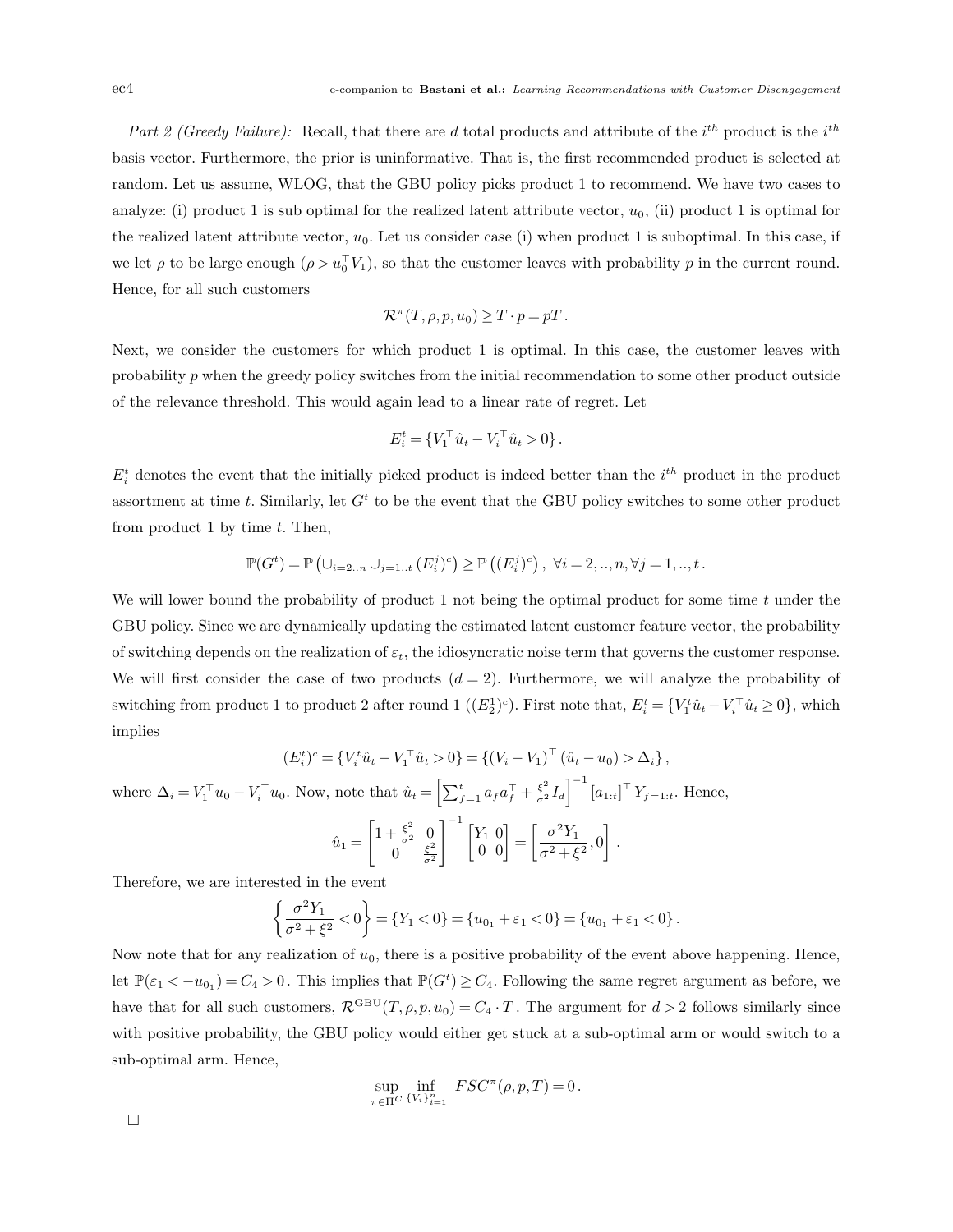# B.2. Optimal policy for scalar case

*Proof of Lemma 2:* We will suppress the dependence of  $\mathcal{K}_{opt}$  and  $\mathcal{K}_{sub}$  on  $s_t$  for ease of notation in what follows. Assume WLOG that arm 1 belongs to  $\mathcal{K}_{opt}$  and arm 2 belongs to  $\mathcal{K}_{sub}$ . We prove the result above by showing an upper bound on the index of arm 1 and a lower bound on the Gittin's index of arm 2. Consider the index of arm (1) and note that

$$
\mathbb{E}\left[\sum_{j=0}^{\tau} Y_1(S_j) \exp\left(-\sum_{k=0}^j T_k(S_k, 1)\right) \middle| S_0 = s\right]
$$
\n
$$
\mathbb{E}\left[1 - \exp\left(-\sum_{k=0}^{\tau} T_k(S_k, 1)\right) \middle| S_0 = s\right]
$$
\n
$$
\geq \frac{\mathbb{E}\left[\sum_{j=0}^{\tau} \mathcal{I}_1^*(s) Y_1(S_j) \exp\left(-\sum_{k=0}^j T_k(S_k, 1)\right) \middle| S_0 = s\right]}{\mathbb{E}\left[1 - \exp\left(-\sum_{k=0}^{\tau} T_k(S_k, 1)\right) \middle| S_0 = s\right]}.
$$
\n(EC.4)

Next, notice that for any  $t < \tau_1^*(s), \bar{q}_t(1) > \rho$ . Furthermore, note that the expected gold mined for any  $t \leq \tau_1^*(s)$  is greater than  $\rho$ . In particular, for any  $t \leq \tau_1^*(s)$ ,  $\mathbb{E}[Y_1(S_t)] = \bar{q}_t(1) > \rho$ . Re-evaluating the numerator of the RHS in (EC.3), we have that

$$
\mathbb{E}\left[\sum_{j=0}^{\mathcal{I}_1^*(s)} Y_1(S_j) \exp\left(-\sum_{k=0}^j T_k(S_k, 1)\right) \middle| S_0 = s\right] \geq \mathbb{E}\left[\sum_{j=0}^{\mathcal{I}_1^*(s)} \eta^j \rho\right] = \rho \mathbb{E}\left[\sum_{j=0}^{\mathcal{I}_1^*(s)} \eta^j\right].
$$
  
where an the numerator of the PHS in (2) we have that

Similarly, focusing on the numerator of the RHS in (2), we have that

$$
\mathbb{E}\left[1-\exp\left(-\sum_{k=0}^{\mathcal{I}_1^*(s)}T_k(S_k,1)\right)\middle|S_0=s\right]=\mathbb{E}\left[1-\prod_{j=1}^{\mathcal{I}_1^*(s)}\eta\right]=\mathbb{E}\left[1-\eta^{\mathcal{I}_1^*(s)}\right].
$$

Hence,

$$
\nu_1(s) \geq \rho \frac{\mathbb{E}\left[\sum_{j=0}^{\mathcal{I}_1^*(s)} \eta^j\right]}{\mathbb{E}\left[1 - \eta^{\mathcal{I}_1^*(s)}\right]} \geq \rho \mathbb{E}\left[\sum_{j=0}^{\mathcal{I}_1^*(s)} \eta^j\right] \geq \rho \eta\,,
$$

where the last inequality follows by assumption that  $\tau_1^*(s) > 0$ . Note that the above analysis was independent of the arm's index. Hence,  $\forall i \in \mathcal{K}_{opt}, \nu_s \ge \rho \eta \implies \nu_{opt} \ge \rho \eta$ , where the last inequality follows from the definition of  $\nu_{opt}$ .

Next we consider the index of arm 2 and prove an upper bound on its value. First note by definition that

$$
\nu_2(s) = \max_{\tau \ge 1} \frac{\mathbb{E}\left[\sum_{j=0}^{\tau} Y_2(S_j) \exp\left(-\sum_{k=0}^j T_k(S_k, 2)\right) \middle| S_0 = s\right]}{\mathbb{E}\left[1 - \exp\left(-\sum_{k=0}^{\tau} T_k(S_k, 2)\right) \middle| S_0 = s\right]}.
$$
\n(EC.5)

Let  $\tau^*$  be the optimal index in the expression above. We will relate  $\tau^*$  to  $\bar{\tau}_2^*$ . To show an upper bound, we will analyze two cases: (i)  $\tau^* \geq \bar{\tau}_2^*$  or (ii)  $\tau^* \leq \bar{\tau}_2^*$ . We start by considering the case (i) when  $\tau^* \geq \bar{\tau}_2^*$ . Rewriting (EC.5), we have that

$$
\mathbb{E}\left[\sum_{j=0}^{\bar{\tau}_2^*} Y_2(S_j) \exp\left(-\sum_{k=0}^j T_k(S_k, 2)\right) + \sum_{j=\bar{\tau}_2^*+1}^{\bar{\tau}_2^*} Y_2(S_j) \exp\left(-\sum_{k=0}^j T_k(S_k, 2)\right) \middle| S_0 = s\right]
$$
  

$$
\mathbb{E}\left[1 - \tilde{p}^{\bar{\tau}_2^*} \eta^{\tau^*} \middle| S_0 = s\right].
$$
 (EC.6)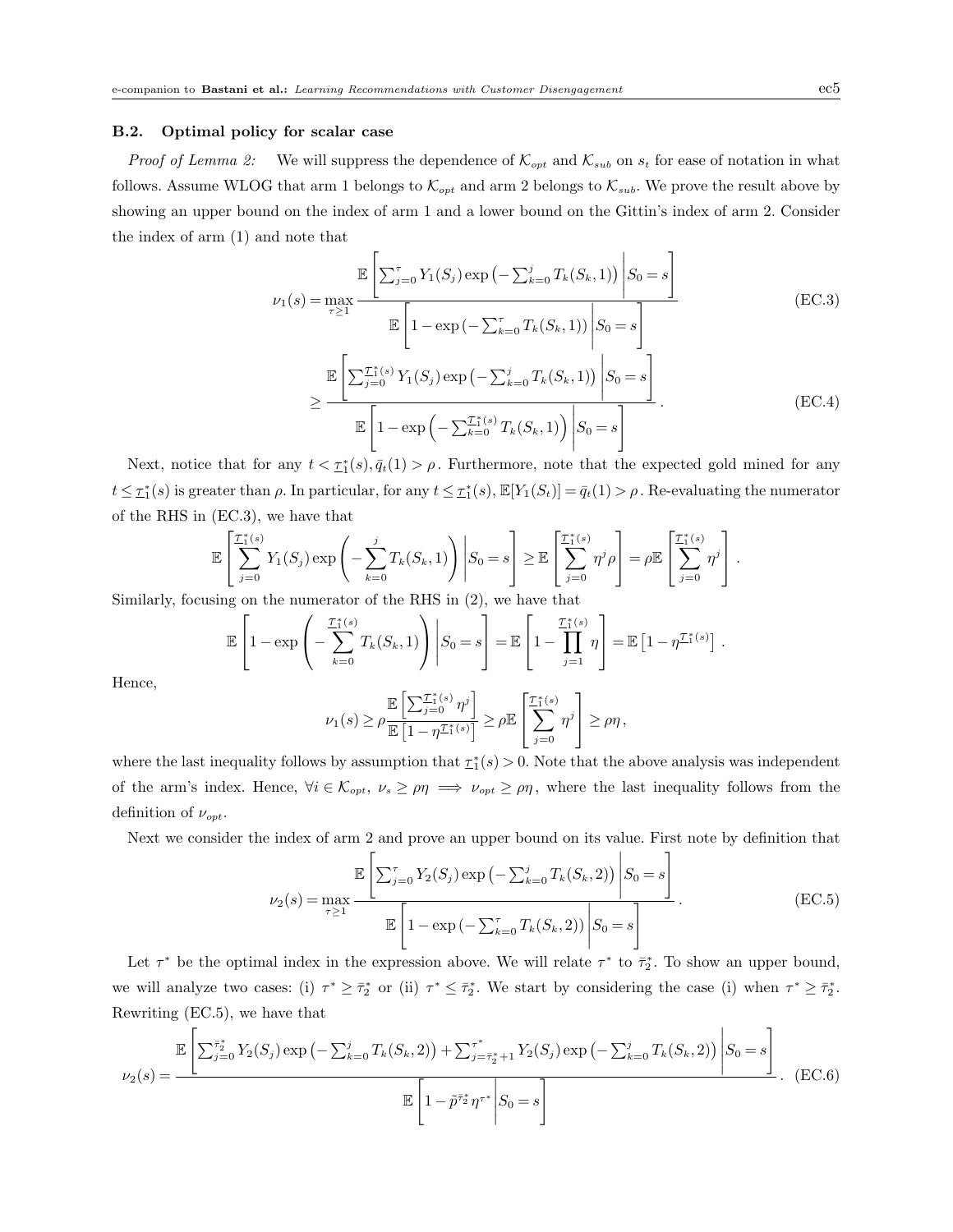Let us consider the numerator of (EC.6) and note that

$$
\mathbb{E}\left[\sum_{j=0}^{\bar{\tau}_2^*} Y_2(S_j) \exp\left(-\sum_{k=0}^j T_k(S_k, 2)\right)\right] \leq \sum_{j=0}^{\bar{\tau}_2^*} \rho(\tilde{p}\eta)^j \leq \rho \frac{\tilde{p}\eta}{1-\tilde{p}\eta},
$$

where the first inequality holds directly by the definition of  $\bar{\tau}_2^*$  and  $T_k(S_k, 2)$ . And the second inequality holds by evaluating the sum of the geometric series. Next, consider

$$
\mathbb{E}\left[\sum_{j=\bar{\tau}_2^*+1}^{\tau^*} Y_2(S_j) \exp\left(-\sum_{k=0}^j T_k(S_k, 2)\right)\right] \leq \mathbb{E}\left[\sum_{j=\bar{\tau}_2^*+1}^{\infty} Y_2(S_j) \exp\left(-\sum_{k=0}^j T_k(S_k, 2)\right)\right]
$$
  

$$
\leq \mathbb{E}\left[\sum_{j=\bar{\tau}_2^*+1}^{\infty} \exp\left(-\sum_{k=0}^j T_k(S_k, 2)\right)\right]
$$
  

$$
= \mathbb{E}\left[\sum_{j=\bar{\tau}_2^*+1}^{\infty} \tilde{p}^{\bar{\tau}_2^*} \eta^j\right] \leq \mathbb{E}\left[\tilde{p}^{\bar{\tau}_2^*} \frac{\eta}{1-\eta}\right].
$$

where the first inequality follows because we are summing up positive numbers, second inequality follows because rewards are upper bounded by 1, and the last inequality follows by summing up the infinite geometric series. Hence, combining the above two bounds, we get an overall upper bound on the numerator of (EC.5) by:

$$
\mathbb{E}\left[\sum_{j=0}^{\tau^*} Y_2(S_j) \exp\left(-\sum_{k=0}^j T_k(S_k, 2)\right) \middle| S_0 = s\right] \leq \frac{\rho \tilde{p} \eta}{(1-\tilde{p}\eta)} + \mathbb{E}\left[\frac{\tilde{p}^{\tilde{\tau}_2^*} \eta}{(1-\eta)}\right].
$$

Finally, focusing on the denominator of (EC.5), we have that  $\mathbb{E}\left[1-\tilde{p}^{\bar{\tau}_2} \eta^{\tau^*}\right] \geq \mathbb{E}\left[1-\tilde{p}\right] = 1-\tilde{p}$ . Combining the upper bound on the numerator and the lower bound on the denominator, we get that

$$
\nu_2(s) \leq \frac{1}{1-\tilde{p}} \left( \frac{\rho \tilde{p} \eta}{(1-\tilde{p}\eta)} + \mathbb{E}\left[ \tilde{p}^{\bar{\tau}_2^*} \frac{\eta}{1-\eta} \right] \right).
$$

Note that so far we have only used the condition that  $\bar{\tau}_2^* > 0$ . Since all arms  $j \in \mathcal{K}_{sub}$  also satisfy this assumption, we have that  $\forall j \in \mathcal{K}_{sub}$ ,

$$
\nu_j(s) \leq \frac{1}{1-\tilde{p}}\left(\frac{\rho \tilde{p} \eta}{(1-\tilde{p}\eta)} + \mathbb{E}\left[\tilde{p}^{\bar{\tau}_2^*}\frac{\eta}{1-\eta}\right]\right) \implies \nu_{sub} \leq \frac{1}{1-\tilde{p}}\left(\frac{\rho \tilde{p} \eta}{(1-\tilde{p}\eta)} + \mathbb{E}\left[\tilde{p}^{\bar{\tau}_2^*}\frac{\eta}{1-\eta}\right]\right)\,.
$$

Finally, recall by assumption that arms belonging to  $\mathcal{K}_{sub}$  also satisfy

$$
\mathbb{E}\left[\tilde{p}^{\bar{\tau}_2^*}\right] \le \frac{\rho(1-\eta)}{\eta} \left(p\eta - \frac{\tilde{p}\eta}{1-\tilde{p}\eta}\right).
$$

Rearranging, we get that

$$
\nu_{sub} \leq \frac{1}{1-\tilde{p}}\left(\rho \frac{\tilde{p} \eta}{1-\tilde{p} \eta} + \mathbb{E}\left[\tilde{p}^{\bar{\tau}_2^*} \frac{\eta}{1-\eta}\right]\right) \leq \rho \eta \leq \nu_{opt}\,.
$$

Hence, we have shown that  $\nu_{sub}(s) \leq \nu_{opt}(s)$ . Since the optimal policy is an index policy (by Lemma 1), we have that arms in  $\mathcal{K}_{opt}$  are preferred over arms in in  $\mathcal{K}_{sub}$ , proving the final result. The case of  $\tau^* < \bar{\tau}_2^*(s)$ follows similarly, since by assumption  $\bar{\tau}_2^*(s) > 0$ . We skip the details for the sake of brevity.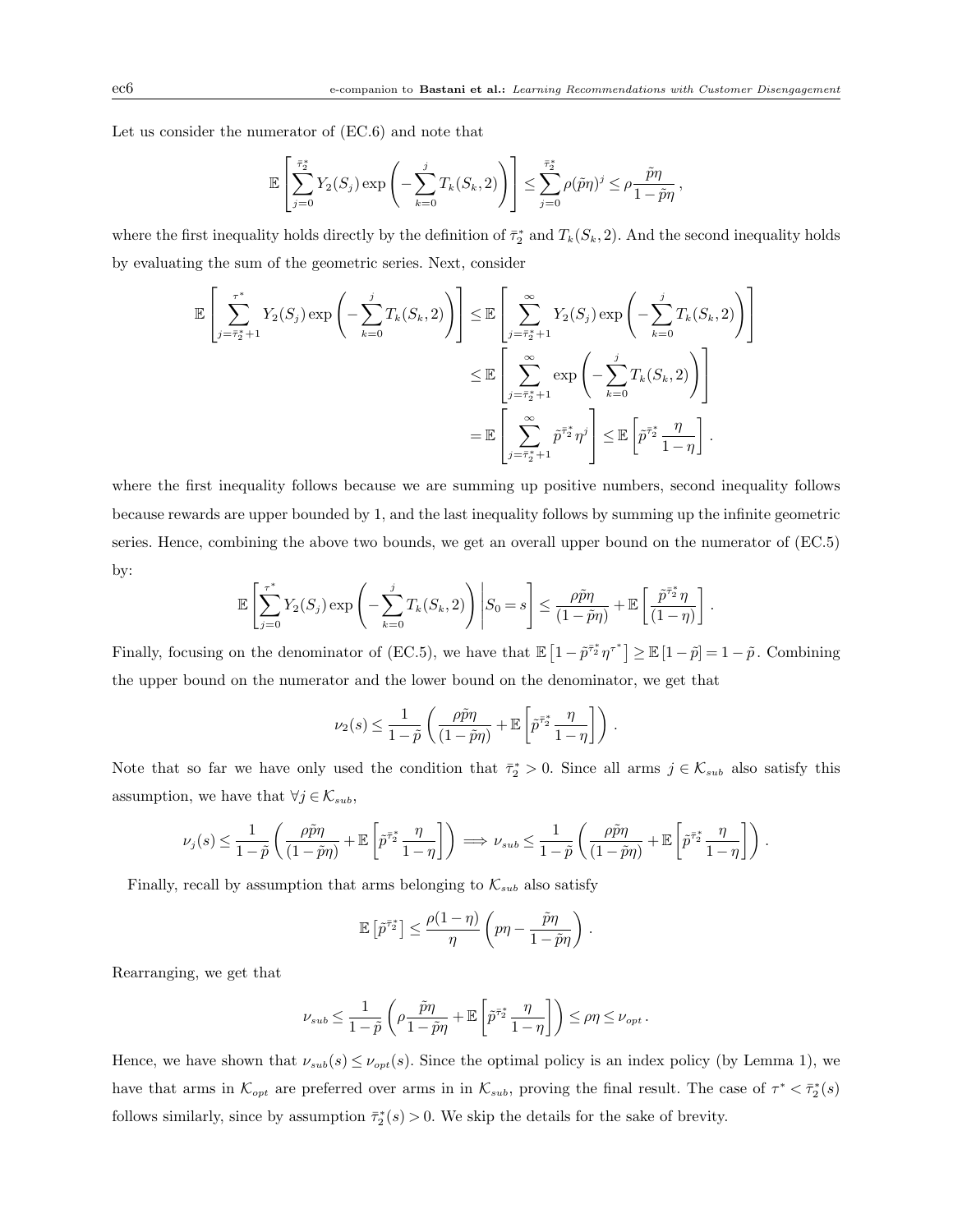*Proof of Theorem 1:* Assume WLOG that  $|\mathcal{K}_{opt}(s_0)| = 1$ . We will show that the single arm in  $\mathcal{K}_{opt}(s_0)$  is always preferred over other arms in  $\mathcal{K}_{sub}(s_0)$ . The result would follow without loss of generality since at any time if there are more than one arms in  $\mathcal{K}_{opt}(s_0)$ , they are all preferred over arms in  $\mathcal{K}_{sub}(s_0)$ . Furthermore, no arm can leave  $\mathcal{K}_{opt}$  without being pulled at least once. Hence, even if the size of arms in  $|\mathcal{K}_{opt}(s_0)| > 1$ , either arms start to drop off from the set and eventually the set contains only a singe arm, or they continue staying in the set over time. In either case, arms in  $\mathcal{K}_{sub}(s_0)$  would be eventually compared to arms in  $\mathcal{K}_{opt}(s_0)$ before being pulled. Hence, in what follows we will assume that the first arm is contained in  $\mathcal{K}_{opt}(s_0)$ .

Recall that the initial state, and Lemma 2 ensures that arm 1 will be chosen in the first time period. Hence, after the first pull, only the state space of the first arm changes and not of any other arm. Next, notice again by Lemma 1, that if  $S_2(1)$  is such that  $\tau_1^*(S_2(1)) > 0$ , then we can use Lemma 2 to show that arm 1 will still be preferred over arms in  $\mathcal{K}_{sub}(S_2)$  at time 2. This follows because the arm's state for all arms in  $\mathcal{K}_{sub}(s_0)$  have not changed so far. This argument continues to hold for all time t. Hence, if a switch from arm 1 to another arm in  $\mathcal{K}_{sub}(S_t)$  happens, arm 1 must leave  $\mathcal{K}_{opt}(S_t)$  at such time t. Conversely, if  $\tau_1^*(S_t) > 0$ ,  $\forall t = 1, ... \infty$ , then arm 1 never leaves  $\mathcal{K}_{opt}(S_t)$  and is always the preferred arm. We will show a lower bound on the probability of this event. First recall by definition that

$$
\underline{\tau}_1^*(s_t) = \min\{t : \overline{q}_t(1) \le \rho | S_0(i) = s\},\,
$$

denotes the first time when the estimated probability of success of arm 1 drops below the threshold  $\rho$ , after starting in state s. Then, trivially  $\underline{\tau}_1^*(s_t)$  equals 0 when  $\overline{q}_t(1) \leq \rho$ . But at any time  $t, \overline{q}_t(1) = \frac{\alpha_1 + K_t}{\alpha_1 + \beta_1 + F_t}$ . Here,  $K_t$  and  $F_t$  denote the total successes and total pulls of arm 1. Hence, at time t, if

$$
\alpha_1 + K_t/\alpha_1 + \beta_1 + F_t \le \rho \implies K_t/F_t - \theta_1 \le \rho + \rho/F_t(\alpha_1 + \beta_1) - \alpha_1/F_t - \theta_1.
$$

Hence, at any time t, the estimated probability of success to be below threshold  $\rho$  is given by:

$$
\mathbb{P}\left(K_t/F_t - \theta_1 \leq (\rho - \theta_1) + \alpha_1/F_t(\rho - 1) + \beta_1/F_t\right).
$$

Let  $\beta_1 = \bar{\kappa}\alpha_1$ , for some  $\bar{\kappa} < 1$  and assume that  $1 - \rho - \bar{\kappa} > 0$ . Then,

$$
\mathbb{P}\left(K_t/F_t - \theta_1 \leq (\rho - \theta_1) + \alpha_1/F_t(\rho + \bar{\kappa} - 1)\right) \leq \mathbb{P}\left(\theta_1 - K_t/F_t \geq (\theta_1 - \rho)\right) \leq \exp\left(-F_t(\theta_1 - \rho)^2\right), \quad \text{(EC.7)}
$$

where the last inequality follows by a direct application of Hoeffding's inequality for bounded random variables. Let  $\mathcal{E}_t = \{\bar{q}_t(1) > \rho\}$ . Then we are interested in lower bounding the probability of  $A := \bigcap_{t=1}^{\infty} \mathcal{E}_t$ . But

$$
\mathbb{P}(A) = 1 - \mathbb{P}(A^{c}) = 1 - \mathbb{P}((\bigcap_{t=1}^{\infty} \mathcal{E}_{t})^{c}) = 1 - \mathbb{P}(\bigcup_{t=1}^{\infty} (\mathcal{E}_{t})^{c})
$$
  
\n
$$
\geq 1 - \sum_{t=1}^{\infty} \mathbb{P}((\mathcal{E}_{t})^{c}) \geq 1 - \sum_{t=1}^{\infty} \exp(-F_{t}(\theta_{1} - \rho)^{2})
$$
  
\n
$$
\geq 1 - \sum_{t=1}^{\infty} \exp(-t(\theta_{1} - \rho)^{2})
$$
  
\n
$$
= 1 - \frac{\exp(-((\theta_{1} - \rho)^{2})}{1 - \exp(-((\theta_{1} - \rho)^{2})} = \frac{1 - 2\exp(-((\theta_{1} - \rho)^{2})}{1 - \exp(-((\theta_{1} - \rho)^{2})},
$$

where the first inequality follows using union bound, the second inequality follows by (EC.7) and the second last equality follows by using the geometric sum of infinite series. This proves the final result since  $\theta_1 \geq \theta_{opt}^*$ .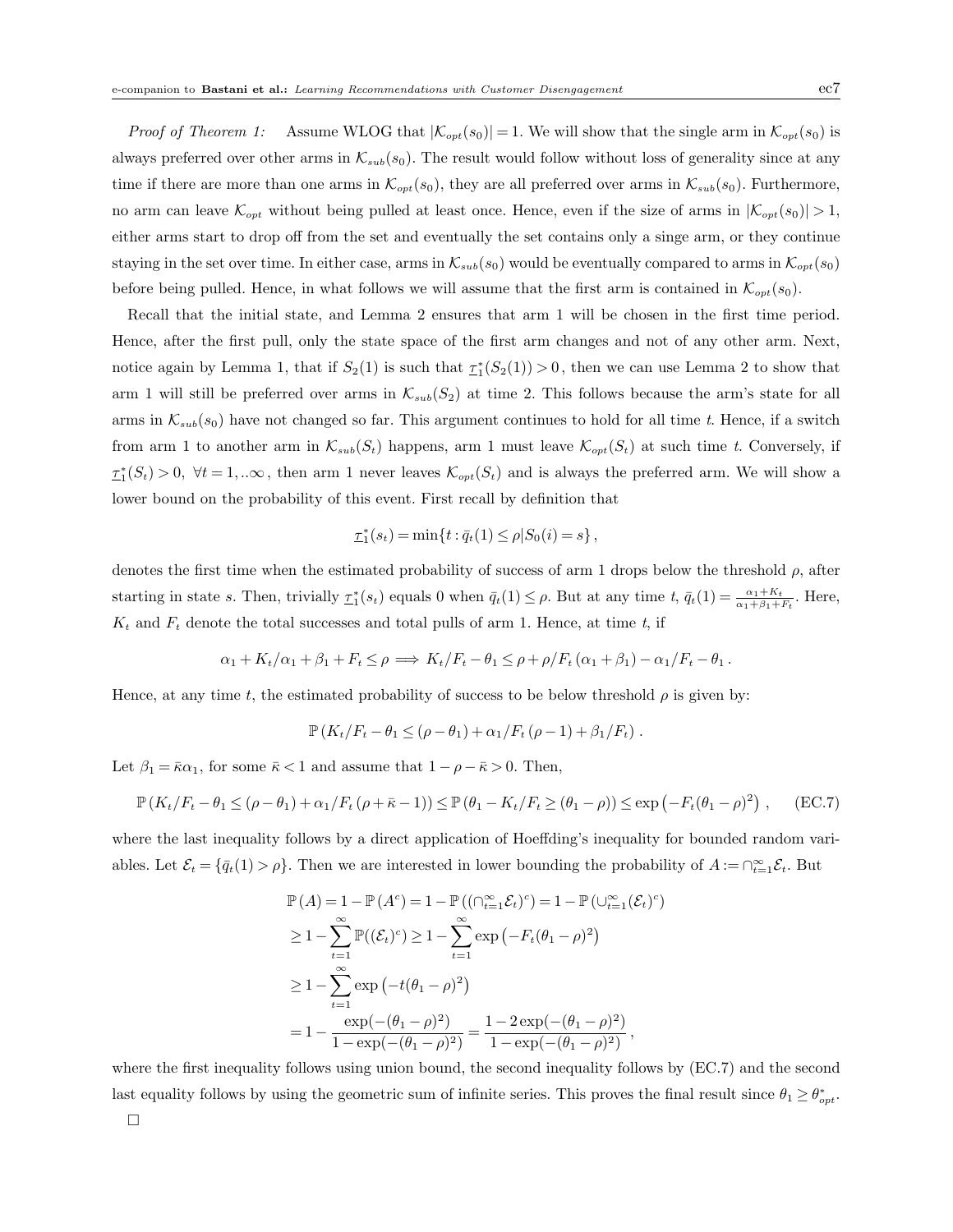# B.3. Proofs for Constrained Bandit

First, we prove Lemma 3, which shows that the FSC of the Constrained Bandit is strictly positive, even in the worst case over all product sets.

*Proof of Lemma 3:* Consider any feasible  $\rho > 0$  and let  $\gamma_0$  be the maximum constraining parameter such that only a single product remains in the constrained exploration set. Than for any  $\gamma \leq \gamma_0$  OP( $\gamma$ ) picks a single product ( $\hat{i}$ ) in the exploration phase. Now for any such  $\gamma$  consider

$$
\mathcal{W}_{\lambda,\gamma} := \{ u_0 : V_i^{\top} u_0 > \max_{i=1,..,n, i \neq \tilde{i}} V_i^{\top} u_0 \}.
$$

Then we have that  $\forall u_0 \in \mathcal{W}_{\lambda,\gamma}$ , customers are going to continue engaging with the platform since the recommended product is the corresponding optimal product. Next, since the prior is a multivariate normal, we have that  $\mathbb{P}(\mathcal{W}_{\lambda,\gamma})>0$ . For example, if  $V_i$  is the i<sup>th</sup> basis vector and  $u_0$  is multivariate normal with prior mean of 0 across all dimensions. So, the probability of sampling a  $u_0$  such that  $u_{0_i} > u_{0_j}$ ,  $\forall j = 1, ..., d, j \neq \tilde{i}$ has a positive measure under the prior assumption. We claim that for any  $\rho$ , the regret incurred from this policy will be optimal. Consider two cases: (i) When  $\rho$  is such that their is more than 1 product within the customer's relevance threshold. That is,  $|S(u_0, \rho)| > 1$  (ii) When there is a single product within the customer's tolerance threshold,  $\rho$ . That is,  $|\mathcal{S}(u_0, \rho)| = 1$ . In both cases,  $\tilde{i}$ , which is the only product in the exploration phase, is contained in  $|\mathcal{S}(u_0, \rho)|$ . That is,  $\forall u_0 \in \mathcal{W}_{\lambda, \tilde{\gamma}}, \ \tilde{i} \in \mathcal{S}(u_0, \rho)$ . Hence, there are no chances of customer disengagement if product  $\tilde{i}$  is offered to the customer. Furthermore, regret over all such customers is in fact 0 since the platform recommends their optimal product. Therefore, for any  $\rho$ ,  $FSC^{CB(\lambda,\gamma)}(\rho,p,T) > 0$ , which proves the final result.  $\square$ 

Next, we prove Theorem 2, upper bounding the regret among some (mainstream) customers. We begin by defining  $L_{t,\rho,p}$ , an indicator that captures whether the customer is still engaged at time t:

Definition EC.1. Let,

$$
L_{t,\rho,p} = \begin{cases} 1 & \text{customer engaged until time t,} \\ 0 & \text{otherwise.} \end{cases}
$$

Clearly,  $\mathbb{1}\{L_{T,\rho,p}=1\}=\Pi_{t=1}^T\mathbb{1}\{\Upsilon_t=0\}$ , where we recall that  $\Upsilon_t$  is the disengagement decision of the customer at time t. We first show that as  $T \to \infty$ ,  $L_{T,\rho,p} = 1$  for some customers, *i.e.*, they remain engaged. Next, we show that most engaged customers are eventually matched to their preferred product.

*Proof of Theorem 2:* We will prove the above result in three steps. In the first step we will lower bound the probability that the constrained exploration set, Ξ, contains the optimal product for an incoming vector. In the second step we will lower bound the probability of customer engagement over the constrained set. Finally, in the last step, we use the above lower bounds on probabilities to upper bound regret from the Constrained Bandit algorithm.

Step 1 (Lower bounding the probability of not choosing the optimal product for an incoming customer in the constrained set): Let,  $\mathcal{E}_{no-optimal}$ , be the event that the optimal product,  $V_*$  for the incoming user is not contained in  $\Xi$ . Also let  $\tilde{i} = \arg \max_{V \in [-1,1]^d} \bar{u}^{\top} V$ , denote the attributes of the prior optimal product. Notice that  $V_i = \bar{u}$  since  $\|\bar{u}\|_2 = 1$ . Also recall that  $V_* = \arg \max_{V \in [-1,1]^d} u_0^{\top} V$ , denotes the current optimal product which is unknown because of unknown customer latent attributes. We are interested in  $\mathbb{P}(\mathcal{E}_{no-optimal}) =$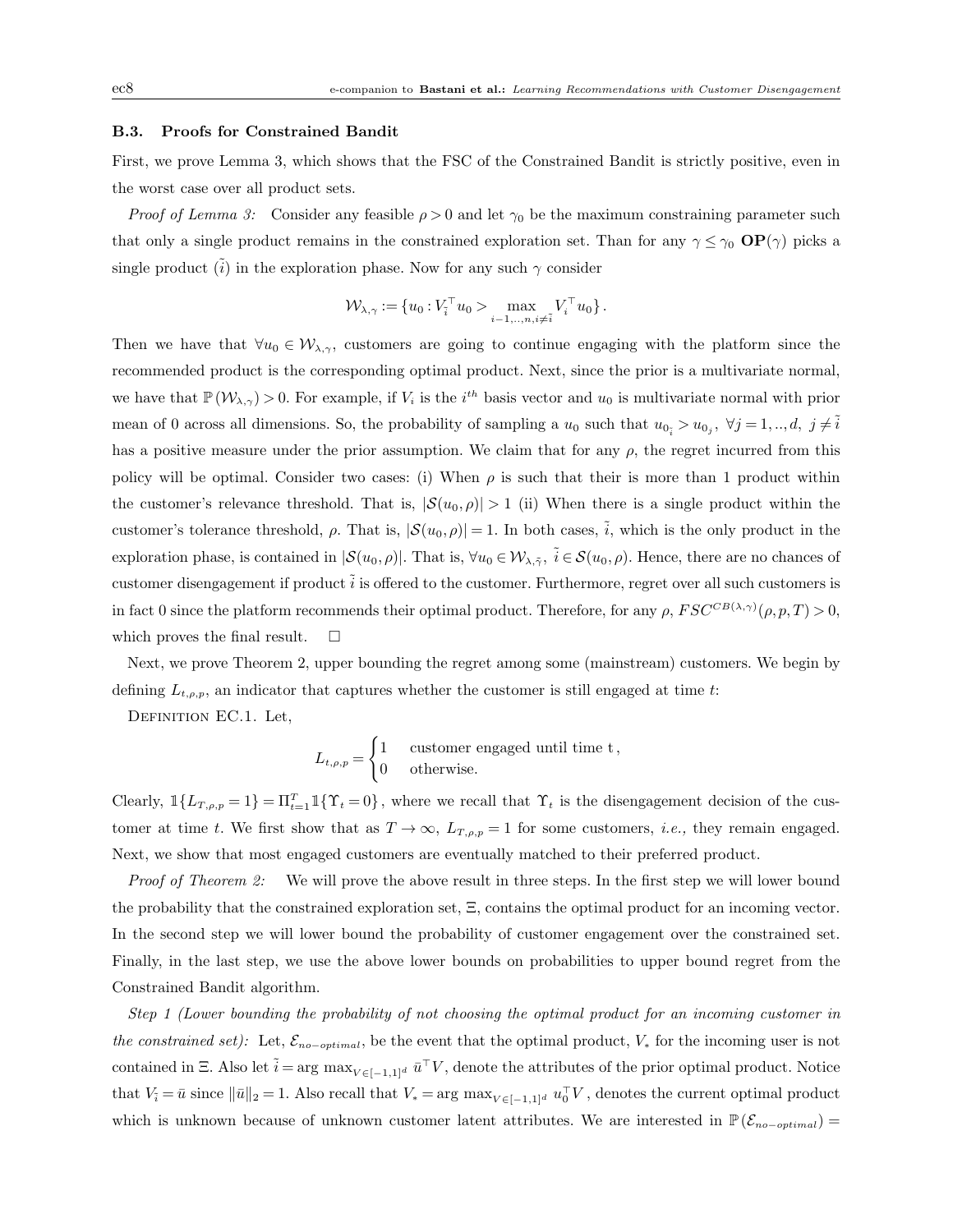$\mathbb{P}(V_* \notin \Xi)$ . In order to characterize the above probability, we focus on the structure of the constrained set, Ξ. Recall that Ξ is the outcome of Step 1 of Constrained Bandit (Algorithm 2) and uses OP(γ) to restrict the exploration space. It is easy to observe that  $\Xi$  in the continuous feature space case would be centred around the prior optimal product vector  $(\bar{u})$  and will contain all products that are at most  $\gamma$  away from each other. We are interested in characterizing the probability of the event that  $u_0 \notin [\bar{u}_l, \bar{u}_r]$  where  $\bar{u}_l$  and  $\bar{u}_r$ denote the attributes of the farthest products inside a  $\gamma$  constrained sphere. Simple geometric analysis yields that  $\bar{u}$  and  $\bar{u}_l$  are  $\bar{d} = \sqrt{2(1 - \sqrt{(1 - \gamma^2/4)})}$  apart. The distance between  $\bar{u}$  and  $\bar{u}_r$  follows symmetrically. Having calculated the distance between  $\bar{u}$  and  $\bar{u}_l$ , we are now in a position to characterize the probability of  $\mathcal{E}_{no-optimal}$ . But

$$
\mathbb{P}(\mathcal{E}_{no-optimal}) = \mathbb{P}(V_* \not\in \Xi) = \mathbb{P}(||u_0 - \bar{u}||_2 \geq \bar{d}) .
$$

Note by Holder's inequality that,  $\bar{d} \le ||u_0 - \bar{u}||_2 \le ||u_0 - \bar{u}||_1$ , which implies that,

$$
\mathbb{P}\left(\mathcal{E}_{no-optimal}\right) = \mathbb{P}\left(\|u_0 - \bar{u}\|_2 \geq \bar{d}\right) \leq \mathbb{P}\left(\|u_0 - \bar{u}\|_1 \geq \bar{d}\right).
$$

Note that  $u_0 \sim \mathcal{N}(\bar{u}, \frac{\sigma^2}{d^2} I_d)$ . Using Lemma EC.2 in Appendix D, we have that,

$$
\mathbb{P}\left(\|u_0 - \bar{u}\|_1 \leq \bar{d}\right) \geq 1 - 2d \exp\left(-\left(1 - \sqrt{\left(1 - \gamma^2/4\right)}/\sigma\right)\right),\,
$$

which results in a lower bound.

Step 2 (Lower bounding the probability of customer disengagement due to relevance of the recommendation): Recall that customer disengagement decision is driven by the relevance of the recommendation and the tolerance threshold of the customer. Hence, letting  $C_2 = (d/\sigma)(\rho/(1-\gamma))$ , and  $\bar{u}_{max} = \max_{i=1,\dots,d} |\bar{u}_i|$ , notice

$$
\mathbb{P}(u_0^{\top} a_i \ge \rho) = \mathbb{P}(u_0^{\top} u_0 - u_0^{\top} u_0 + u_0^{\top} u_i \ge \rho) = \mathbb{P}(u_0^{\top} (u_0 - u_i) < u_0^{\top} u_0 - \rho)
$$
\n
$$
\ge \mathbb{P}\left(\|u_0\|_2 < \frac{u_0^{\top} u_0 - \rho}{\gamma} \mid u_0, u_i \in \Xi\right) = \mathbb{P}\left(\|u_0\|_2^2 - \gamma \|u_0\|_2 - \rho > 0 \mid u_0, u_i \in \Xi\right)
$$
\n
$$
= \mathbb{P}\left(\|u_0\|_2 (1 - \gamma) - \rho > 0 \mid u_0, u_i \in \Xi\right) = \mathbb{P}\left(\|u_0\|_2 > \rho/(1 - \gamma) \mid u_0, u_i \in \Xi\right)
$$
\n
$$
\ge \mathbb{P}\left(\|u_0^{max}\| \ge \rho/(1 - \gamma) \mid u_0, u_i \in \Xi\right) \ge \mathbb{P}\left(\left(u_0^{max} - \bar{u}_{max}\right) \ge \rho/(1 - \gamma) \mid u_0, u_i \in \Xi\right)
$$
\n
$$
\ge \left(\sqrt{4 + C_2^2} - C_2\right) \exp\left(-C_2^2 / 2\right) / 2\sqrt{2\pi},
$$

where the last inequality follows by the lower bound on tail probabilities of standard normal random variables (Duembgen 2010). This in-turn shows that with probability at least  $(\sqrt{4+C_2^2}-C_2)\exp(-C_2^2/2)/2$ √  $2\pi,$ customers will not leave the platform because of irrelevant product recommendations. We let such latent attribute realizations be denoted by the event  $\mathcal{E}_{relevant}$ .

Step 3 (Sub-linearity of Regret): Recall, by definition, that

$$
r_t(\rho, p, u_0) = (\mu(u_0^\top V_*) - \mu(u_0^\top a_t)) \mathbb{1}\{L_{t,\rho,p} = 1\} + \mu(u_0^\top V_*) \mathbb{1}\{L_{t,\rho,p} = 0\}
$$
  
= 
$$
(\mu(u_0^\top V_*) - \mu(u_0^\top a_t)) + \mu(u_0^\top a_t)(1 - \Pi_{t=1}^\top \mathbb{1}\{\Upsilon_t = 0\})
$$

Next, focusing on cumulative regret and taking expectation over the random customer response on quality feedback (ratings), we have that,

$$
\mathbb{E}_{U_0 \sim \mathcal{P}} \left[ \mathcal{R}^{CB}(T, \rho, p, u_0) \right] = \mathbb{E}_{U_0 \sim \mathcal{P}} \left[ \sum_{t=1}^T r_t(\rho, p, u_0) \right]
$$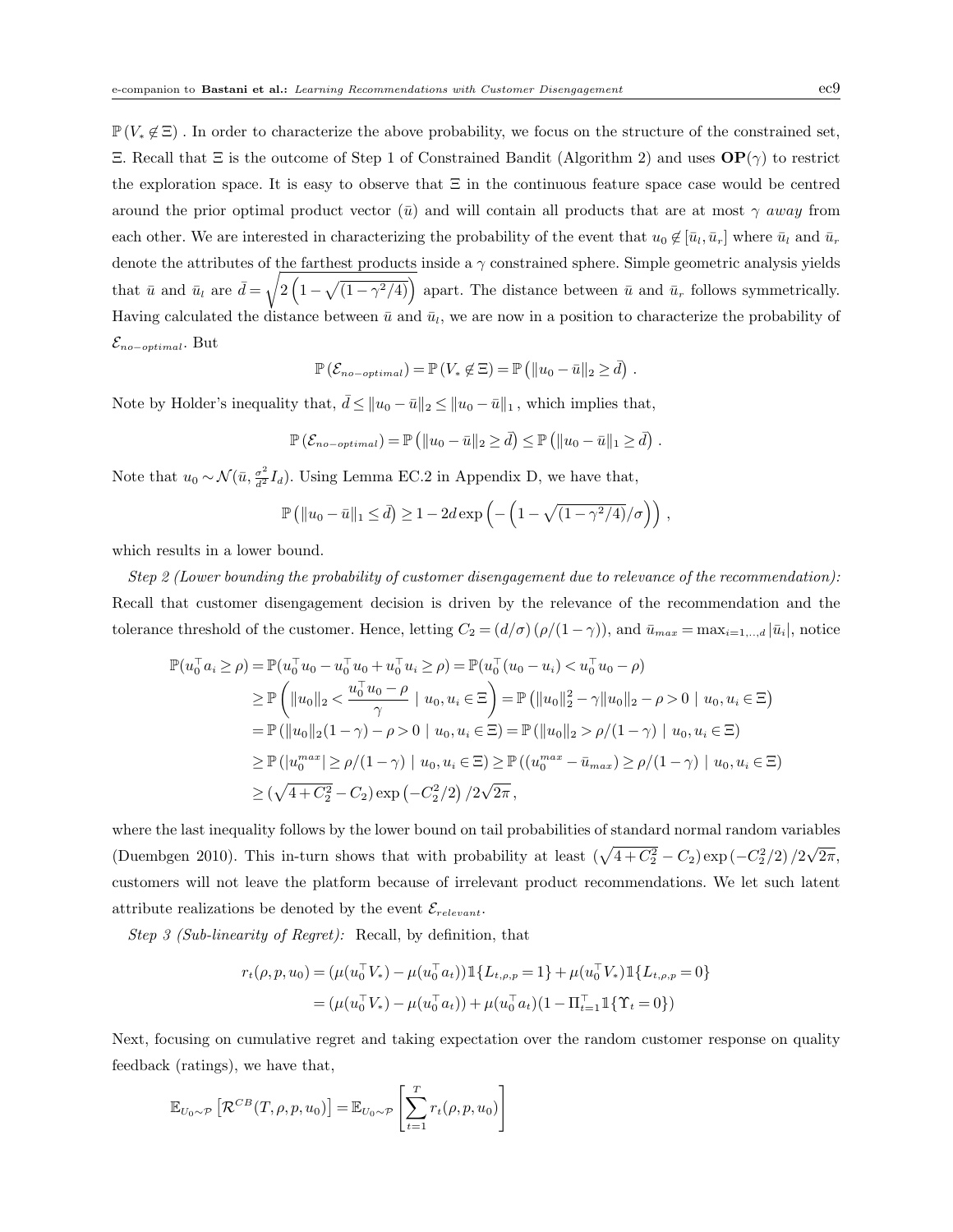$$
\leq \mathbb{E}\left[\sum_{t=1}^{\top}(\mu(u_0^{\top}V_*) - \mu(u_0^{\top}a_t)) + \mu(u_0^{\top}a_t)(1 - \Pi_{t=1}^{\top}\mathbb{1}\{\Upsilon_t = 0\})\right]
$$
  
= 
$$
\sum_{t=1}^T \mathbb{E}\left[(\mu(u_0^{\top}V_*) - \mu(u_0^{\top}a_t))\right] + \mathbb{E}\left[\mu(u_0^{\top}a_t)\left(1 - \Pi_{t=1}^{\top}\mathbb{1}\{\Upsilon_t = 0\}\right)\right].
$$

Note that conditional on fraction  $w$  of customers, we have that these customers would never disengage from the platform due to irrelevant personalized recommendations. Hence,  $1 - \prod_{t=1}^{\top} \mathbb{1}\{\Upsilon_t = 0\} = 0$ , Hence,

$$
\mathcal{R}^{CB(\lambda,\gamma)}(T,\rho,p,u_0|u_0 \in \mathcal{E}_{relevant}) = \sum_{t=1}^T \left(\mu(u_0^{\top}V_*) - \mu(u_0^{\top}a_t)\right).
$$

Now notice that our selection of the upper confidence around  $\hat{u}$  depends on the link function  $\mu$ . If  $\mu$  is not the identity function than, our selection is the same as that of the GLM-UCB Algorithm of Filippi et al. (2010). Hence, following Theorem 2 in Filippi et al. (2010) , we have that

$$
\mathcal{R}^{CB(\lambda,\gamma)}(T,\rho,p,u_0) \leq \tilde{C}d\log(sT)\sqrt{2T\log(2dT)} = \tilde{\mathcal{O}}\left(\sqrt{T}\right),
$$

where  $\tilde{C} := (d+1)Y_{max} + \left(2\sqrt{3+2\log(1+2L^2/\lambda)}\kappa_\mu Y_{max}\right)/c_\mu$ . Otherwise if  $\mu$  is linear, then our selection of the arm follows the OFUL algorithm of Abbasi-Yadkori et al. (2011) whose regret is given by

$$
\mathcal{R}^{CB(\lambda,\gamma)}(T,\rho,p,u_0|u_0 \in \mathcal{E}_{relevant}) \le 5\sqrt{Tdlog(\lambda + TL/d)} \left(\sqrt{\lambda}(\bar{d}+1) + \xi\sqrt{\log(T) + dlog(1 + TL/\lambda d)}\right)
$$
  
=  $\tilde{\mathcal{O}}\left(\sqrt{T}\right)$ .

where we have used that  $||u_0||_2 \leq d + 1$  by step 1. This proves the final result.  $\square$ 

# B.4. Dynamic updating of constrained set

Following Remark 2, we now analytically construct a problem instance to prove that dynamically updating the constrained product set can be outperformed by a fixed initial product selection. Let  $U^{CB-R(\rho,p)}$  denote the re-optimizing policy with batch size  $B = 1$ .

PROPOSITION EC.1. Consider  $d = 2$  with 3 products and let  $u_0 \sim \mathcal{N}(\bar{u}, I_2)$ . Also let  $\dot{\mathcal{E}} = \{u_0 : u_0 \in$  $U^{CB(\rho,p)}$  &  $u_0 \notin U^{CB-R(\rho,p)}$ } denote the set of user realizations for which the static product set outperforms the dynamically updated product set. Then,

$$
\inf_{V_i,\rho,p,\bar{u}}\mathbb{P}_{u_0\sim\mathcal{P}}(\dot{\mathcal{E}})>0.
$$

Proof of Proposition EC.1: We will prove this result by constructing a setting where the initial product selection outperforms dynamic updating of the constrained set. Let the prior mean on user latent features be  $\bar{u} = [1, 1/2]$  and note that the prior variance is given by  $I_2$ . Let product features be given by  $V_1 = [1, 0], V_2 =$  $[0, 1], V_3 = [-1]$ √  $2, 1/$ √ 2. Let  $\rho$  and  $\gamma$  be selected so that at most two products remain in the constrained set and 1 of the available products is irrelevant for the customer. Finally, let  $\mu(x) = x$  with error distributed as  $\mathcal{N}(0,1)$ . Then, clearly our static constrained set  $\Xi = \{1,2\}$ . Note that for for any customer realization with both components positive  $(u_{01} > 0 \& u_{02} > 0)$ , this product set is optimal; *i.e.*, product 3 is irrelevant and product 1 and 2 are relevant. Now, consider the utility of such a customer realization under the dynamic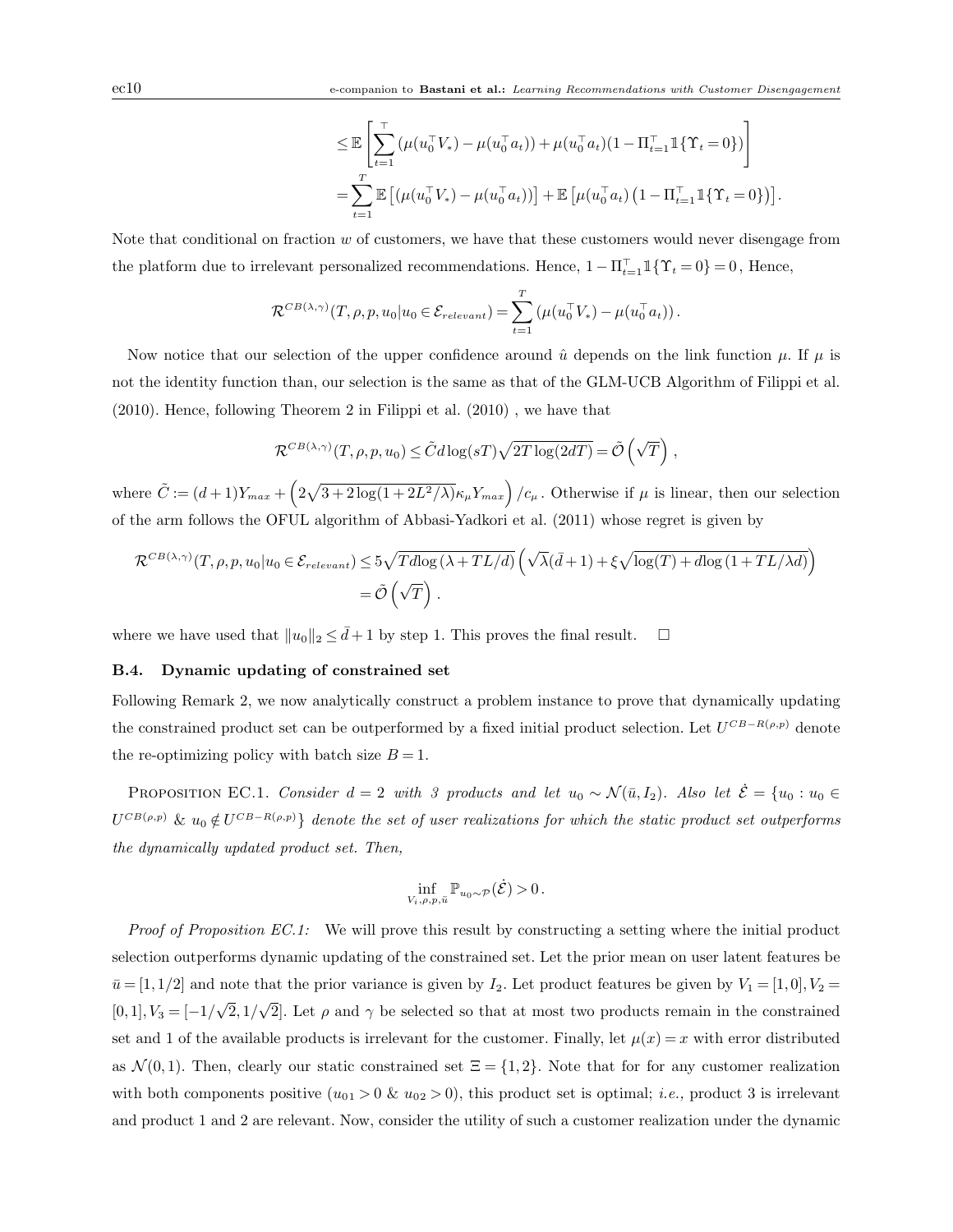updating policy. Let  $\hat{u}_t$  denote the posterior mean on customer features at time t. After round 1, the posterior mean is given by

$$
\hat{u}_1 = \left[I_2 + [a_1^\top a_1]\right]^{-1} \left[\bar{u} + a_1^\top Y_1\right].
$$

Given the prior on customer features, it is easy to observe that the first recommendation will be Product 1. Hence,  $\hat{u}_t = [1/2 + Y_1/2, 1/2]$ . Thus, the posterior mean only shifts in the first component while the second component remains the same. Furthermore,  $Y_1 = u_{0_1} + \varepsilon$ , where  $u_{0_1} > 0$  is the real unknown user feature in dimension 1. Now consider the event  $\mathcal{E} = \{\varepsilon < -(1 + u_{0_1})\}\.$  Under this event, the posterior mean becomes negative in dimension 1 and Product 1 becomes the least relevant product. Hence, dynamically updating the constrained set will lead to an exclusion of Product 1 (a relevant product) and an inclusion of Product 3 (an irrelevant product) from the updated set. Consequently, in round 2, there is a positive probability that the customer disengages from the platform if Product 3 is recommended. In contrast, with the fixed product set, the customer would remain engaged throughout the time horizon, since all recommendations would be restricted to the set of relevant products  $({1, 2})$ . This proves the result.  $\square$ 

The construction in Proposition 1 shows that re-optimizing the constrained set does not always improve performance relative to a static product set; again, this is because noise in customer response can cause fluctuations to the product set that are harmful for engagement. Our numerical results in §5.1 complement this result in more general settings.

# Appendix C: Practical Considerations

We now discuss a number practical considerations when using the Constrained Bandit. C.1 provides guidance on how to select the set diameter parameter  $\gamma$  to constrain exploration; C.2 shows that our algorithm is robust to modest misspecifications in the model parameters; C.3 shows that our results remain qualitatively similar when we only have distributional information on the model parameters ( $\gamma$  and  $\rho$ ) across the customer population; C.4 shows that our algorithm still provides value when customers only temporarily disengage.

#### C.1. Selecting set diameter  $\gamma$

We proved earlier that the Constrained Bandit algorithm achieves sublinear regret for a large fraction of customers. This fraction depends on the constrained threshold tuning parameter  $\gamma$  and other problem parameters (see Theorem 2). In this section, we explore this dependence in more detail and approximate the  $\gamma$  that maximizes the fraction of satisfied customers. First note that Step 2 in the analysis of Theorem 3 can be updated to show an explicit dependence on the prior on user latent features. In particular, letting  $\bar{u}_{max} := \max_{i=1,\dots,d} \bar{u}_{max_i}$ , we can show that when  $1 > \gamma > 1 - \rho/\bar{u}_{max}$ , then the fraction of customers who remain satisfied with the platform is lower bounded by

$$
\left(1-2d\exp\left(-\left(1-\sqrt{1-\gamma^2/4}\right)/\sigma\right)\right)\left(\left(\sqrt{4+C_2^2}-C_2\right)\exp\left(-C_2^2/2\right)/2\sqrt{2\pi}\right),\right.
$$

where  $C_2 = (d/\sigma)(\rho/(1-\gamma) - \bar{u}_{max})$ . Otherwise, when  $\gamma \leq 1-\rho/\bar{u}_{max}$ , then the fraction of engaged satisfied customers is lower bounded by  $.5(1-2d \exp\left(-\left(1-\sqrt{1-\gamma^2/4}\right)/\sigma\right))$ . Now notice that this is an increasing function of  $\gamma$ . Hence, when  $\rho \leq \bar{u}_{max}$ , we select

$$
\gamma^* \approx 1 - \rho/\bar{u}_{max} > 0\,.
$$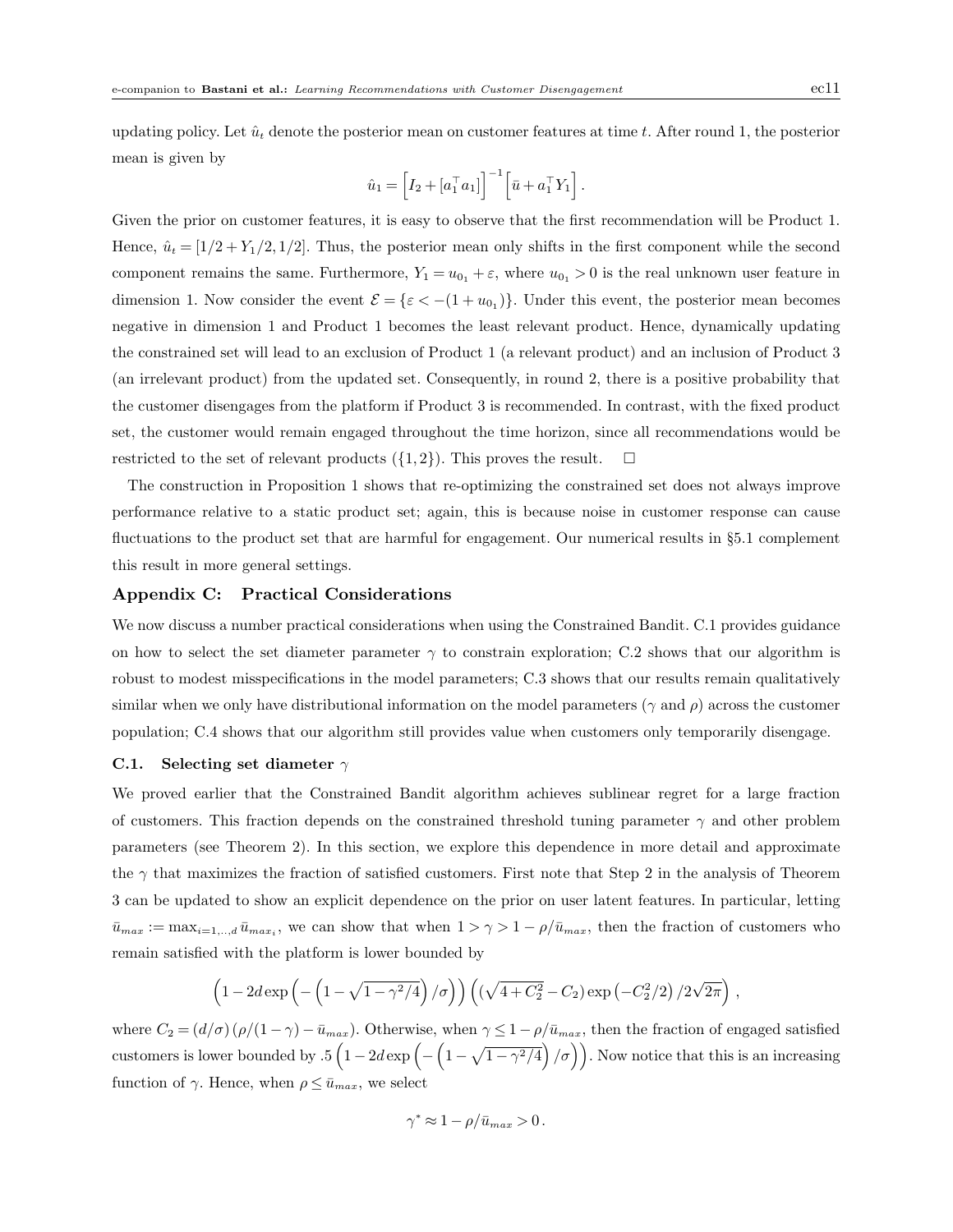.

When  $\rho > \bar{u}_{max}$ , we choose the solution to

$$
\gamma^* \approx \underset{0 \leq \gamma \leq 1}{\arg\max} \left(1-2d \exp \left(-\left(1-\sqrt{1-\gamma^2/4}\right)/\sigma\right)\right) \left(\left(\sqrt{4+C_1^2}-C_1\right) \exp \left(-C_1^2/2\right)/2\sqrt{2\pi}\right)
$$

The problem above has no closed form solution but it is a single parameter optimization problem that can be solved using numerical optimization.

# C.2. Robustness to misspecification of disengagement parameters

In Figure EC.1, we compare the performance of the CTS algorithm on the time of engagement when the tolerance threshold  $\rho$  is under-estimated by 5% (left), correctly estimated (center) and over-estimated by 5%. We find that the CTS algorithm is robust to misspecification in both cases, but over-estimation of  $\rho$  is preferable to under-estimation. Hence, when uncertain, we suggest selecting a larger value of the tolerance threshold.



Figure EC.1 Performance of the CTS algorithm on the time of engagement metric when the tolerance threshold is under-estimated by 5% (left), correctly estimated (center) and over-estimated by 5%. We find that the CTS algorithm is relatively robust to overestimation but under-performs when  $\rho$  is underestimated.

#### C.3. Prior distribution on customer tolerance and disengagement propensity

In practice, the disengagement parameters  $\rho$  and p may vary by customer; we now extend to the case where each customer's disengagement parameters are sampled from a known joint distribution  $f(\rho, p)$ . Let  $f_p$  denote the marginal distribution of the disengagement propensity and  $f_{\rho}$  denote the marginal distribution of the relevance threshold. We assume that disengagement is salient for all customers: i.e  $f_p(0) = 0$ . Since Step 1 of Theorem 2 is only dependent on the size of the constrained set, the analysis remains the same as before. Step 2 of the analysis estimates a lower bound on the probability of engaged customers and naturally depends on the distribution of  $\rho$ . We re-evaluate this probability for this modified setting.

Step 2 (Lower bounding the probability of customer disengagement due to relevance of the recommendation): Recall that customer disengagement decision is driven by the relevance of the recommendation and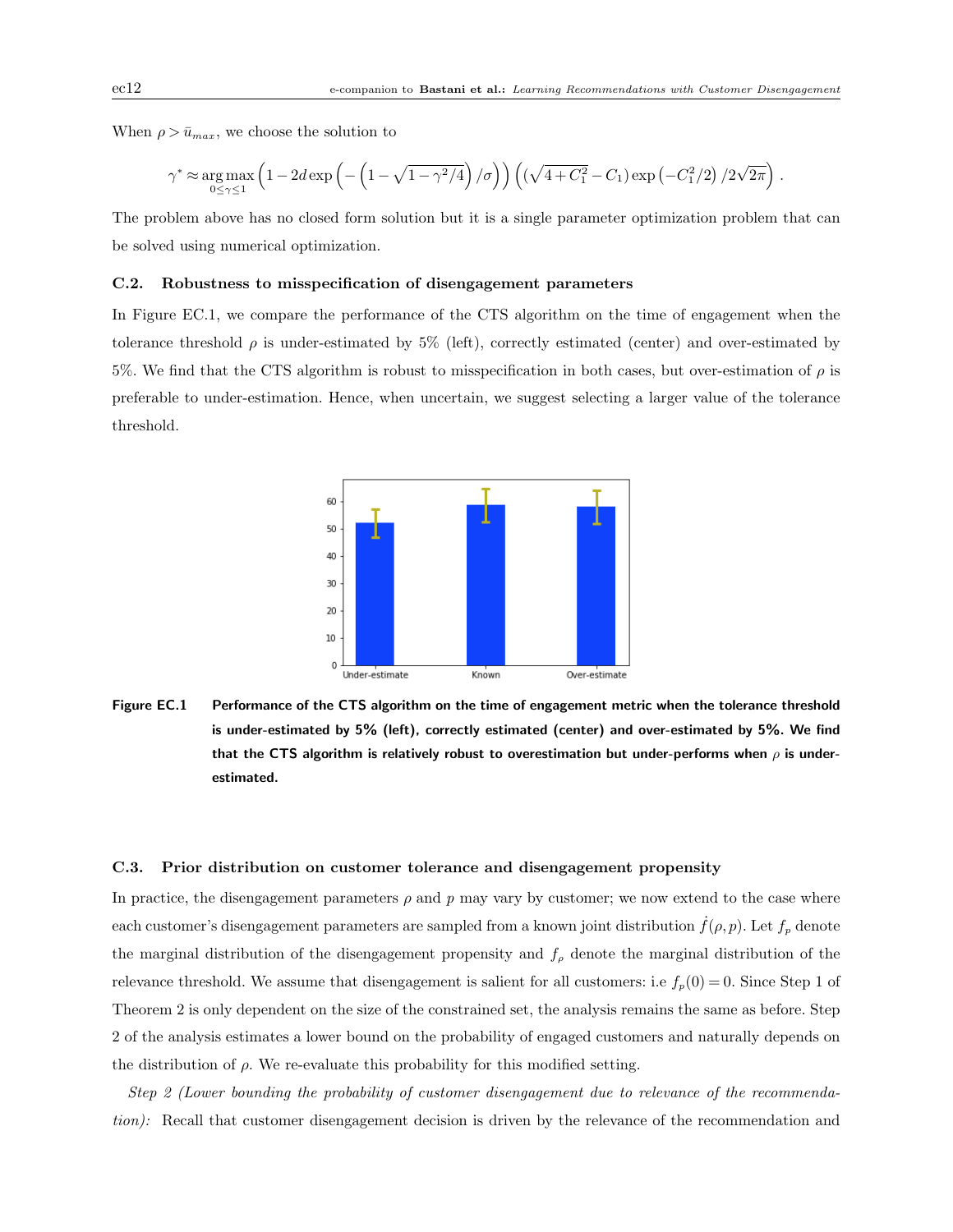the tolerance threshold of the customer. Noting that both have prior distributions, and letting  $C_1(x)$  =  $(d/\sigma)(x/(1-\gamma))$ , we have that

$$
\mathbb{P}_{u_0,\rho}(u_0^{\top}a_i \ge \rho) \ge \mathbb{P}_{u_0,\rho}(\|u_0\|_2(1-\gamma)-\rho>0 \mid u_0, u_i \in \Xi) = \mathbb{P}_{u_0,\rho}(\|u_0\|_2 > \rho/(1-\gamma) \mid u_0, u_i \in \Xi)
$$
\n
$$
\ge \int_{x,y} \mathbb{P}_{u_0,\rho}(|u_0^{max}| \ge x/(1-\gamma) - \bar{u}_{max}) f_{\rho,p}(x,y) dx dy \ge \int_x \mathbb{P}_{u_0,\rho}(|u_0^{max}| \ge x/(1-\gamma) - \bar{u}_{max}) f_{\rho}(x) dx
$$
\n
$$
\ge \int_x (\sqrt{4+C_1^2(x)} - C_1(x)) \exp(-C_1^2(x)/2) / 2\sqrt{2\pi} dx
$$
\n
$$
= \mathbb{E}_{x \sim f_{\rho}}\left[ \left(\sqrt{4+C_1^2(x)} - C_1(x)\right) \exp(-C_1^2(x)/2) / 2\sqrt{2\pi} \right],
$$

where the last inequality follows by tail bounds on multivariate gaussians. Since, the rest of the proof of Theorem 2 continues to hold, we get that at least

$$
\left(1-2d\exp\left(-\left(1-\sqrt{(1-\gamma^2/4)}/\sigma\right)\right)\right)\mathbb{E}_{x\sim f_\rho}\left[\left(\sqrt{4+C_1^2(x)}-C_1(x)\right)\exp\left(-C_1^2(x)/2\right)/2\sqrt{2\pi}\right],
$$

fraction of customers remain satisfied on the platform. Hence, for any chosen  $\gamma$ , the distribution of the customer threshold plays an important role in estimating customer disengagement due to irrelevance.

We now examine this setting numerically. In Figure EC.2, we plot the fraction of engaged customers as a function of the constraint parameter when the underlying distribution on customer tolerance is uniform or truncated normal. We see the same tradeoff as before: very small sets do not contain the preferred products of any customers, but very large sets cause excessive exploration and disengagement. We also observe that varying  $\rho$  affects the fraction of engaged customers, but does not really affect the optimal set diameter  $\gamma^*$ . Similar to Appendix C.1, we can use our earlier theoretical analysis to estimate a good choice of  $\gamma$  that maximizes the fraction of satisfied customers under a given prior.



Figure EC.2 Minimum fraction of engaged customers as a function of the constraint threshold parameter for uniform (left) and truncated normal (right) distributions.

# C.4. Temporary disengagement

We now consider the model with temporary disengagement described in §3.4. Unlike Proposition 1, when disengagement is sufficiently temporary, one *can* obtain sublinear regret over all customers.

PROPOSITION EC.2. Under temporary disengagement with  $\delta \leq 1$ , the regret of any non-anticipating policy is

$$
\mathcal{R}(T,\rho,\delta,u_o) \geq C T^{\max\left\{\frac{1}{2},\delta\right\}},
$$

where C is a constant independent of T.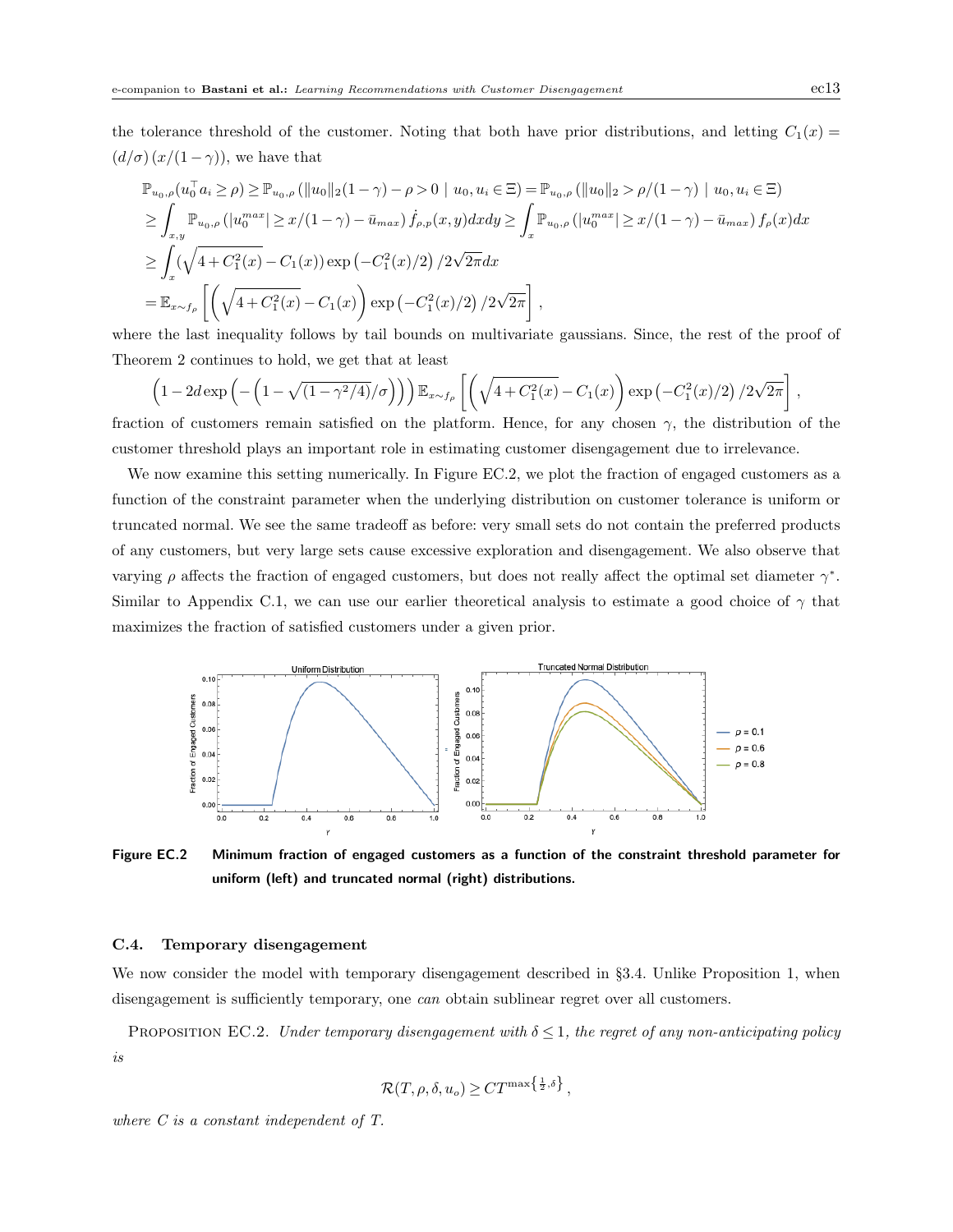We omit the proof since it follows directly from combining the standard lower bound in bandit problems (without disengagement) and our construction in the proof of Proposition 1. In particular, when  $\delta = 0$ (customers disengage for a negligible time period), the classic lower bound applies and yields at least  $\sqrt{T}$ regret. For nonzero  $\delta$ , since the customer may disengage on the first time step with positive probability, the lower bound on regret due to disengagement is at least  $T^{\delta}$ .

It is also easy to observe that when disengagement is relatively short (i.e.,  $\delta \leq 1/2$ ), consistent bandit algorithms achieve the regret rates as in the classical setting without disengagement. Yet, this is an asymptotic claim; we now show numerically that there is still value in constraining exploration even when  $\delta \leq 1/2$ .

In particular, we compare Thompson Sampling (TS), greedy Bayesian updating (MLE), and our approach of constrained Thompson Sampling (CTS). To model the information from disengagement, we re-solve the IP with an exclusion constraint that ensures that the product that caused disengagement is not recommended again to the same customer; a similar exclusion constraint is also added for the MLE and the TS algorithm for a fair comparison.

The top row of Figure EC.3 plots engagement and cumulative regret when  $\delta = 0.5$ , *i.e.*, when the theory prescribes that disengagement is asymptotically negligible. We see that the CTS algorithm still considerably outperforms the benchmark algorithms on both metrics. The bottom row plots the same measures when disengagement is even more temporary:  $\delta = 0.25$ . We see that even in this setting, CTS continues to outperform the benchmark algorithms, albeit by a narrower margin.



Figure EC.3 Total time of disengagement and Bayes regret averaged over 100 customers when customers leave for  $\sqrt{T}$  periods (top) and when they leave for  $T^{1/4}$  periods (bottom).